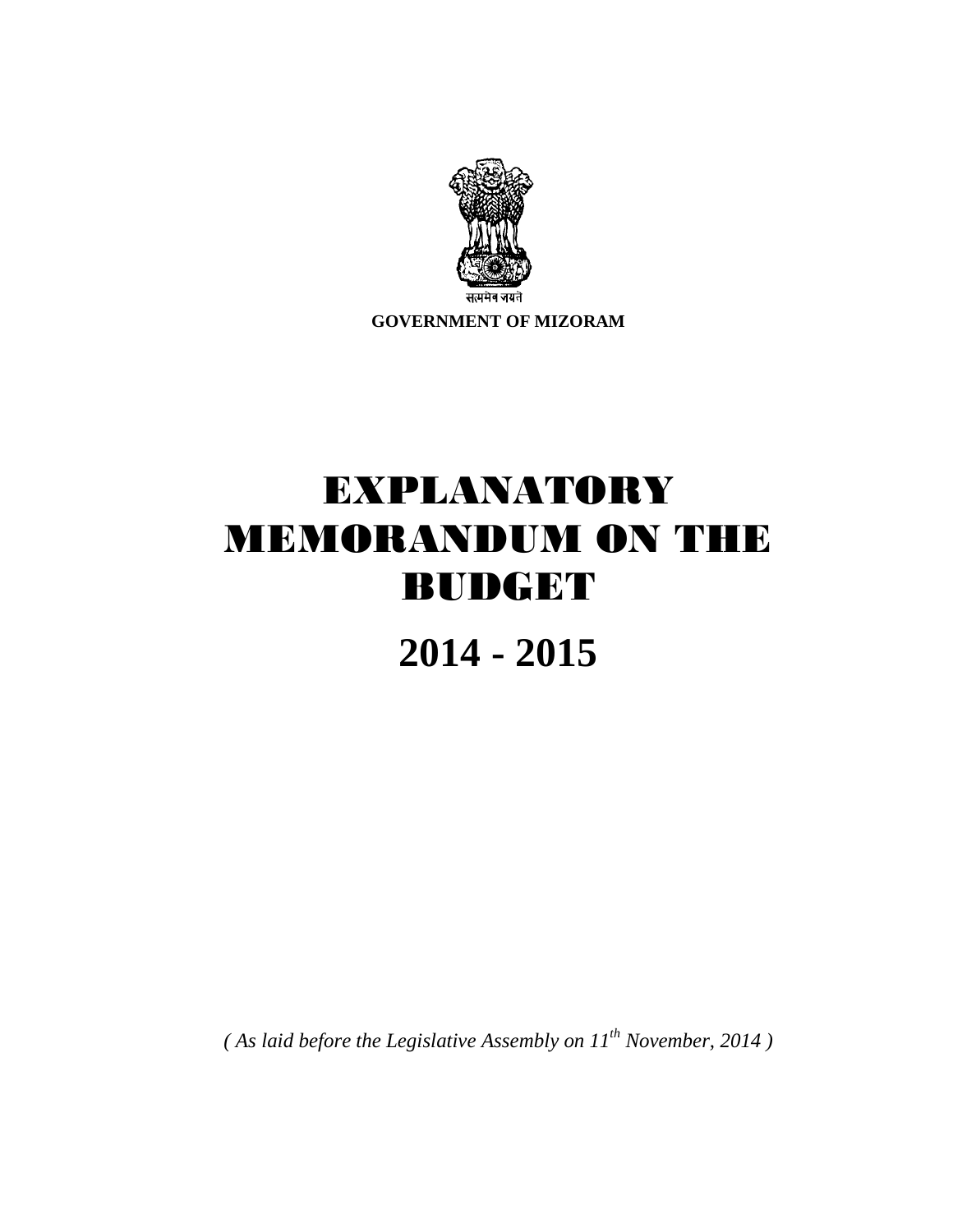I N D E X

| Sl.<br>No. | <b>Contents</b>                                               |   | Page<br>No. |
|------------|---------------------------------------------------------------|---|-------------|
| 1          | $\overline{2}$                                                |   | 3           |
| 1.         | Explanatory                                                   |   | $1-3$       |
| 2.         | <b>Budget Summary</b>                                         |   | $4-6$       |
| 3.         | Consolidated Fund of the State                                |   |             |
|            | (i) Revenue Receipt                                           | . | $7 - 8$     |
|            | (ii) Revenue Expenditure                                      |   | $9-10$      |
|            | (iii) Capital Receipt & Expenditure                           |   | $10 - 11$   |
| 4.         | Public Account (Receipt & Expenditure)                        |   | 12          |
| 5.         | Annexure-I (State Plan R.E 2013-14 & B.E 2014-15)             |   | 13-14       |
| 6.         | Annexure-II (Non Plan R.E 2013-14 & B.E 2014-15)              | . | $15 - 16$   |
| 7.         | Annexure-III (Funding of the State R.E 2013-14 & B.E 2014-15) | . | 17          |
| 8.         | Annexure-IV                                                   |   | 18          |
|            | (Plan Outlay & Central Assistance R.E 2013-14 & B.E 2014-15)  |   |             |
| 9.         | Annexure-V                                                    | . | 19          |
|            | (Net Flow of Central Government R.E 2013-14 $&$ B.E 2014-15)  |   |             |
| 10.        | Annexure-VI                                                   | . | 20          |
|            | (Brief Budgetary Position R.E 2013-14 & B.E 2014-15)          |   |             |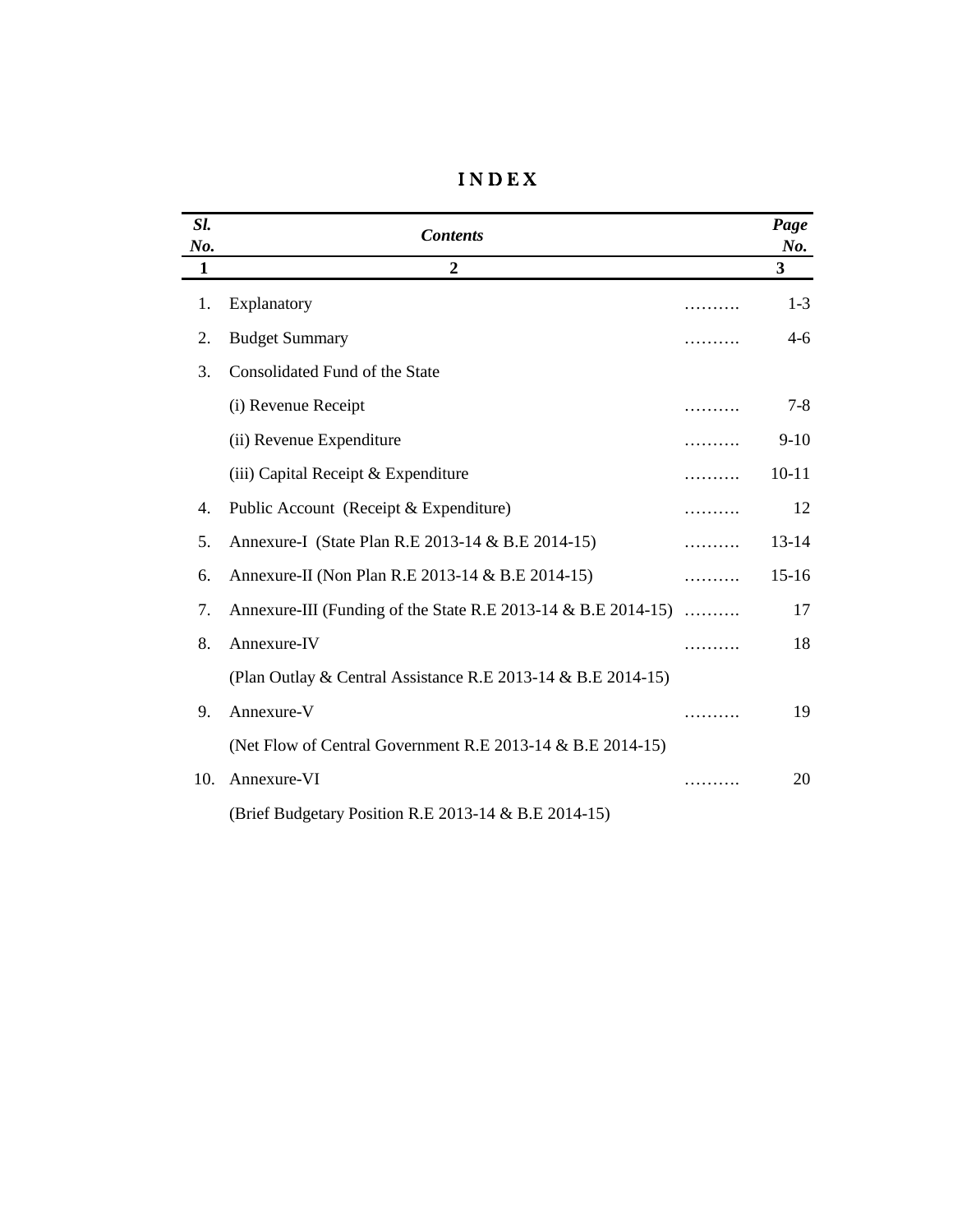# 1. EXPLANATORY -

# **I. INTRODUCTION:**

- i) Under Article 202(1) of the Constitution of India, a statement of the estimated receipt and expenditure of the State has to be laid before the Legislature in respect of every financial year. This Statement is the main budget document and covers all the transactions of the State Government during the previous year and current year. The Annual Financial Statement is prepared in Major Head of Account-wise as prescribed by the Government of India.
- ii) Accounts of the State Government are maintained in three parts-Part I forms the Consolidated Fund of the State, Part II forms the Contingency Fund of the State and Part III covers the transactions in the Public Account. The receipt and expenditure of the Government fall under one or other of the Major Heads either in the Consolidated Fund or in the Public Account, in accordance with the prescribed rules of accounts classification.

# **II. CONSOLIDATED FUND OF THE STATE:**

- i) The Consolidated Fund consists of two main Accounts, namely Revenue Account, and Capital Account. Both these Accounts are further divided in two parts, viz. Receipt and Expenditure/Disbursement. Receipt on Revenue Account consist of income derived from taxes/duties (*including share of Union taxes/duties, fees for services rendered and non-tax revenues like forest, irrigation, power, road transport, etc. and grants-in-aid from Central Government*). Corresponding revenue expenditure in general does not result in asset formation and expended for such items like those payment of salaries, pension, interest, office and allied expenses, maintenance of capital assets and minor works costing below the prescribed limits, are booked under revenue account.
- ii) As regards the Capital Accounts, the receipt booked there under consist of loans received from the Government of India or raised from various other sources (*like market, financial institutions etc*.), ways & means advances from the Reserve Bank of India, cash credit accommodation from the State Bank of India, or any other Bank, and all moneys received by the State Government by way of recovery of loans and advances made to various parties. The expenditure on the capital account, on the other hand, include outlays which go in for creation of assets, loans and advances made to various parties and repayment of loans obtained.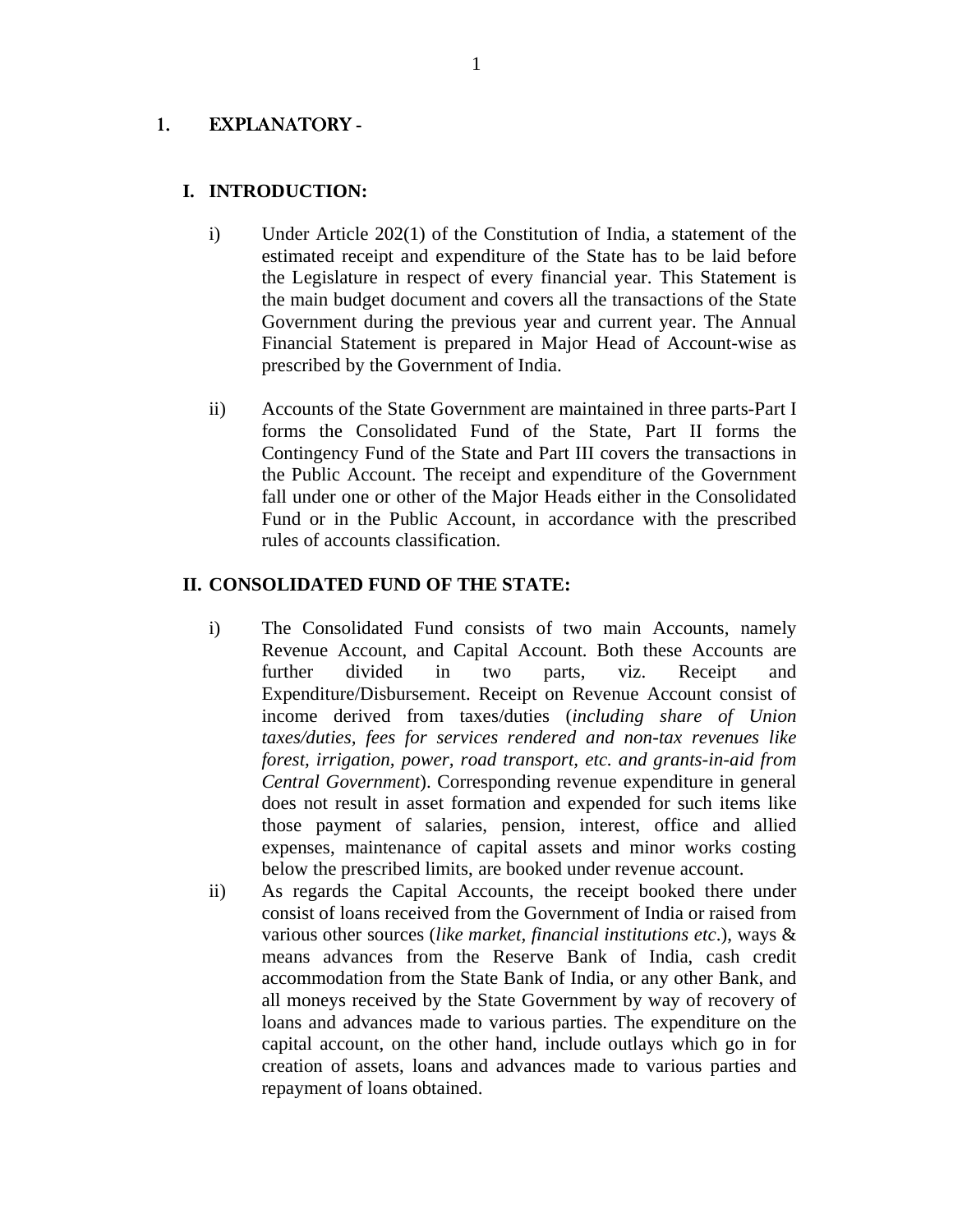- iii) Article 202(2) of the Constitution of India lays down that the estimates of expenditure embodied in the Annual Financial Statement shall show separately: -
	- (a) The sums required to meet expenditure described by this Constitution as expenditure charged upon the Consolidated Fund of the State, and
	- (b) The sums required to meet other expenditure proposed to be made from the Consolidated Fund of the State.

 And, Article 202(3) of the Indian Constitution also lays down that the following expenditure shall be expenditure charged on the Consolidated Fund of the State :

- (a) the emoluments and allowances of Governor and other expenditure relating to his office;
- (b) the salaries and allowances of the Speaker and the Deputy Speaker of the Legislative Assembly;
- (c) debt charges for which the State is liable including interest, sinking fund charges and redemption charges, and other expenditure relating to the raising of loans and the services and redemption of debt;
- (d) expenditure in respect of the salaries and allowances of judges of the High Court;
- (e) any sums required to satisfy any judgement, decree or award of any court or arbitral tribunal;
- (f) any other expenditure of the State by the Constitution, or by the Legislature of the State by law, to be so charged.
- iv) Under Article 203 of the Constitution, so much of the estimates as relates to the expenditure other than 'charged' upon the Consolidated Fund of the State is required to be submitted in the form of Demands for Grants to the Legislative Assembly which has power to assent, or to refuse to assent, to any demand, or to assent to any demand subject to a reduction of the amount specified therein. The estimates as relates to expenditure charged upon the Consolidated Fund of a State shall not be submitted to the vote of the Legislative Assembly, but nothing in this clause shall be construed as preventing the discussion in the Legislature of any of these estimates.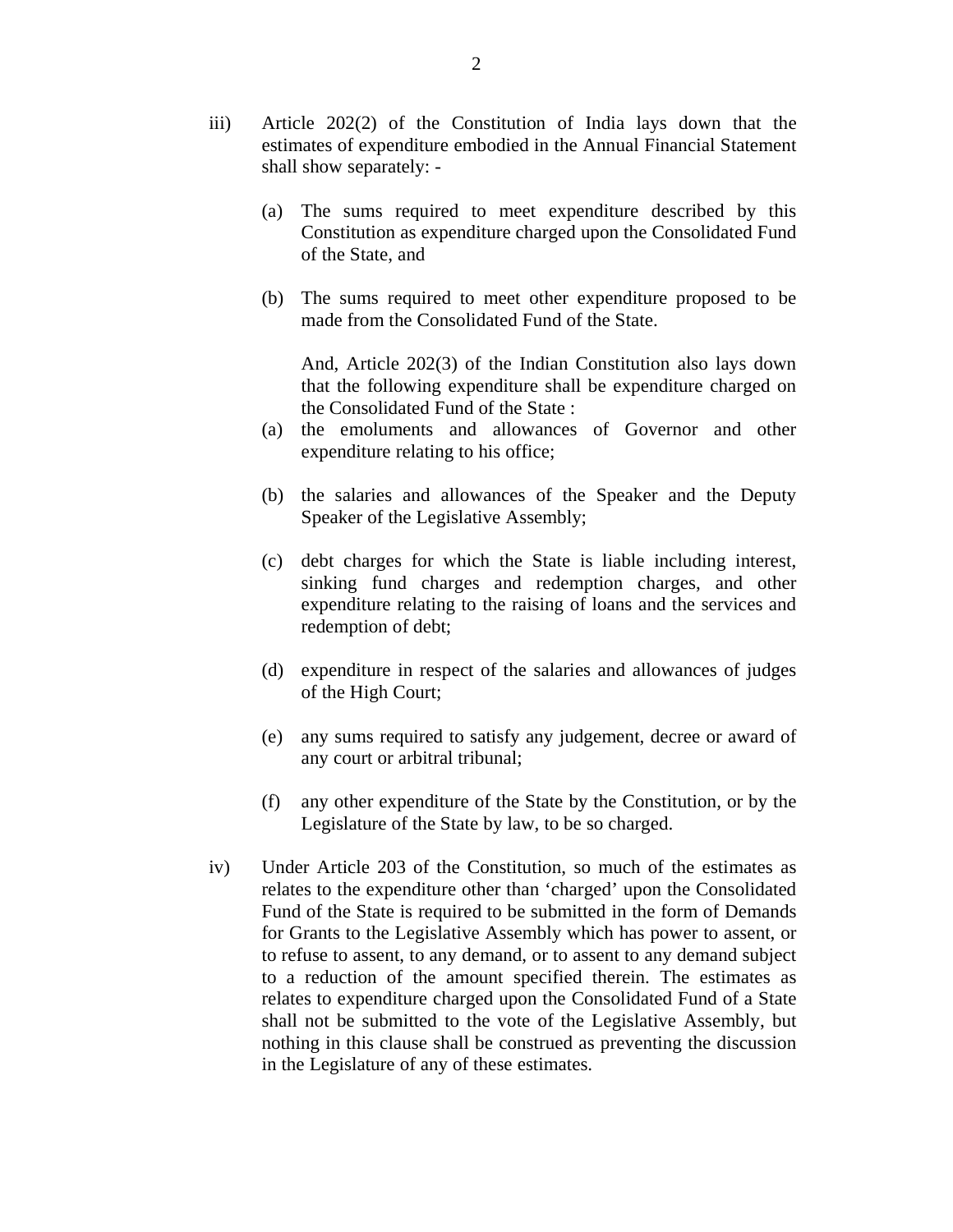v) After the grants have been made by the Legislature an appropriation bill is introduced to provide for the appropriation out of the Consolidated Fund of the State of all moneys required to meet the Charged as well as other expenditures. No moneys can be withdrawn from the Consolidated Fund except under appropriation made by law. However, Article 205 provides for supplementary, additional or excess grants over those budgeted.

#### **III. PUBLIC ACCOUNT:**

 All public moneys received by or on behalf of the State Government which cannot be booked in the Consolidated Fund are credited to the Public Account of the State. For payments out of the Public Account, no demand is required to be presented to the Legislature and the requirements are made from time to time as they arise. These demands are in the nature of banking transactions. State Provident Fund, Reserve Funds created by the Government by appropriation from Revenue, miscellaneous deposits, remittances and suspense are included in the Public Accounts. The moneys lying in the Public Account do not really belong to the Government and they have to be paid back some time or the other to the public as in the case of the State Provident Fund, deposits of local bodies, or to be utilized by the Government in an agreed manner as in the case of Reserve Funds set up for special purposes. Approval of the Legislature is necessary for any appropriation from the Revenue to create a fund and similar approval is required for incurring subsequent expenditure from such funds. When amounts are transferred to any such fund, it is shown as expenditure out of the Consolidated Fund in the estimates of the year in which it is incurred. On the other hand, necessary amounts are transferred from these funds to the Consolidated Fund for meeting expenditure for the purpose for which the Fund was created.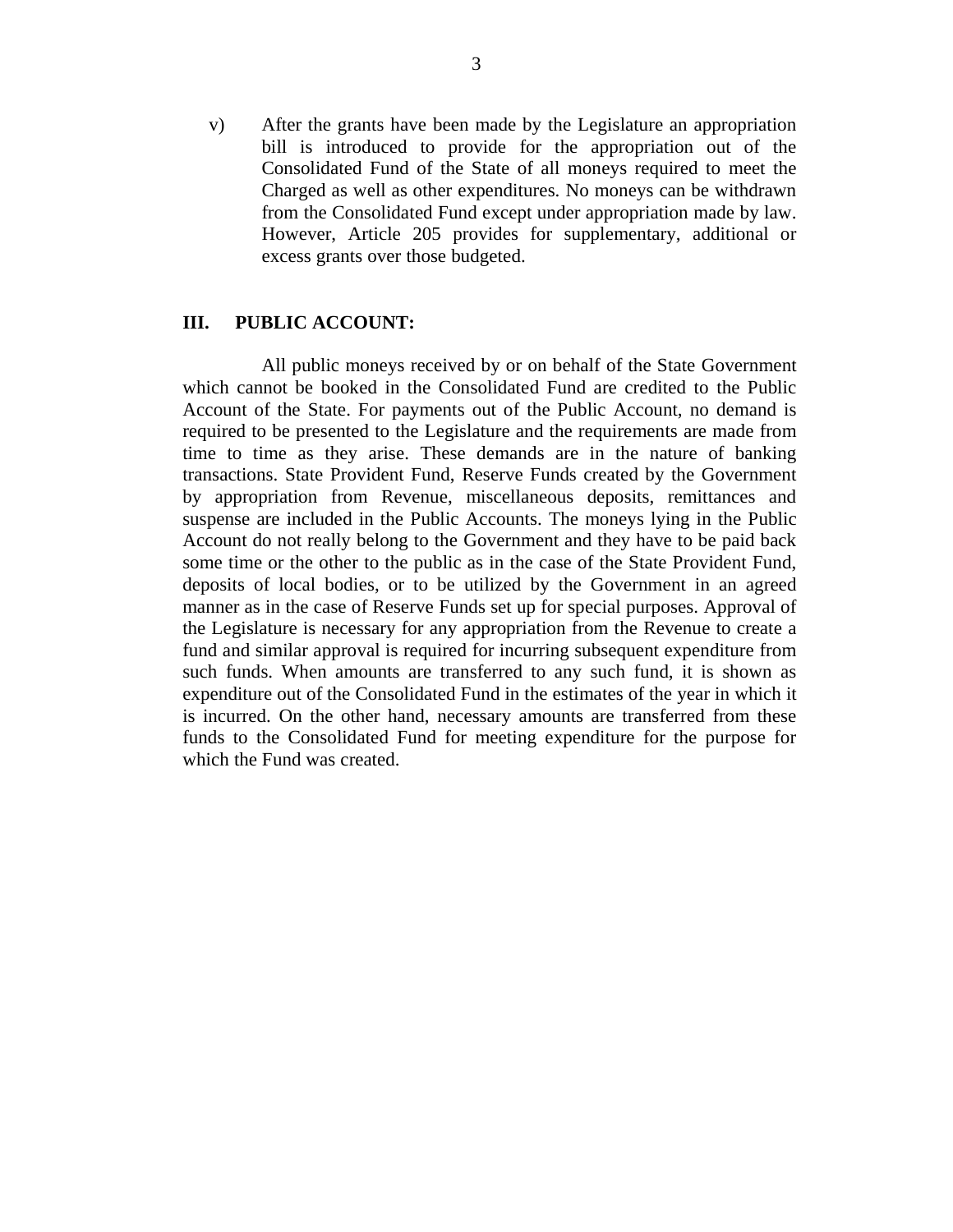# **2. BUDGET SUMMARY**

 $\overline{f}$  *in lakh*  $\overline{f}$ The Summary of the State Budget on the actuals for 2012-13, Budget Estimates 2013- 14, the Revised Estimates for the year 2013-14 and the Budget Estimates for 2014-15 are as below :

|                |                 |                 |                                                               | (Kiniakh)       |
|----------------|-----------------|-----------------|---------------------------------------------------------------|-----------------|
| <b>Actuals</b> | <b>Budget</b>   | <b>Revised</b>  |                                                               | <b>Budget</b>   |
|                | <b>Estimate</b> | <b>Estimate</b> | <b>Service Sector</b>                                         | <b>Estimate</b> |
| 2012-13        | 2013-14         | 2013-14         |                                                               | 2014-15         |
| $\mathbf{1}$   | $\overline{2}$  | $\overline{3}$  | 4                                                             | $\overline{5}$  |
| 109411.86      | 85368.49        |                 | 100963.10 OPENING BALANCE                                     | $-35718.12$     |
|                |                 |                 | <b>I. CONSOLIDATED FUND</b>                                   |                 |
|                |                 |                 | <b>A. RECEIPT ON REVENUE ACCOUNT</b>                          |                 |
| 43594.64       | 48825.45        |                 | 48660.40 1. State's own Resources.                            | 54887.00        |
| 22314.60       | 22225.00        |                 | $23482.00$ (a) Tax Revenue                                    | 27039.00        |
| 21280.04       | 26600.45        |                 | $25178.40$ (b) Non-tax Revenue                                | 27848.00        |
|                |                 |                 | 2. Share of Central taxes(Devolution of                       |                 |
| 78596.00       | 93566.00        | 85808.00        | <b>Central Taxes &amp; Duties)</b>                            | 103085.00       |
| 331483.66      | 361550.86       |                 | 418427.75 3. Grants-in-aid from Centre                        | 429974.58       |
| 105716.51      | 116443.00       |                 | 118075.58 (a) On Non-Plan Account                             | 111450.58       |
| 225767.15      | 245107.86       | 300352.17       | (b) On Plan Account                                           | 318524.00       |
| 453674.30      | 503942.31       |                 | 552896.15 TOTAL - "A"                                         | 587946.58       |
|                |                 |                 |                                                               |                 |
|                |                 |                 | <b>B. EXPENDITURE ON REVENUE ACCOUNT (NET)</b>                |                 |
| 274883.92      | 278382.18       |                 | 307943.15 (a) Non-Plan Account                                | 333863.78       |
| 176007.40      | 187379.16       |                 | 306559.43 (b) Plan Account                                    | 242576.94       |
| 450891.32      | 465761.34       |                 | 614502.58 TOTAL - "B"                                         | 576440.72       |
|                |                 |                 |                                                               |                 |
| 2782.98        | 38180.97        |                 | $-61606.43$ C. REVENUE DEFICIT $(-)$ OR $(+)$ SURPLUS $(A-B)$ | 11505.86        |
|                |                 |                 |                                                               |                 |
|                |                 |                 | <b>D. RECEIPT ON CAPITAL ACCOUNT</b>                          |                 |
| 42028.18       | 38547.00        |                 | 76039.00 1. Public Debt                                       | 47712.00        |
| 42018.26       | 37013.00        |                 | 74505.00 a) Internal Debt of State Government                 | 45607.00        |
| 9.92           | 1534.00         |                 | 1534.00 b) Loans & Advances from Central Govt.                | 2105.00         |
| 2948.05        | 2754.50         |                 | 2754.50 2. Loans & Advances (Recoveries)                      | 4000.00         |
| 44976.23       | 41301.50        |                 | 78793.50 TOTAL - "D"                                          | 51712.00        |
|                |                 |                 | E. EXPENDITURE ON CAPITAL ACCOUNT (NET)                       |                 |
| 28604.73       | 10472.19        |                 | 60827.88 1. Repayment of Loans (Public Debt)                  | 26466.05        |
| 60755.05       | 45180.30        |                 | 96795.21 2. Capital Outlay                                    | 71428.06        |
| 50692.36       | 42168.70        | 96548.14        | (a) On Plan Account                                           | 71243.06        |
| 10062.69       | 3011.60         | 247.07          | (b) On Non-Plan Account                                       | 185.00          |
| 3024.89        | 3120.00         |                 | 5595.20 3. Loans and Advances                                 | 2745.00         |
| 457.68         | 475.00          | 475.00          | (a) On Plan Account                                           | 180.00          |
| 2567.21        | 2645.00         | 5120.20         | (b) On Non-Plan Account                                       | 2565.00         |
| 92384.67       | 58772.49        |                 | 163218.29 TOTAL - "E" (Net)                                   | 100639.11       |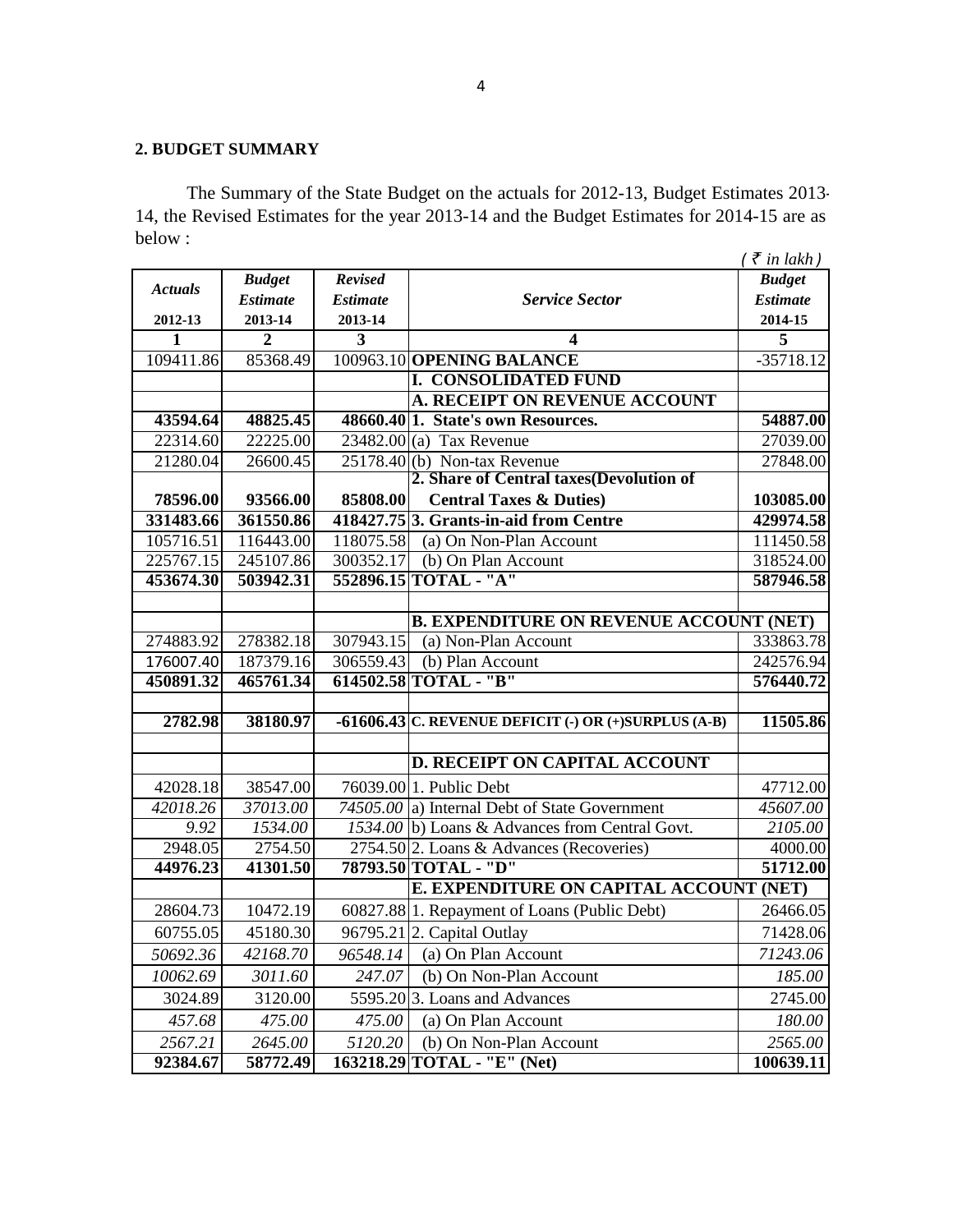|                |                        |                        |                                                   | ₹ in lakh)      |
|----------------|------------------------|------------------------|---------------------------------------------------|-----------------|
| <b>Actuals</b> | <b>Budget</b>          | <b>Revised</b>         |                                                   | <b>Budget</b>   |
|                | <i><b>Estimate</b></i> | <i><b>Estimate</b></i> | <b>Service Sector</b>                             | <b>Estimate</b> |
| 2012-13        | 2013-14                | 2013-14                |                                                   | 2014-15         |
|                | 2                      | 3                      | 4                                                 | 5               |
|                |                        |                        | <b>F. CAPITAL ACCOUNT</b>                         |                 |
| -47408.44      | $-17470.99$            | $-84424.79$            | $(-)$ DEFICIT OR $(+)$ SURPLUS (D-E)              | $-48927.11$     |
| $-44625.46$    | 20709.98               |                        | $-146031.22$ G. CONSOLIDATED FUND (NET)           | $-37421.25$     |
| 36176.70       | 9350.00                |                        | $9350.00$ II. PUBLIC ACCOUNT (NET) (+)            | 12300.00        |
| $-8448.76$     | 30059.98               |                        | -136681.22 III. OVERALL DEFICIT (-) / SURPLUS (+) | $-25121.25$     |
| 100963.10      | 115428.47              | $-35718.12$            | <b>CLOSING BALANCE</b>                            | $-60839.37$     |

1 The opening balance of  $\bar{\tau}$  100963.10 lakh in the Revised Estimates of 2013-14 represents the net balance as per the Accounts of Reserve Bank of India as on 31.3.2014.

2 As per Revised Estimates for 2013-2014, a sum of  $\bar{\tau}$  345646.98 lakh is provided under State Plan (Annexure-I) against the approved sectoral allocation of  $\bar{\tau}$ 2,53,978.30 lakh. The difference of  $\bar{\tau}$  91,668.68 lakh is mainly due to increased allocation of RKVY, BADP and NEGAP and also inclusion of the surrendered amount which were reprovided to various Departments.

3 Planning Commission of India has now finalised the Annual Plan size of the State of Mizoram for the year 2014-2015 to the tune of  $\bar{\tau}$  3,14,000.00 lakh. The Planning Deptt. accordingly issued sectoral allocation of Annual Plan for 2014 - 2015 to ₹ 3,14,000.00 lakh. Annual Plan for 2014-15 is inclusive of NLCPR, NEA and 66 Centrally Sponsored Scheme. Out of the total Sectoral breakup of outlay of the fund for 2014-2015, the allocation of earmarked scheme is  $\bar{\tau}$ **269417.39 lakh**. Details of earmarked schemes are given below :

|    |                                 |               | 1 \ <i>u</i> unu j |
|----|---------------------------------|---------------|--------------------|
| I. | <b>Block Grant</b>              |               |                    |
|    | <b>SPA for NLUP</b><br>a)       |               | 31732.00           |
|    | Article $275(1)$<br>b)          |               | 1170.00            |
|    | Road & Bridges<br>C)            |               | 1268.00            |
|    | SPA for Priority Projects<br>d) |               | 20268.00           |
|    | NEC and NLCPR<br>e)             |               | 22141.00           |
|    | EAP<br>f)                       |               | 21055.00           |
|    | <b>PMGSY</b><br>g)              |               | 5600.00            |
|    |                                 | <b>Total:</b> | 103234.00          |
|    |                                 |               |                    |

 $($   $\overline{f}$   $\overline{f}$   $\overline{f}$   $\overline{f}$   $\overline{f}$   $\overline{f}$   $\overline{f}$   $\overline{f}$   $\overline{f}$   $\overline{f}$   $\overline{f}$   $\overline{f}$   $\overline{f}$   $\overline{f}$   $\overline{f}$   $\overline{f}$   $\overline{f}$   $\overline{f}$   $\overline{f}$   $\overline{f}$   $\overline{f}$   $\overline{f}$   $\overline{f}$   $\overline{f}$ 

5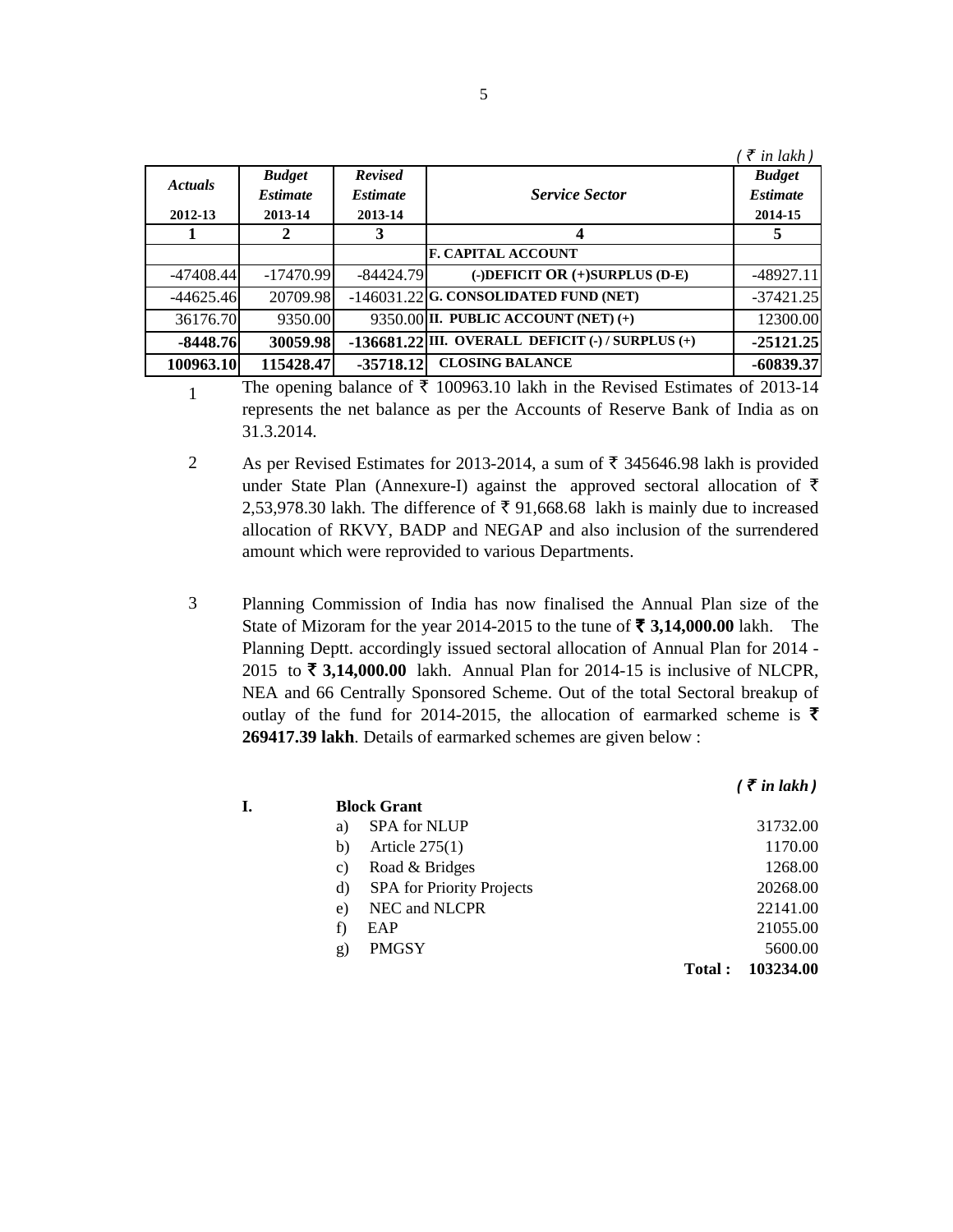| П. | <b>CSS Flagship Schemes</b> |                               |        | $\zeta$ $\bar{\zeta}$ in lakh) |
|----|-----------------------------|-------------------------------|--------|--------------------------------|
|    | a)                          | <b>RKVY</b>                   |        | 12892.00                       |
|    | b)                          | <b>IAY</b>                    |        | 908.00                         |
|    | $\mathbf{c})$               | <b>NRLM</b>                   |        | 71.00                          |
|    | d)                          | MG-NREGA                      |        | 22462.00                       |
|    | e)                          | <b>BRGF</b>                   |        | 2812.00                        |
|    | f)                          | <b>IWMP</b>                   |        | 3835.00                        |
|    | g)                          | <b>AIBP</b>                   |        | 8000.00                        |
|    | h)                          | <b>MDM</b>                    |        | 2442.00                        |
|    | $\mathbf{i}$                | <b>SSA</b>                    |        | 17224.00                       |
|    | j)                          | Annapurna                     |        | 31.00                          |
|    | $\mathbf{k}$                | <b>Natinal Health Mission</b> |        | 11234.00                       |
|    | $\left( \right)$            | Nirmal Bjarat Abhyan          |        | 1035.00                        |
|    | m)                          | <b>NRDWP</b>                  |        | 4311.00                        |
|    | n)                          | <b>JNNURM</b>                 |        | 8193.00                        |
|    | $\circ$ )                   | <b>NSAP</b>                   |        | 2434.00                        |
|    | $\mathbf{p}$ )              | <b>ICDS</b>                   |        | 5312.00                        |
|    |                             |                               | Total: | 103196.00                      |

| HI.          | <b>CSS</b> - Other Scheme        | 41260.00  |
|--------------|----------------------------------|-----------|
| IV.          | <b>Other Central Earmark</b>     | 12917.00  |
| $\mathbf{V}$ | <b>State Earmark</b>             | 8810.39   |
|              | <b>Total of Earmarked Scheme</b> | 269417.39 |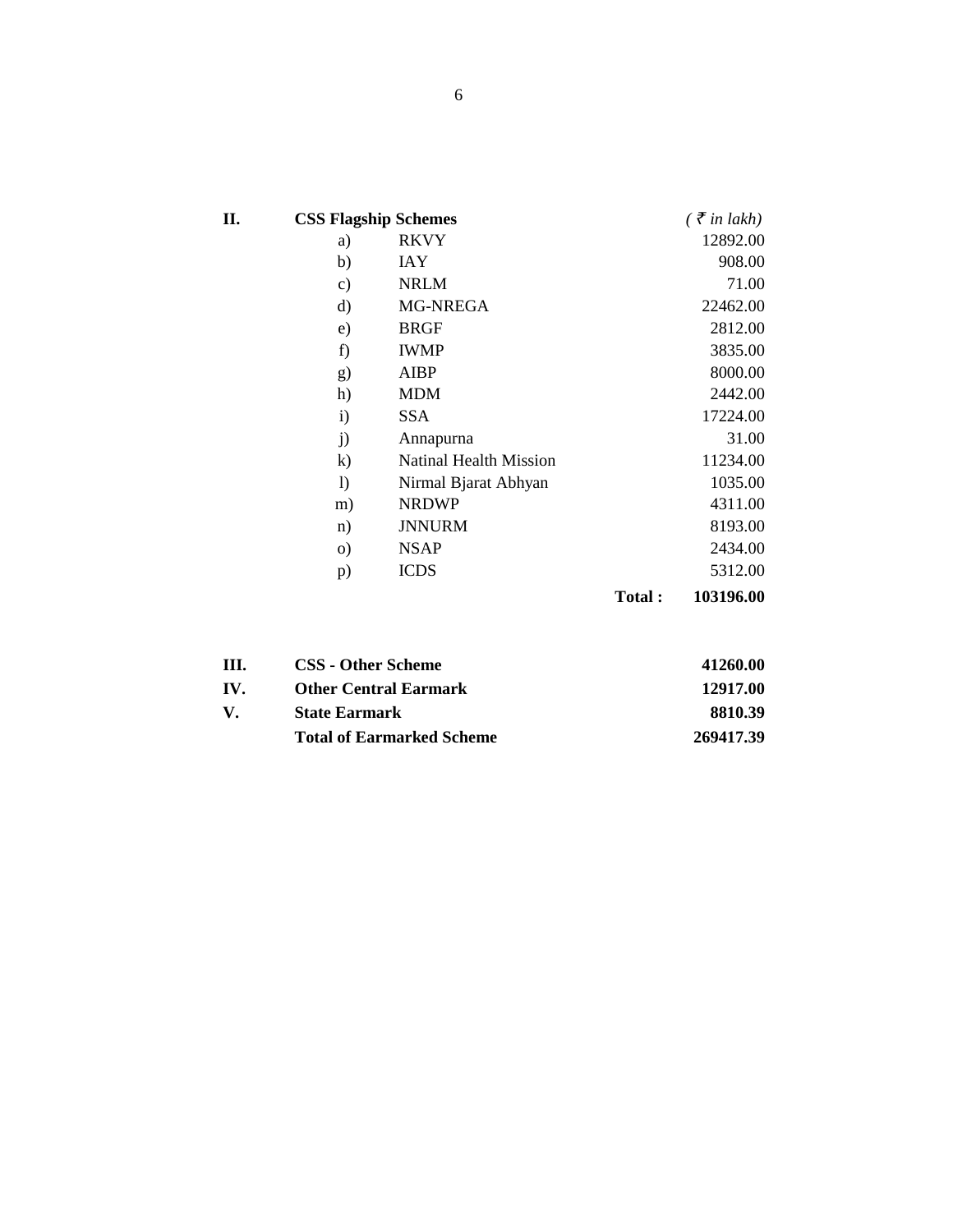| Sl. No. | <b>Contents</b>                                               |   |           |  |  |  |
|---------|---------------------------------------------------------------|---|-----------|--|--|--|
| 1       | $\overline{2}$                                                |   | 3         |  |  |  |
| 1.      | Explanatory                                                   |   | $1-3$     |  |  |  |
| 2.      | <b>Budget Summary</b>                                         |   | $4 - 6$   |  |  |  |
| 3.      | Consolidated Fund of the State                                |   |           |  |  |  |
|         | (i) Revenue Receipt                                           |   | $7 - 8$   |  |  |  |
|         | (ii) Revenue Expenditure                                      |   | $9 - 10$  |  |  |  |
|         | (iii) Capital Receipt & Expenditure                           | . | $10 - 11$ |  |  |  |
| 4.      | Public Account (Receipt & Expenditure)                        | . | 12        |  |  |  |
| 5.      | Annexure-I (State Plan R.E 2013-14 & B.E 2014-15)             | . | $13 - 14$ |  |  |  |
| 6.      | Annexure-II (Non Plan R.E 2013-14 & B.E 2014-15)              | . | $15 - 16$ |  |  |  |
| 7.      | Annexure-III (Funding of the State R.E 2013-14 & B.E 2014-15) | . | 17        |  |  |  |
| 8.      | Annexure-IV                                                   |   | 18        |  |  |  |
|         | (Plan Outlay & Central Assistance R.E 2013-14 & B.E 2014-15)  |   |           |  |  |  |
| 9.      | Annexure-V                                                    |   | 19        |  |  |  |
|         | (Net Flow of Central Government R.E 2013-14 & B.E 2014-15)    |   |           |  |  |  |
| 10.     | Annexure-VI                                                   |   | 20        |  |  |  |
|         | (Brief Budgetary Position R.E 2013-14 & B.E 2014-15)          |   |           |  |  |  |

I N D E X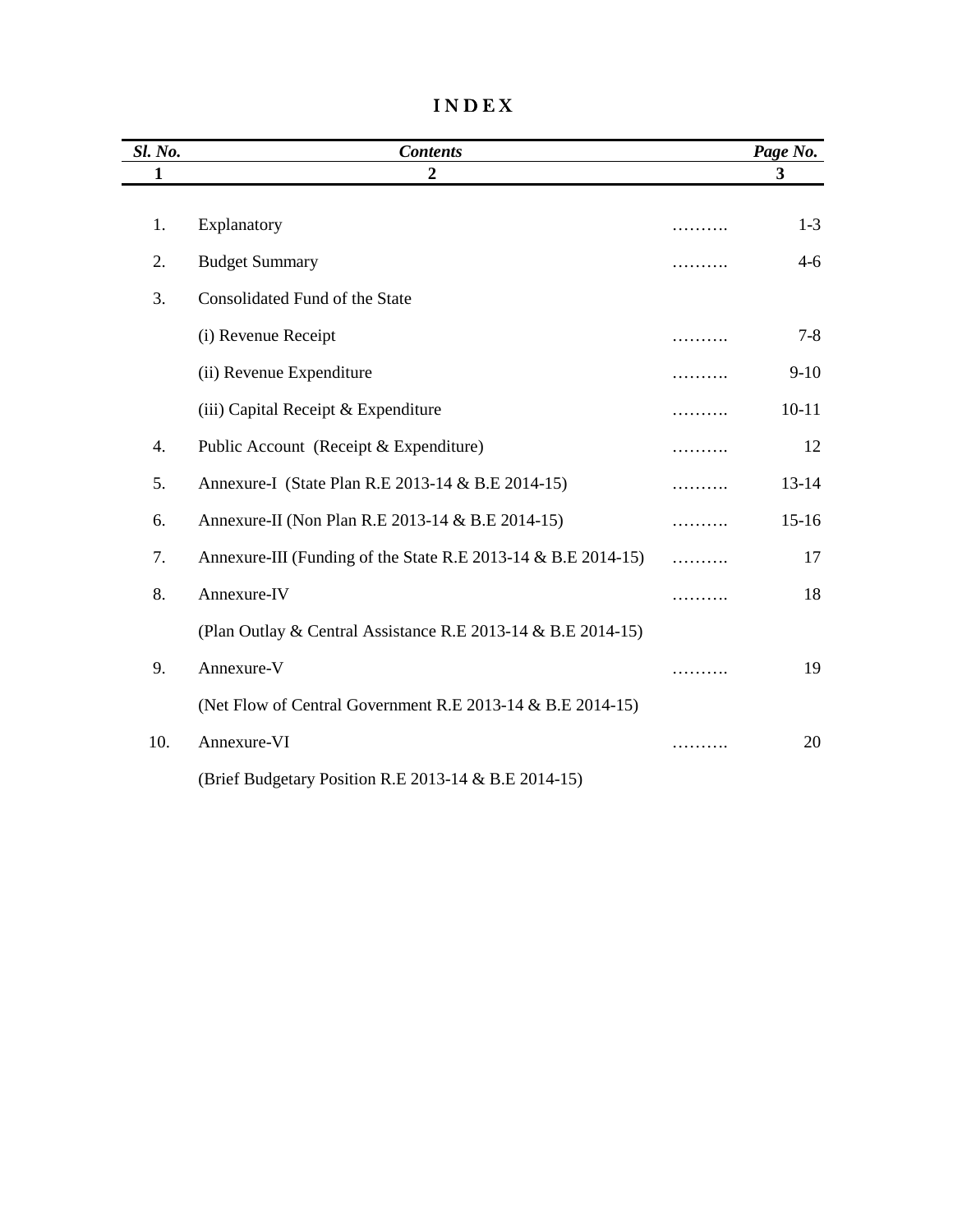#### **2. BUDGET SUMMARY**

The Summary of the State Budget on the actuals for 2012-13, Budget Estimates 2013-14, the Revised Estimates for the year 2013-14 and the Budget Estimates for 2014-15 are as below :

|                |                 |                        |                                                                              | $\zeta$ $\bar{\zeta}$ in lakh $\zeta$ |
|----------------|-----------------|------------------------|------------------------------------------------------------------------------|---------------------------------------|
| <b>Actuals</b> | <b>Budget</b>   | <b>Revised</b>         |                                                                              | <b>Budget</b>                         |
|                | <b>Estimate</b> | <i><b>Estimate</b></i> | <b>Service Sector</b>                                                        | <b>Estimate</b>                       |
| 2012-13<br>1   | 2013-14<br>2    | 2013-14<br>3           | 4                                                                            | 2014-15<br>5                          |
| 109411.86      | 85368.49        |                        | 100963.10 OPENING BALANCE                                                    | -35718.12                             |
|                |                 |                        | I. CONSOLIDATED FUND                                                         |                                       |
|                |                 |                        | A. RECEIPT ON REVENUE ACCOUNT                                                |                                       |
| 43594.64       | 48825.45        |                        | 48660.40 1. State's own Resources.                                           | 54887.00                              |
| 22314.60       | 22225.00        | 23482.00               | (a) Tax Revenue                                                              | 27039.00                              |
| 21280.04       | 26600.45        | 25178.40               | (b) Non-tax Revenue                                                          | 27848.00                              |
| 78596.00       | 93566.00        |                        | 85808.00 2. Share of Central taxes Devolution of                             | 103085.00                             |
|                |                 |                        | <b>Central Taxes &amp; Duties)</b>                                           |                                       |
| 331483.66      | 361550.86       |                        | 418427.75 3. Grants-in-aid from Centre                                       | 429974.58                             |
| 105716.51      | 116443.00       | 118075.58              | (a) On Non-Plan Account                                                      | 111450.58                             |
| 225767.15      | 245107.86       | 300352.17              | (b) On Plan Account                                                          | 318524.00                             |
| 453674.30      | 503942.31       |                        | 552896.15 TOTAL - "A"                                                        | 587946.58                             |
|                |                 |                        |                                                                              |                                       |
|                |                 |                        | <b>B. EXPENDITURE ON REVENUE ACCOUNT (NET)</b>                               |                                       |
| 274883.92      | 278382.18       | 307943.15              | (a) Non-Plan Account                                                         | 333863.78                             |
| 176007.40      | 187379.16       |                        | 306559.43 (b) Plan Account                                                   | 242576.94                             |
| 450891.32      | 465761.34       |                        | 614502.58 TOTAL - "B"                                                        | 576440.72                             |
|                |                 |                        |                                                                              |                                       |
| 2782.98        | 38180.97        |                        | $-61606.43$ C. REVENUE DEFICIT $\left(\cdot\right)$ OR $(+)$ SURPLUS $(A-B)$ | 11505.86                              |
|                |                 |                        |                                                                              |                                       |
|                |                 |                        | <b>D. RECEIPT ON CAPITAL ACCOUNT</b>                                         |                                       |
| 42028.18       | 38547.00        |                        | 76039.00 1. Public Debt                                                      | 47712.00                              |
| 42018.26       | 37013.00        | 74505.00               | a) Internal Debt of State Government                                         | 45607.00                              |
| 9.92           | 1534.00         | 1534.00                | b) Loans & Advances from Central Govt.                                       | 2105.00                               |
| 2948.05        | 2754.50         |                        | 2754.50 2. Loans & Advances (Recoveries)                                     | 4000.00                               |
| 44976.23       | 41301.50        |                        | 78793.50 TOTAL - "D"                                                         | 51712.00                              |
|                |                 |                        | E. EXPENDITURE ON CAPITAL ACCOUNT (NET)                                      |                                       |
| 28604.73       | 10472.19        |                        | 60827.88 1. Repayment of Loans (Public Debt)                                 | 26466.05                              |
| 60755.05       | 45180.30        |                        | 96795.21 2. Capital Outlay                                                   | 71428.06                              |
| 50692.36       | 42168.70        | 96548.14               | (a) On Plan Account                                                          | 71243.06                              |
| 10062.69       | 3011.60         | 247.07                 | (b) On Non-Plan Account                                                      | 185.00                                |
| 3024.89        | 3120.00         |                        | 5595.20 3. Loans and Advances                                                | 2745.00                               |
| 457.68         | 475.00          | 475.00                 | (a) On Plan Account                                                          | 180.00                                |
| 2567.21        | 2645.00         | 5120.20                | (b) On Non-Plan Account                                                      | 2565.00                               |
| 92384.67       | 58772.49        |                        | 163218.29 TOTAL - "E" (Net)                                                  | 100639.11                             |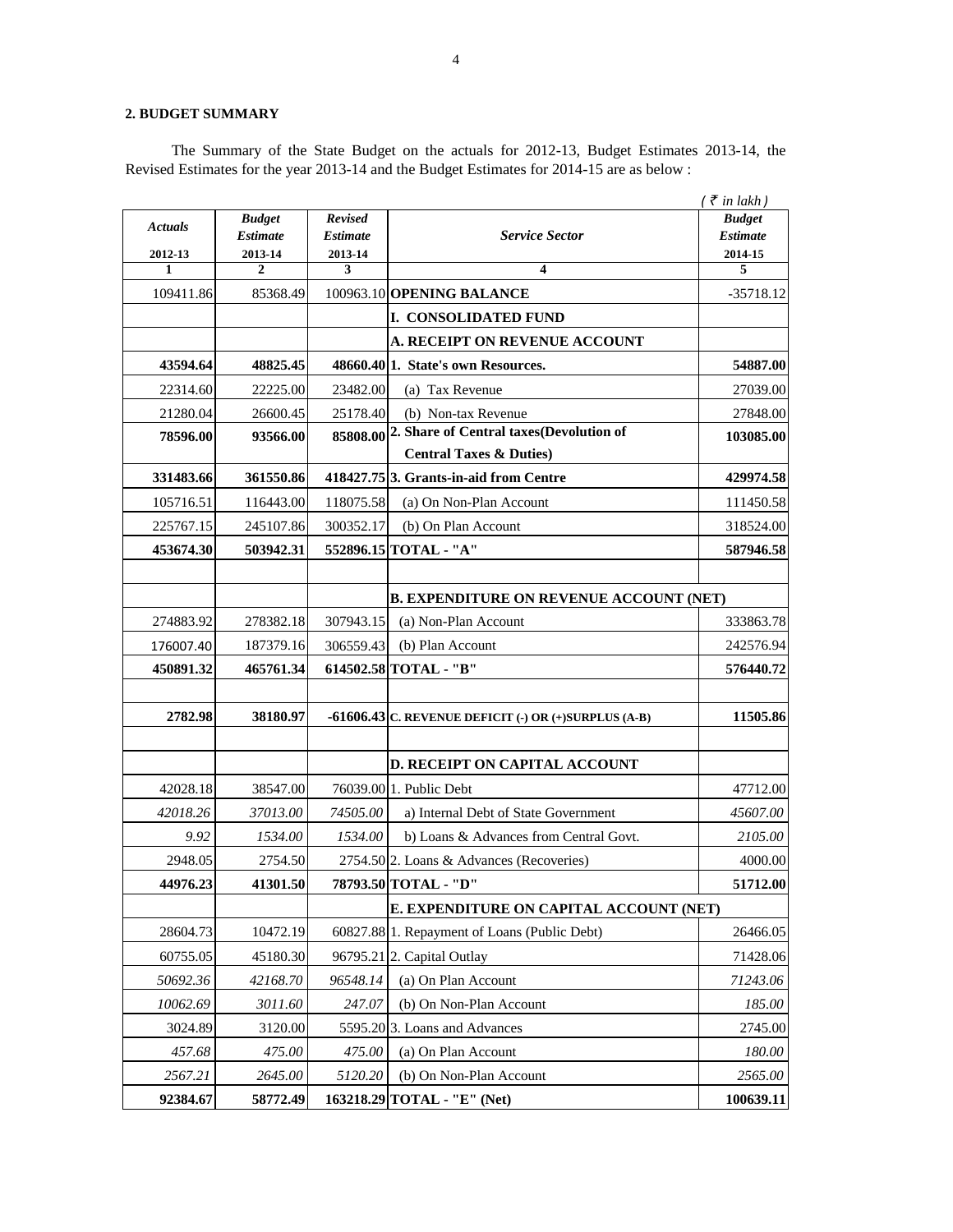|  |  |  | $\bar{\tau}$ in lakh) |  |
|--|--|--|-----------------------|--|
|--|--|--|-----------------------|--|

| <b>Actuals</b> | <b>Budget</b>          | <b>Revised</b>         |                                                                                       | <b>Budget</b>   |
|----------------|------------------------|------------------------|---------------------------------------------------------------------------------------|-----------------|
|                | <i><b>Estimate</b></i> | <i><b>Estimate</b></i> | <b>Service Sector</b>                                                                 | <b>Estimate</b> |
| 2012-13        | 2013-14                | 2013-14                |                                                                                       | 2014-15         |
|                |                        |                        |                                                                                       | 5               |
|                |                        |                        | <b>F. CAPITAL ACCOUNT</b>                                                             |                 |
| $-47408.44$    | $-17470.99$            | $-84424.79$            | $(-)$ DEFICIT OR $(+)$ SURPLUS (D-E)                                                  | $-48927.11$     |
| $-44625.46$    | 20709.98               |                        | $-146031.22$ G. CONSOLIDATED FUND (NET)                                               | $-37421.25$     |
| 36176.70       | 9350.00                |                        | 9350.00 II. PUBLIC ACCOUNT (NET) $(+)$                                                | 12300.00        |
| $-8448.76$     | 30059.98               |                        | $-136681.22$ III. OVERALL DEFICIT $\left(\cdot\right)$ / SURPLUS $\left(\cdot\right)$ | $-25121.25$     |
| 100963.10      | 115428.47              | $-35718.12$            | <b>CLOSING BALANCE</b>                                                                | $-60839.37$     |

1 The opening balance of  $\bar{\tau}$  100963.10 lakh in the Revised Estimates of 2013-14 represents the net balance as per the Accounts of Reserve Bank of India as on 31.3.2014.

- 2 As per Revised Estimates for 2013-2014, a sum of  $\bar{\tau}$  345646.98 lakh is provided under State Plan (Annexure-I) against the approved sectoral allocation of  $\bar{\tau}$  2,53,978.30 lakh. The difference of  $\bar{\tau}$  91,668.68 lakh is mainly due to increased allocation of RKVY, BADP and NEGAP and also inclusion of the surrendered amount which were reprovided to various Departments.
- 3 Planning Commission of India has now finalised the Annual Plan size of the State of Mizoram for the year 2014-2015 to the tune of  $\bar{\tau}$  3,14,000.00 lakh. The Planning Deptt. accordingly issued sectoral allocation of Annual Plan for  $2014 - 2015$  to  $\overline{\phantom{0}}\$  3,14,000.00 lakh. Annual Plan for 2014-15 is inclusive of NLCPR, NEA and 66 Centrally Sponsored Scheme. Out of the total Sectoral breakup of outlay of the fund for 2014-2015, the allocation of earmarked scheme is  $\bar{\tau}$  269417.39 lakh. Details of earmarked schemes are given below :

|    |                                        |        | $\zeta$ in lakh $\zeta$ |
|----|----------------------------------------|--------|-------------------------|
| I. | <b>Block Grant</b>                     |        |                         |
|    | SPA for NLUP<br>a)                     |        | 31732.00                |
|    | Article $275(1)$<br>b)                 |        | 1170.00                 |
|    | Road & Bridges<br>c)                   |        | 1268.00                 |
|    | <b>SPA</b> for Priority Projects<br>d) |        | 20268.00                |
|    | NEC and NLCPR<br>e)                    |        | 22141.00                |
|    | EAP<br>f)                              |        | 21055.00                |
|    | <b>PMGSY</b><br>g)                     |        | 5600.00                 |
|    |                                        | Total: | 103234.00               |
|    |                                        |        |                         |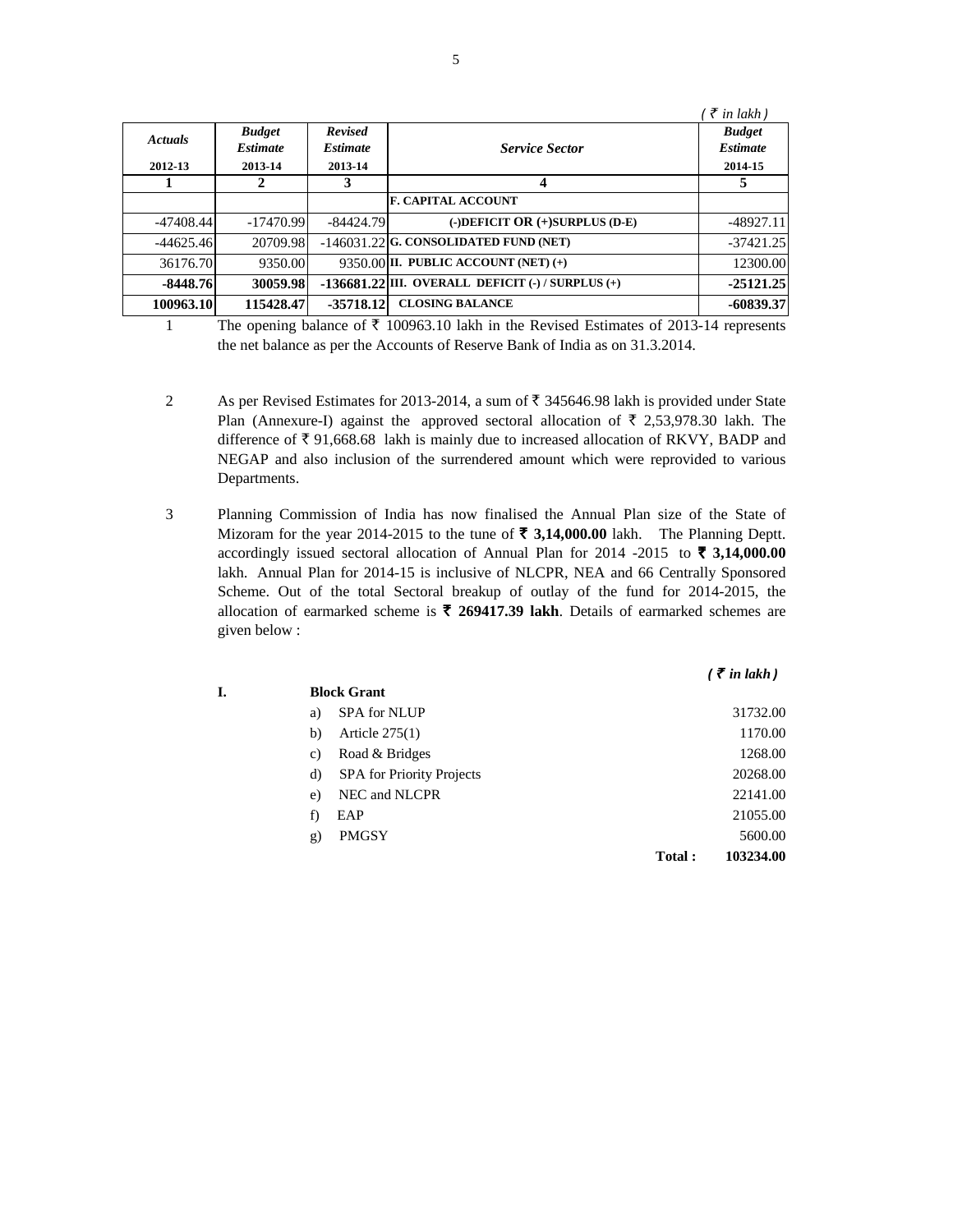| Н. |               | <b>CSS Flagship Schemes</b> | $($ ₹ in lakh $)$ |
|----|---------------|-----------------------------|-------------------|
|    | a)            | <b>RKVY</b>                 | 12892.00          |
|    | b)            | <b>IAY</b>                  | 908.00            |
|    | $\mathbf{c})$ | <b>NRLM</b>                 | 71.00             |
|    | d)            | MG-NREGA                    | 22462.00          |
|    | $\epsilon$ )  | <b>BRGF</b>                 | 2812.00           |
|    | f)            | <b>IWMP</b>                 | 3835.00           |
|    | g)            | AIBP                        | 8000.00           |
|    | h)            | <b>MDM</b>                  | 2442.00           |
|    | $\mathbf{i}$  | <b>SSA</b>                  | 17224.00          |
|    | j)            | Annapurna                   | 31.00             |
|    | $\bf k)$      | Natinal Health Mission      | 11234.00          |
|    | $\mathbf{I}$  | Nirmal Bjarat Abhyan        | 1035.00           |
|    | m)            | <b>NRDWP</b>                | 4311.00           |
|    | n)            | <b>JNNURM</b>               | 8193.00           |
|    | $\circ$ )     | <b>NSAP</b>                 | 2434.00           |
|    | p)            | <b>ICDS</b>                 | 5312.00           |

6

**Total : 103196.00**

| HI. | <b>CSS - Other Scheme</b>        | 41260.00  |
|-----|----------------------------------|-----------|
| IV. | <b>Other Central Earmark</b>     | 12917.00  |
| V.  | <b>State Earmark</b>             | 8810.39   |
|     | <b>Total of Earmarked Scheme</b> | 269417.39 |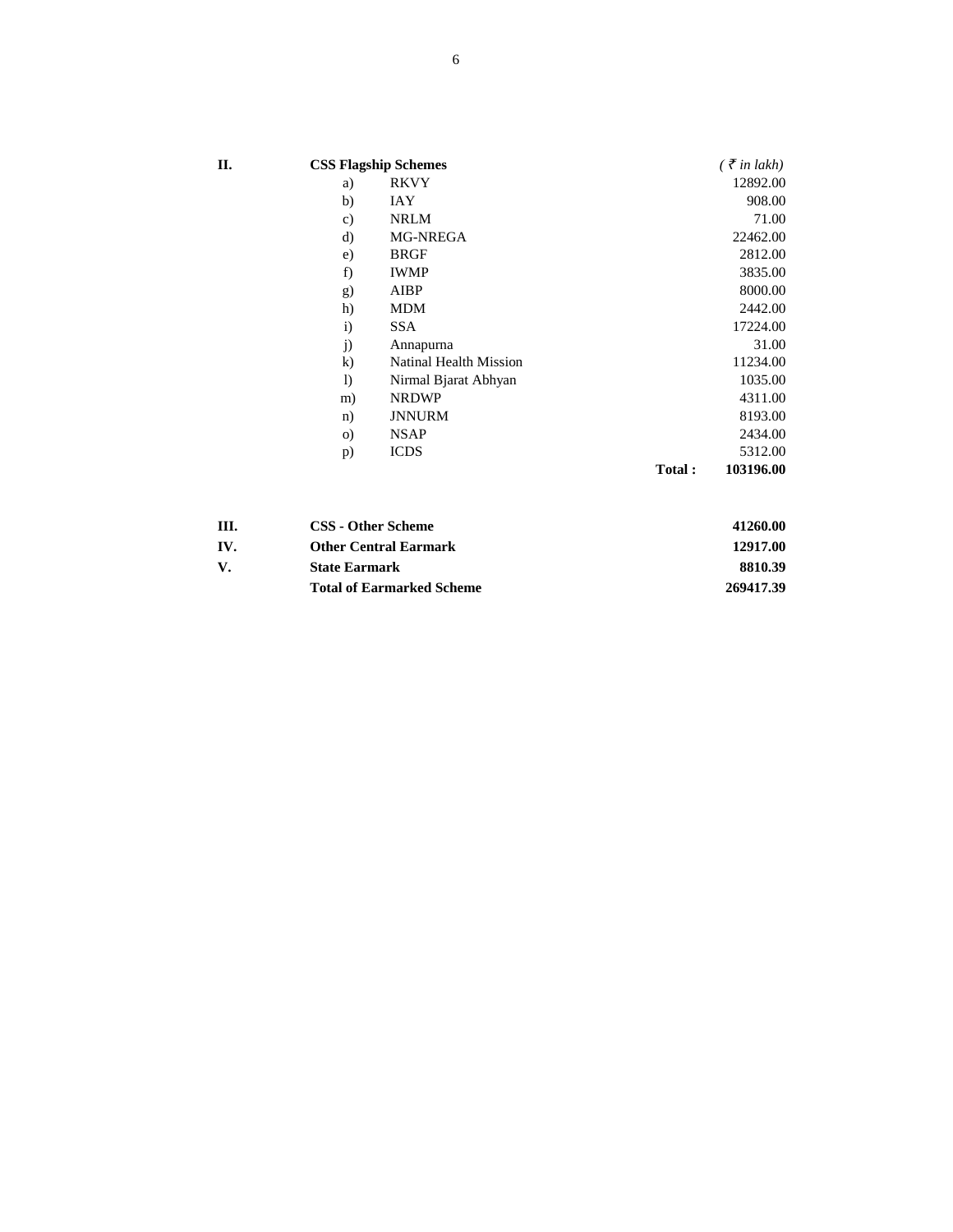# **3. CONSOLIDATED FUND OF THE STATE**

#### (I) REVENUE RECEIPT : (I) REVENUE RECEIPT :

The Statement below summarizes by broad categories the estimates of the revenue receipt:

### **A. STATE'S TAX REVENUES**

|                |                 |                        |                                                | (₹in lakh)      |
|----------------|-----------------|------------------------|------------------------------------------------|-----------------|
| <b>Actuals</b> | <b>Budget</b>   | <b>Revised</b>         |                                                | <b>Budget</b>   |
|                | <b>Estimate</b> | <i><b>Estimate</b></i> | <b>Service Sector</b>                          | <b>Estimate</b> |
| 2012-13        | 2013-14         | 2013-14                |                                                | 2014-15         |
|                |                 |                        |                                                |                 |
| 1368.18        | 1300.00         |                        | 1450.00 Taxes on Income and Expenditure        | 1664.00         |
| 368.60         | 472.00          |                        | 459.00 Taxes on Property & Capital Transaction | 527.00          |
| 20577.82       | 20453.00        |                        | 21573.00 Taxes on Commodities & Services       | 24848.00        |
| 22314.60       | 22225.00        |                        | 23482.00 TOTAL OF 'A':                         | 27039.00        |

# **B. NON-TAX REVENUES** :

|                           |                                                    |                                                     |                                                                          | $\langle$ ₹ in lakh)                        |
|---------------------------|----------------------------------------------------|-----------------------------------------------------|--------------------------------------------------------------------------|---------------------------------------------|
| <b>Actuals</b><br>2012-13 | <b>Budget</b><br><i><b>Estimate</b></i><br>2013-14 | <b>Revised</b><br><i><b>Estimate</b></i><br>2013-14 | <b>Service Sector</b>                                                    | <b>Budget</b><br><b>Estimate</b><br>2014-15 |
|                           |                                                    | 3                                                   |                                                                          | 5.                                          |
| 1686.48                   | 2394.00                                            |                                                     | $2450.00$ (a) Interest receipt Dividends & Profits.                      | 2394.00                                     |
| 19593.56                  | 24206.45                                           |                                                     | $22728.40$ (b) Other Non-Tax Revenues                                    | 25454.00                                    |
| 1147.73                   | 1533.05                                            | 1658.00                                             | <b>General Services</b><br>(i)                                           | 1856.00                                     |
| 1948.17                   | 2212.90                                            | 2412.90                                             | (ii) Social Services                                                     | 2596.00                                     |
| 16497.66                  | 20460.50                                           | 18657.50                                            | (iii) Economic Services                                                  | 21002.00                                    |
| 21280.04                  | 26600.45                                           |                                                     | 25178.40 TOTAL OF 'B'                                                    | 27848.00                                    |
| 43594.64                  | 48825.45                                           |                                                     | <b>TOTAL OF STATE'S OWN REVENUES RECEIPT</b><br>48660.40 (Tax & Non-Tax) | 54887.00                                    |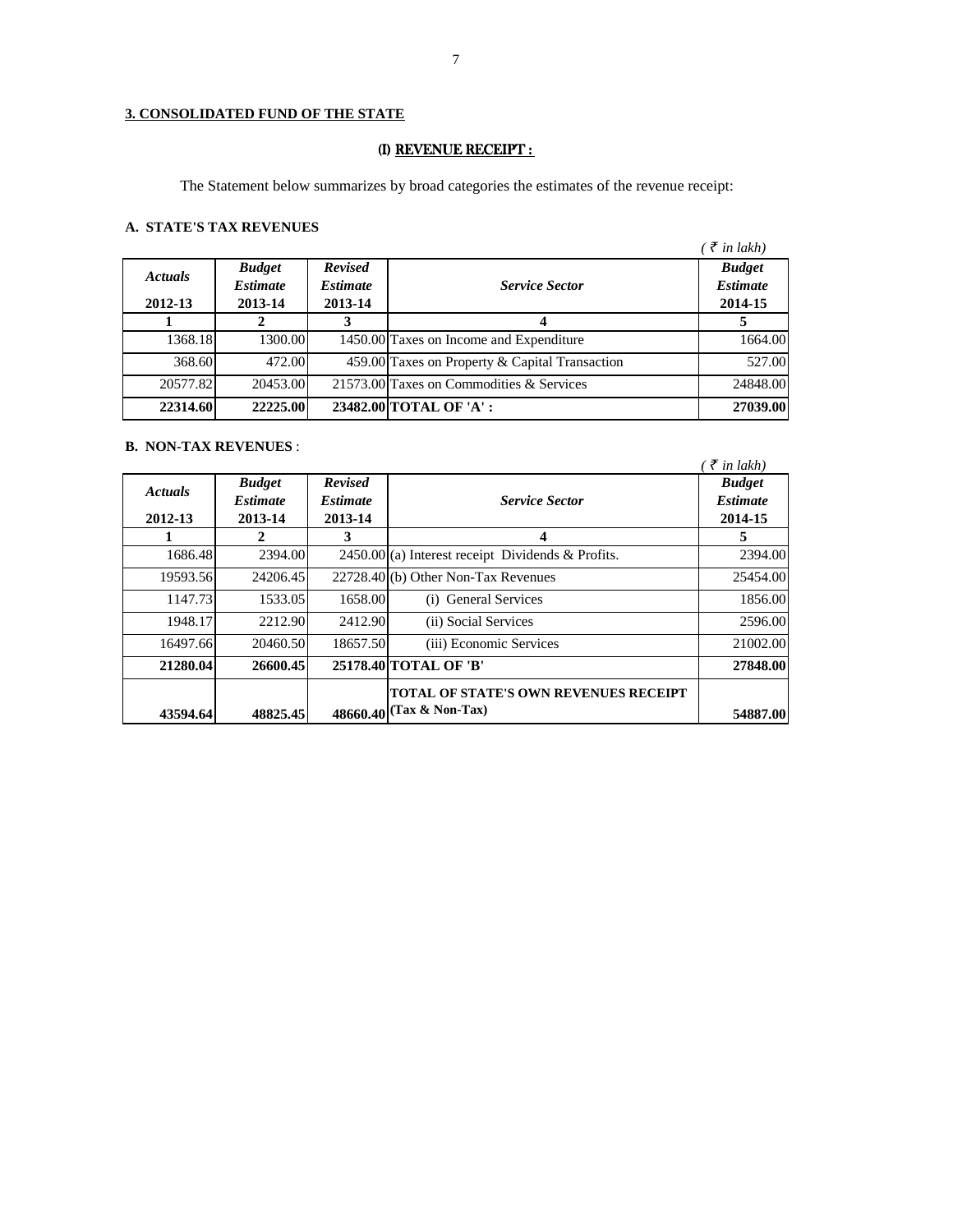#### REVENUE RECEIPT :

#### **C. SHARE OF CENTRAL TAXES AND GRANTS-IN-AID**

|                |                 |                 |                                                                       | $\bar{\tau}$ in lakh) |
|----------------|-----------------|-----------------|-----------------------------------------------------------------------|-----------------------|
| <b>Actuals</b> | <b>Budget</b>   | <b>Revised</b>  |                                                                       | <b>Budget</b>         |
|                | <b>Estimate</b> | <b>Estimate</b> | <b>Service Sector</b>                                                 | <b>Estimate</b>       |
| 2012-13        | 2013-14         | 2013-14         |                                                                       | 2014-15               |
| 1              | $\mathbf{2}$    | 3               | 4                                                                     | 5                     |
|                |                 |                 | Grants-in-aids & Contribution                                         |                       |
| 105716.51      | 116443.00       |                 | $118075.58$ (a) Non Plan Grants                                       | 111450.58             |
| 186559.83      | 245085.00       |                 | 242336.00 (b) Grants for State Plan Scheme                            | 232518.00             |
| 1456.56        |                 |                 | (c) Grants for Central Plan Schemes                                   |                       |
| 29432.94       | 22.86           |                 | 45752.17 (d) Grants for Centrally Sponsored Schemes                   | 73742.00              |
| 8317.82        |                 |                 | 12264.00 (e) Special Plan Schemes                                     | 12264.00              |
|                |                 |                 | State's Share or Central Taxes (Devolution of Central Taxes & Duties) |                       |
| 28236.00       | 32391.00        |                 | 28862.00 (a) Corporation Tax                                          | 34851.00              |
| 16904.00       | 20050.00        |                 | 19005.00 (b) Taxes on Income other than Corporation Tax               | 22974.00              |
|                |                 |                 | (c) Other Taxes on Income & Expenditure                               |                       |
| 48.00          | 81.00           |                 | 79.00 (d) Taxes on Wealth                                             | 81.00                 |
| 13062.00       | 15122.00        |                 | $14003.00$ (e) Customs                                                | 16165.00              |
| 8877.00        | 10647.00        |                 | 9890.00 (f) Union Excise Duties                                       | 10699.00              |
| 11469.00       | 15275.00        |                 | $13969.00$ (g) Service Tax                                            | 18318.00              |
|                |                 |                 | (h) Other Taxes & Duties on Com. & Services                           |                       |
| 410079.66      | 455116.86       | 504235.75       | <b>TOTAL OF 'C'</b>                                                   | 533062.58             |
| 453674.30      | 503942.31       | 552896.15       | ADD: Tax & Non-Tax (A+B+C) Revenues                                   | 587949.58             |

The increase in receipt of Central Grants in the Revised Estimates 2013-2014 is mainly due to higher release of fund for Centrally Sponsored Scheme and revalidation of unspent funds of the previous year. Increase in the Budget Estimates 2014-2015 as compared with Budget Estimates 2013-14 is mainly due to inclusion of CSS/NLCPR/NEA under Plan Sector.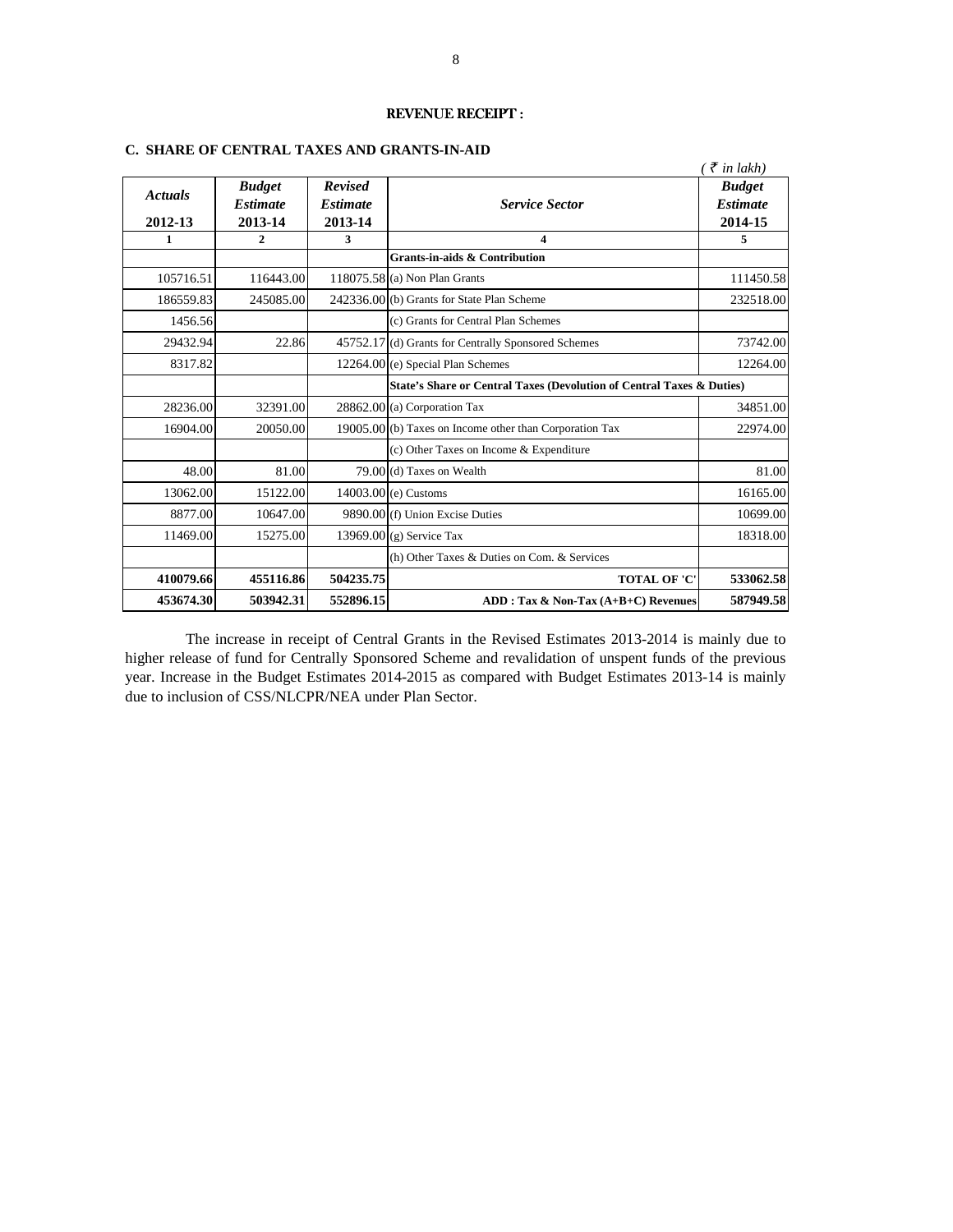#### **(II) EXPENDITURE ON REVENUE ACCOUNT :**

The Statement below is the summary of the estimate of Net expenditure met from Revenue by broad categories. Brief notes explaining the variation between the Budget Estimates 2013-2014 and the Revised Estimates 2013-2014 and the Budget Estimates 2014-2015 are also given.

| <b>A. GENERAL SERVICES</b> |                 |                        |                                                        | $\in$ $\bar{\tau}$ in lakh) |
|----------------------------|-----------------|------------------------|--------------------------------------------------------|-----------------------------|
| <b>Actuals</b>             | <b>Budget</b>   | <b>Revised</b>         |                                                        | <b>Budget</b>               |
|                            | <b>Estimate</b> | <i><b>Estimate</b></i> | <b>Service Sector</b>                                  | <b>Estimate</b>             |
| 2012-13                    | 2013-14         | 2013-14                |                                                        | 2014-15                     |
|                            |                 |                        | 4                                                      |                             |
| 5163.20                    | 5061.82         |                        | $10317.74$ (a) Organs of State                         | 6084.31                     |
| 5319.73                    | 5864.43         |                        | 6533.84 (b) Fiscal Services                            | 6941.05                     |
| 30755.46                   | 27138.50        |                        | $30537.25$ (c) Interest Payments and Servicing of Debt | 31469.30                    |
| 64582.50                   | 78185.80        |                        | 85302.78 (d) Administrative Services                   | 91681.59                    |
| 37234.72                   | 25201.20        |                        | $29410.33$ (e) Pension & Misc. General Services        | 37824.15                    |
| 143055.61                  | 141451.75       | 162101.94              | <b>TOTAL OF GENERAL SERVICES</b>                       | 174000.40                   |

Increase in the provision in Revised Estimates 2013-2014 is due to provision of fund for Medical Treatment mostly to all Heads of Departments and for conduct of General election to Mizoram Legislative Assembly and Lok Sabha.

| <b>B. SOCIAL SERVICES :</b> |                 |                        |                                                          | ₹ in lakh)      |
|-----------------------------|-----------------|------------------------|----------------------------------------------------------|-----------------|
| <b>Actuals</b>              | <b>Budget</b>   | <b>Revised</b>         |                                                          | <b>Budget</b>   |
|                             | <b>Estimate</b> | <i><b>Estimate</b></i> | <b>Service Sector</b>                                    | <b>Estimate</b> |
| 2012-13                     | 2013-14         | 2013-14                |                                                          | 2014-15         |
|                             |                 | 3                      | 4                                                        | 5               |
| 83145.49                    | 70768.74        |                        | 99942.00 (a) Education, Sports, Arts and Culture         | 104624.95       |
| 22026.35                    | 16792.86        |                        | 26138.89(b) Health & Family Welfare                      | 32676.50        |
| 18894.18                    | 15507.08        | 22014.72(c)            | Water Supply & Sanitation                                | 17967.27        |
| 762.92                      | 888.50          |                        | $1026.55$ (d) Information & Broadcasting                 | 1027.70         |
| 26557.98                    | 21093.00        |                        | 28082.59 (e) Welfare of SC/ST and Other Backward Classes | 25759.90        |
| 731.24                      | 810.04          |                        | $877.20$ (f) Labour & Employment                         | 1677.00         |
| 12910.36                    | 5484.55         |                        | $17449.24$ (g) Social Welfare & Nutrition                | 15774.91        |
| 193.10                      | 189.00          |                        | $199.00$ (h) Others                                      | 202.00          |
| 165221.62                   | 131533.77       | 195730.19              | <b>TOTAL 'B' SOCIAL SERVICES</b>                         | 199710.23       |

Increase in Revised Estimates 2013-2014 under Social Services is due to provision of fund for the implementation of schemes under Centrally Sponsored Schemes, Non-Lapsable Pool of Resources, NEC etc.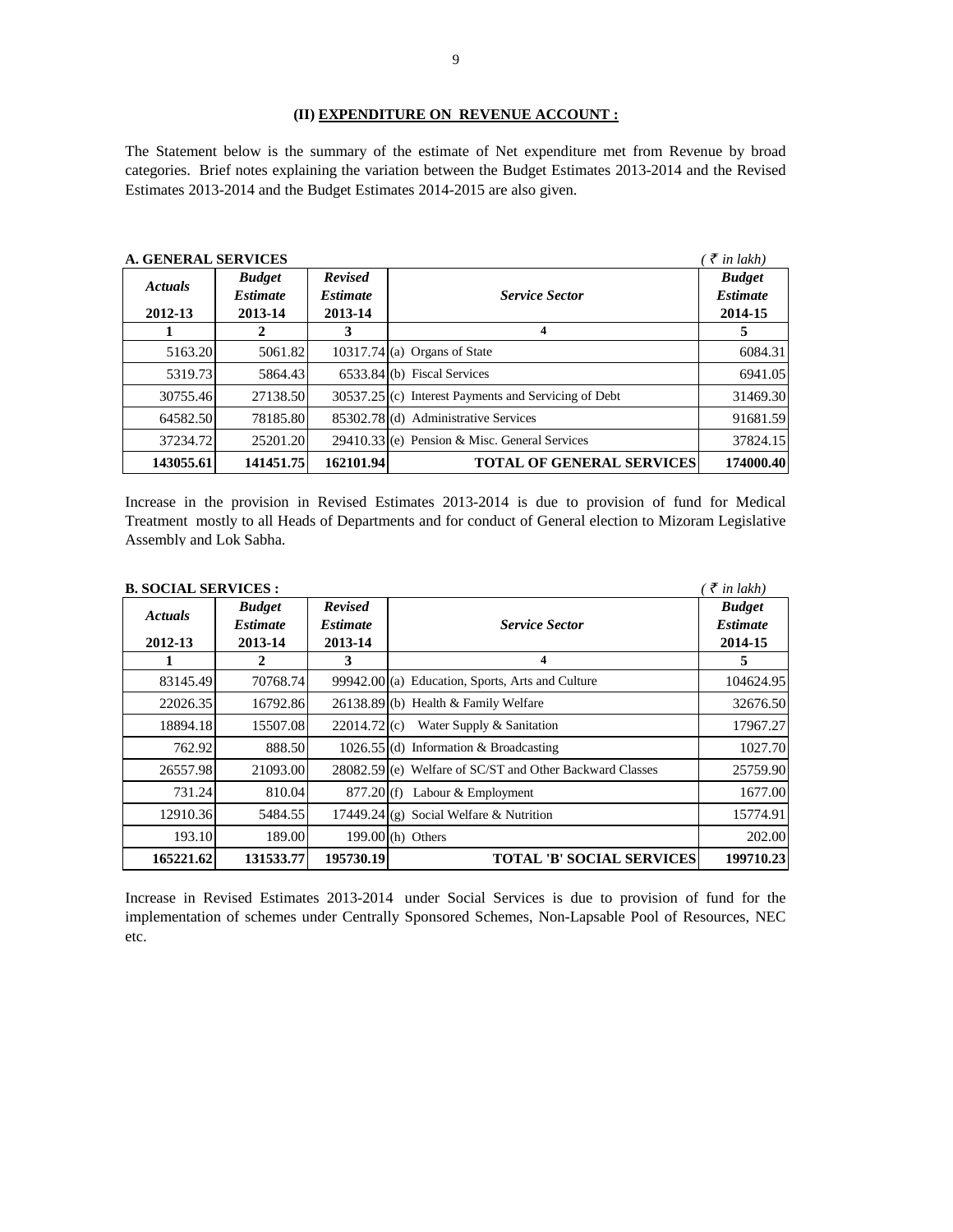| <b>C. ECONOMIC SERVICES</b> |                                  |                                   |                                                | $\bar{\tau}$ in lakh)            |
|-----------------------------|----------------------------------|-----------------------------------|------------------------------------------------|----------------------------------|
| <b>Actuals</b>              | <b>Budget</b><br><b>Estimate</b> | <b>Revised</b><br><b>Estimate</b> | <b>Service Sector</b>                          | <b>Budget</b><br><b>Estimate</b> |
|                             |                                  |                                   |                                                |                                  |
| 2012-13                     | 2013-14                          | 2013-14                           |                                                | 2014-15                          |
| 1                           | 2                                | 3                                 | 4                                              | 5                                |
| 72186.29                    | 40300.09                         |                                   | $85979.51$ (a) Agriculture & Allied Activities | 75960.06                         |
| 6361.14                     | 3194.70                          |                                   | $6077.91$ (b) Rural Development                | 30453.23                         |
| 3157.08                     | 3798.00                          |                                   | 4533.97 (c) Special Areas Programme            | 4052.00                          |
| 954.44                      | 1609.75                          |                                   | 1627.45 (d) Irrigation & Flood Control         | 1292.90                          |
| 30143.85                    | 27899.04                         |                                   | $33022.41$ (e) Energy                          | 28763.35                         |
| 12835.05                    | 5358.31                          |                                   | 12603.21 (f) Industries & Mineral              | 12947.10                         |
| 11824.18                    | 13489.63                         |                                   | 14771.63 (g) Transport                         | 19478.05                         |
| 844.71                      | 361.72                           |                                   | 869.18 <sup>(h)</sup> Communication            | 1406.00                          |
| 296.80                      | 182.34                           |                                   | $296.84$ (i) Science, Ecology & Environment    | 247.50                           |
| 5010.53                     | 96782.24                         |                                   | 97988.34(i) General Economic Service           | 28379.90                         |
| 143614.07                   | 192975.82                        |                                   | 257770.45 TOTAL 'C' ECONOMIC SERVICES          | 202980.09                        |
| 451891.30                   | 465961.34                        |                                   | 615602.58 TOTAL OF REVENUE ACCOUNT (GROSS)     | 576690.72                        |
| 999.98                      | 200.00                           |                                   | 1100.00 DEDUCT RECOVERIES                      | 200.00                           |
| 450891.32                   | 465761.34                        |                                   | 614502.58 TOTAL OF REVENUE ACCOUNT (NET)       | 576490.72                        |

Increase in the Revised Estimates 2013-2014 over Budget Estimates of 2013-2014 under Economic Services is mainly due to more provision for purchase of power from outside the State and clearing of pending liabilities, additional allocation of fund under various Plan Schemes for Centrally Sponsored Schemes.

#### **(III) CAPITAL RECEIPT & EXPENDITURE**

| <b>RECEIPT</b> |                 |                        |                                               | $\in$ $\bar{\tau}$ in lakh) |
|----------------|-----------------|------------------------|-----------------------------------------------|-----------------------------|
| <b>Actuals</b> | <b>Budget</b>   | <b>Revised</b>         |                                               | <b>Budget</b>               |
|                | <b>Estimate</b> | <i><b>Estimate</b></i> | <b>Service Sector</b>                         | <b>Estimate</b>             |
| 2012-13        | 2013-14         | 2013-14                |                                               | 2014-15                     |
|                |                 | 5                      | 4                                             | 5.                          |
|                |                 |                        | <b>E. PUBLIC DEBT RECEIPT</b>                 |                             |
| 42018.26       | 37013.00        |                        | 107135.59 Internal Debt of the State Govt.    | 45607.00                    |
| 9.92           | 1534.00         |                        | 15.69 Loans & Advance from Central Govt.      | 2105.00                     |
|                |                 |                        | <b>E. PUBLIC DEBT RECEIPT</b>                 |                             |
| $-41998.42$    | $-33945.00$     |                        | -107104.21 Internal Debt of the State Govt.   | $-41397.00$                 |
| $-84006.76$    | $-69424.00$     |                        | -214224.11 Loans & Advance from Central Govt. | $-84899.00$                 |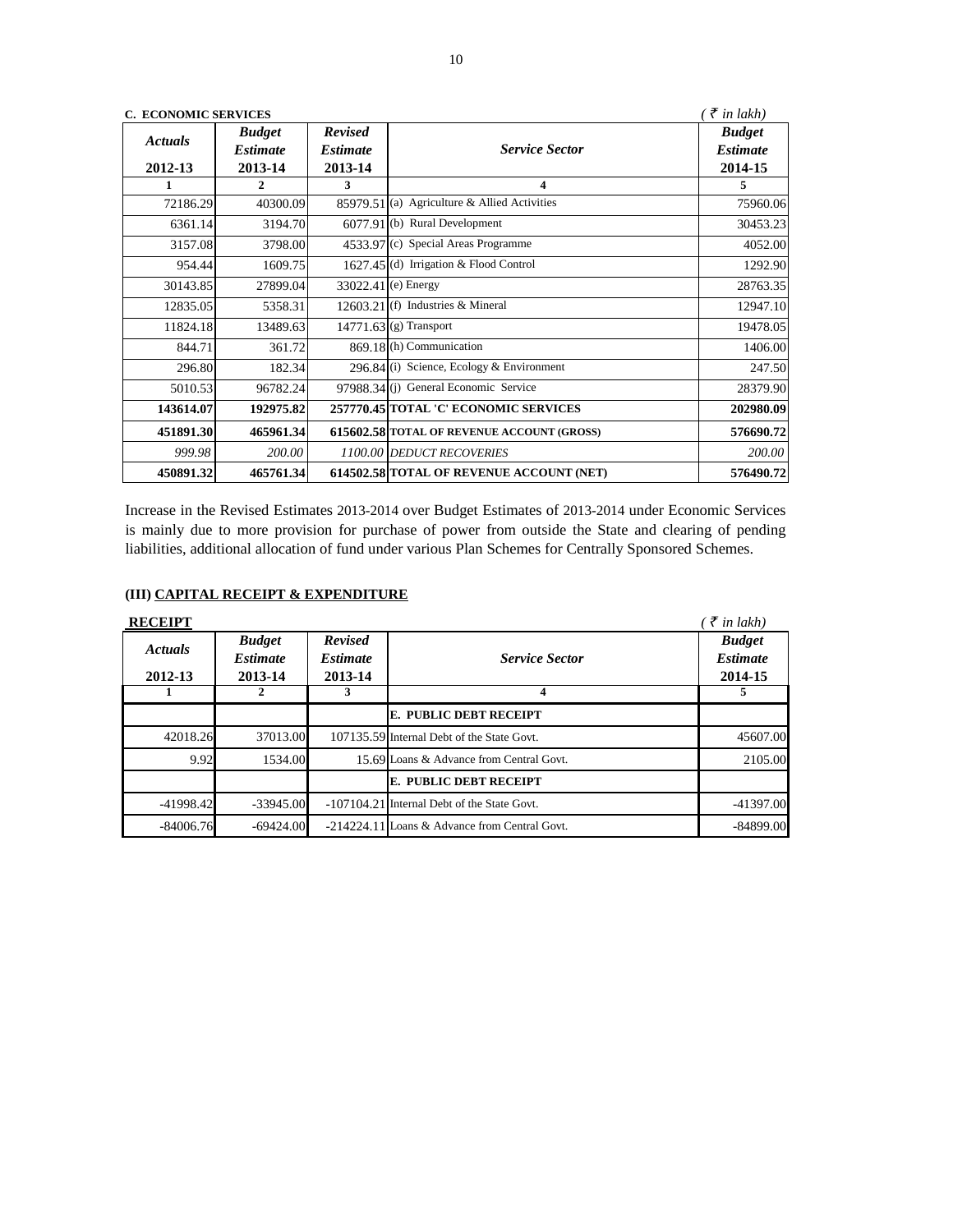### **EXPENDITURE**

|                |                 |                 |                                                | $\ell$ ₹ in lakh) |
|----------------|-----------------|-----------------|------------------------------------------------|-------------------|
| <b>Actuals</b> | <b>Budget</b>   | <b>Revised</b>  |                                                | <b>Budget</b>     |
|                | <b>Estimate</b> | <b>Estimate</b> | <b>Service Sector</b>                          | <b>Estimate</b>   |
| 2012-13        | 2013-14         | 2013-14         |                                                | 2014-15           |
| $\mathbf{1}$   | $\mathbf{2}$    | 3               | 4                                              | 5                 |
|                |                 |                 | <b>CAPITAL OUTLAY</b>                          |                   |
| 4274.39        | 1451.00         |                 | 7119.18 A-General Services                     | 6231.31           |
| 22241.99       | 13572.50        |                 | 35404.55 B-Social Services                     | 30680.65          |
| 48322.84       | 45156.80        |                 | 81032.09 C-Economic Services                   | 52342.70          |
| 74839.22       | 60180.30        |                 | 123555.82 TOTAL OF A+B+C                       | 89254.66          |
|                |                 |                 | <b>E. PUBLIC DEBT-EXPENDITURE</b>              |                   |
| 26733.69       | 8583.19         | 58929.73        | <b>Internal Debt of the State Govt.</b>        | 24496.73          |
| 1871.04        | 1889.00         | 1898.15         | Loans & Advances from Central Govt.            | 1969.32           |
| 28604.73       | 10472.19        | 60827.88        | <b>TOTAL OF 'E'</b>                            | 26466.05          |
|                |                 |                 | F. LOANS & ADVANCES - DISBURSEMENT             |                   |
| 400.51         | 400.00          | 400.00          | <b>Loans for Housing</b>                       |                   |
| 57.17          | 75.00           | 75.00           | <b>Loans for Co-operation</b>                  | 180.00            |
|                |                 |                 | <b>Loans for NEA</b>                           |                   |
|                |                 |                 | Loans for Village & Small Industries           |                   |
| 170.00         | 170.00          | 170.00          | <b>Loans for M.L.As</b>                        | 90.00             |
| 2397.21        | 2475.00         | 4950.20         | <b>Loans for Govt. Servants</b>                | 2475.00           |
| 3024.89        | 3120.00         | 5595.20         | <b>TOTAL OF 'F'</b>                            | 2745.00           |
| 106468.84      | 73772.49        |                 | 189978.90 TOTAL OF CAPITAL EXPENDITURE (GROSS) | 118465.71         |
| 14084.17       | 15000.00        | 26760.61        | <b>DEDUCT RECOVERIES</b>                       | 17826.60          |
| 92384.67       | 58772.49        |                 | 163218.29 TOTAL OF CAPITAL EXPENDITURE (NET)   | 100639.11         |
| 543275.99      | 524533.83       |                 | 777720.87 TOTAL OF REVENUE AND CAPITAL (NET)   | 677129.83         |

The increase in expenditure of Revised Estimates 2013-2014 is due to higher allocation under State Plan, North Eastern Council and Centrally Sponsored Schemes. Increase of Budget Estimates 2014-2015 is mainly due to inclusion of Centrally Sponsored Schemes, NEA and NLCPR under Plan Sector.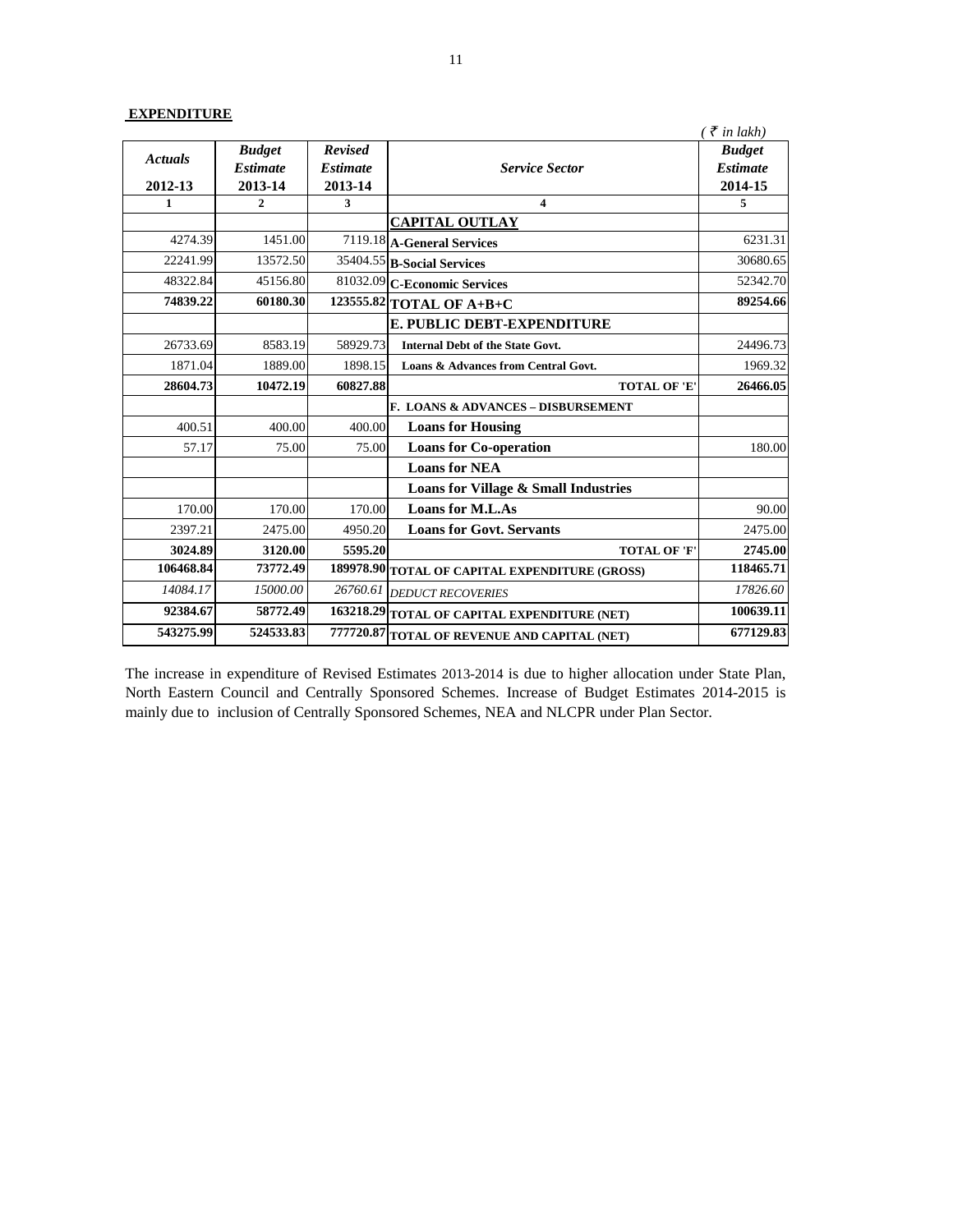#### **6. PUBLIC ACCOUNT**

| <b>RECEIPT</b> |                        |                        |                                                        | $\bar{\tau}$ in lakh) |
|----------------|------------------------|------------------------|--------------------------------------------------------|-----------------------|
| <b>Actuals</b> | <b>Budget</b>          | <b>Revised</b>         |                                                        | <b>Budget</b>         |
|                | <i><b>Estimate</b></i> | <i><b>Estimate</b></i> | <b>Service Sector</b>                                  | <b>Estimate</b>       |
| 2012-13        | 2013-14                | 2013-14                |                                                        | 2014-15               |
| 1              | $\mathbf{2}$           | 3                      | 4                                                      | 5                     |
|                |                        |                        | II. SMALL SAVINGS PROVIDENT FUND ETC.                  |                       |
|                |                        |                        | <b>Investment of National Small Saving fund (NSSF)</b> |                       |
| 49965.98       | 32000.00               | 32000.00               | <b>State Provident Fund</b>                            | 33000.00              |
| 712.25         | 500.00                 | 500.00                 | <b>Insurance &amp; Pension Fund</b>                    | 700.00                |
|                |                        |                        |                                                        |                       |
| 50678.23       | 32500.00               |                        | 32500.00 TOTAL-I-SMALL SAVINGS, PROVIDENT FUND ETC.    | 33700.00              |
|                |                        |                        |                                                        |                       |
| 3467.54        | 3590.00                |                        | 3590.00 J. RESERVE FUNDS                               | 3192.00               |
| 96420.54       | 66800.00               |                        | 66800.00 K. DEPOSITS & ADVANCES                        | 72000.00              |
| 563799.18      | 1772000.00             |                        | 1772000.00 L. SUSPENSE & MISCELLANEOUS                 | 2276001.00            |
| 150137.54      | 140001.00              |                        | 140001.00 M. REMITTANCES                               | 150001.00             |
| 864503.03      | 2014891.00             | 2014891.00             | TOTAL OF $(I+J+K+L+M):$                                | 2534894.00            |

| <b>EXPENDITURE</b> |                        |                        |                                                         | $\bar{\tau}$ in lakh) |
|--------------------|------------------------|------------------------|---------------------------------------------------------|-----------------------|
|                    | <b>Budget</b>          | <b>Revised</b>         |                                                         | <b>Budget</b>         |
| <b>Actuals</b>     | <i><b>Estimate</b></i> | <i><b>Estimate</b></i> | <b>Service Sector</b>                                   | <b>Estimate</b>       |
| 2012-13            | 2013-14                | 2013-14                |                                                         | 2014-15               |
| 1                  | 2                      | 3                      | 4                                                       | 5                     |
|                    |                        |                        | I SMALL SAVINGS, PROVIDENT FUND ETC.                    |                       |
|                    |                        |                        | <b>Investment of National Small Saving fund (NSSF)</b>  |                       |
| 30587.42           | 26000.00               | 26000.00               | <b>State Provident Fund</b>                             | 25000.00              |
| 457.72             | 400.00                 | 400.00                 | <b>Insurance &amp; Pension Fund</b>                     | 600.00                |
| 31045.14           | 26400.00               |                        | 26400.00 TOTAL OF 'T' SMALL SAVINGS PROVIDENT FUND ETC. | 25600.00              |
| 2928.44            | 3340.00                |                        | 3340.00 J. RESERVE FUNDS                                | 2892.00               |
| 73386.86           | 66300.00               |                        | 66300.00 K. DEPOSIT & ADVANCE                           | 70000.00              |
| 568978.00          | 1771500.00             |                        | 1771500.00 L. SUSPENSE & MISCELLANEOUS                  | 2275601.00            |
| 151987.89          | 138001.00              |                        | 138001.00 M. REMITTANCE                                 | 148501.00             |
| 828326.33          | 2005541.00             | 2005541.00             | TOTAL OF (I+J+K+L+M):                                   | 2522594.00            |
| 36176.70           | 9350.00                | 9350.00                | <b>PUBLIC ACCOUNT(NET)</b>                              | 12300.00              |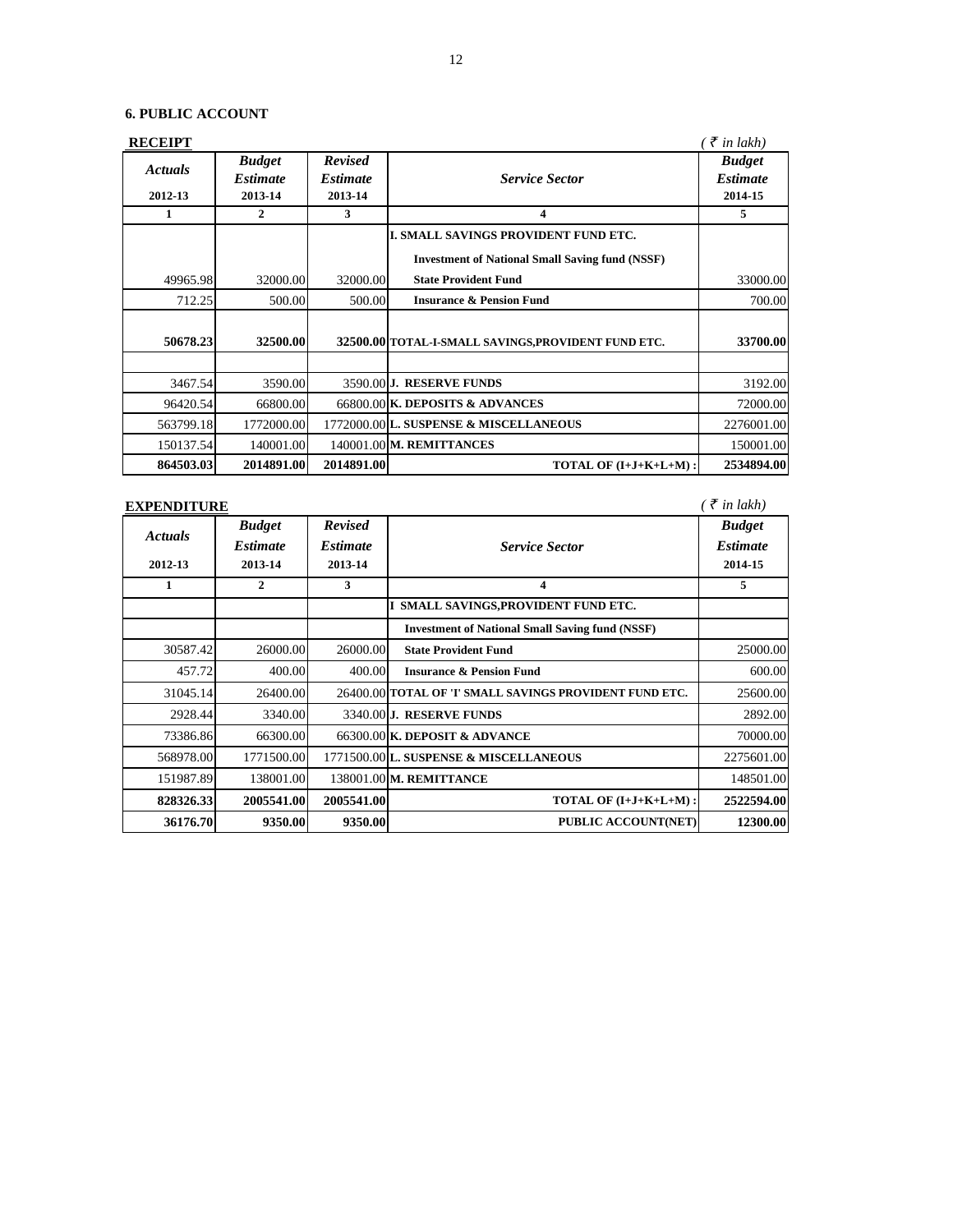#### ANNEXURE - I

#### **STATEMENT SHOWING BUDGET POSITION UNDER STATE PLAN FOR THE REVISED ESTIMATE 2013-2014 AND BUDGET ESTIMATE 2014-2015**

|                | <b>Budget</b>   | <b>Revised</b>  |                                               | $($ ₹ in lakh)<br><b>Budget</b> |
|----------------|-----------------|-----------------|-----------------------------------------------|---------------------------------|
| <b>Actuals</b> | <b>Estimate</b> | <b>Estimate</b> | <b>Service Sector</b>                         | <b>Estimate</b>                 |
| 2012-13        | 2013-14         | 2013-14         |                                               | 2014-15                         |
| $\mathbf{1}$   | $\overline{2}$  | 3               | 4                                             | 5                               |
|                |                 |                 | <b>REVENUE ACCOUNT</b>                        |                                 |
|                |                 |                 | <b>A. GENERAL SERVICES</b>                    |                                 |
| 96.45          | 105.91          | 110.41          | (a) Organs of State                           | 90.00                           |
| 97.29          | 100.72          | 165.85          | (b) Fiscal Services                           | 85.00                           |
|                |                 |                 | (c) Interest Payment & Services               |                                 |
| 3094.98        | 7295.43         | 10002.09        | (d) Administrative Services                   | 6579.43                         |
|                | 1000.00         | 5189.25         | (e) Pensions & Misc. General Services         |                                 |
| 3288.72        | 8502.06         |                 | 15467.60 TOTAL OF 'A' - GEN. SERVICES         | 6754.43                         |
|                |                 |                 | <b>B. SOCIAL SERVICES</b>                     |                                 |
| 31230.61       | 25061.92        | 33440.99        | (a) Education, Sports, Art & Culture          | 58071.90                        |
| 9233.39        | 6885.96         | 11717.18        | (b) Health & Family Welfare                   | 19170.00                        |
| 7726.98        | 7391.31         | 9330.44         | (c) Water Supply & Sanitation                 | 6700.17                         |
| 166.45         | 152.00          | 267.00          | (d) Information $&$ Broadcasting              | 160.00                          |
| 9756.85        | 5861.00         | 11925.96        | (e) Welfare of SC/ST & Other Backward Classes | 8324.90                         |
| 286.41         | 320.54          | 335.54          | (f) Labour & Employment                       | 1147.00                         |
| 2913.72        | 2402.70         | 5492.46         | (g) Social Welfare                            | 12922.03                        |
| 61314.41       | 48075.43        |                 | 72509.57 TOTAL OF 'B' - SOCIAL SERVICES       | 106496.00                       |
|                |                 |                 | <b>C. ECONOMIC SERVICES</b>                   |                                 |
| 51476.85       | 22034.87        | 56643.53        | (a) Agriculture & Allied Services             | 50091.02                        |
| 4306.90        | 1103.30         | 3655.28         | (b) Rural Development                         | 28068.48                        |
| 3157.08        | 3798.00         | 4533.97         | (c) Special Area Programme                    | 4052.00                         |
| 516.78         | 1075.56         | 1075.56         | (d) Irrigation & Flood Control                | 676.51                          |
| 3988.00        | 3888.24         | 4448.23         | (e) Energy                                    | 3627.10                         |
| 10017.51       | 2157.01         | 9063.63         | (f) Industries $\&$ Minerals                  | 9214.70                         |
| 2528.67        | 2444.98         | 3296.12         | (g) Transport                                 | 7239.95                         |
| 844.71         | 361.72          | 769.18          | (h) Communication                             | 1406.00                         |
| 177.03         | 127.84          | 242.34          | (i) Science, Technology & Environment         | 190.00                          |
| 1729.82        | 93787.29        | 93976.55        | (j) Other General Economic Services           | 24760.75                        |
| 78743.35       | 130778.81       |                 | 177704.39 TOTAL OF 'C' - ECONOMIC SERVICES    | 129326.51                       |
| 143346.48      | 187356.30       |                 | 265681.56 TOTAL OF REVENUE ACCOUNT (GROSS)    | 242576.94                       |
| 143346.48      | 187356.30       |                 | 265681.56 TOTAL OF REVENUE ACCOUNT (NET)      | 242576.94                       |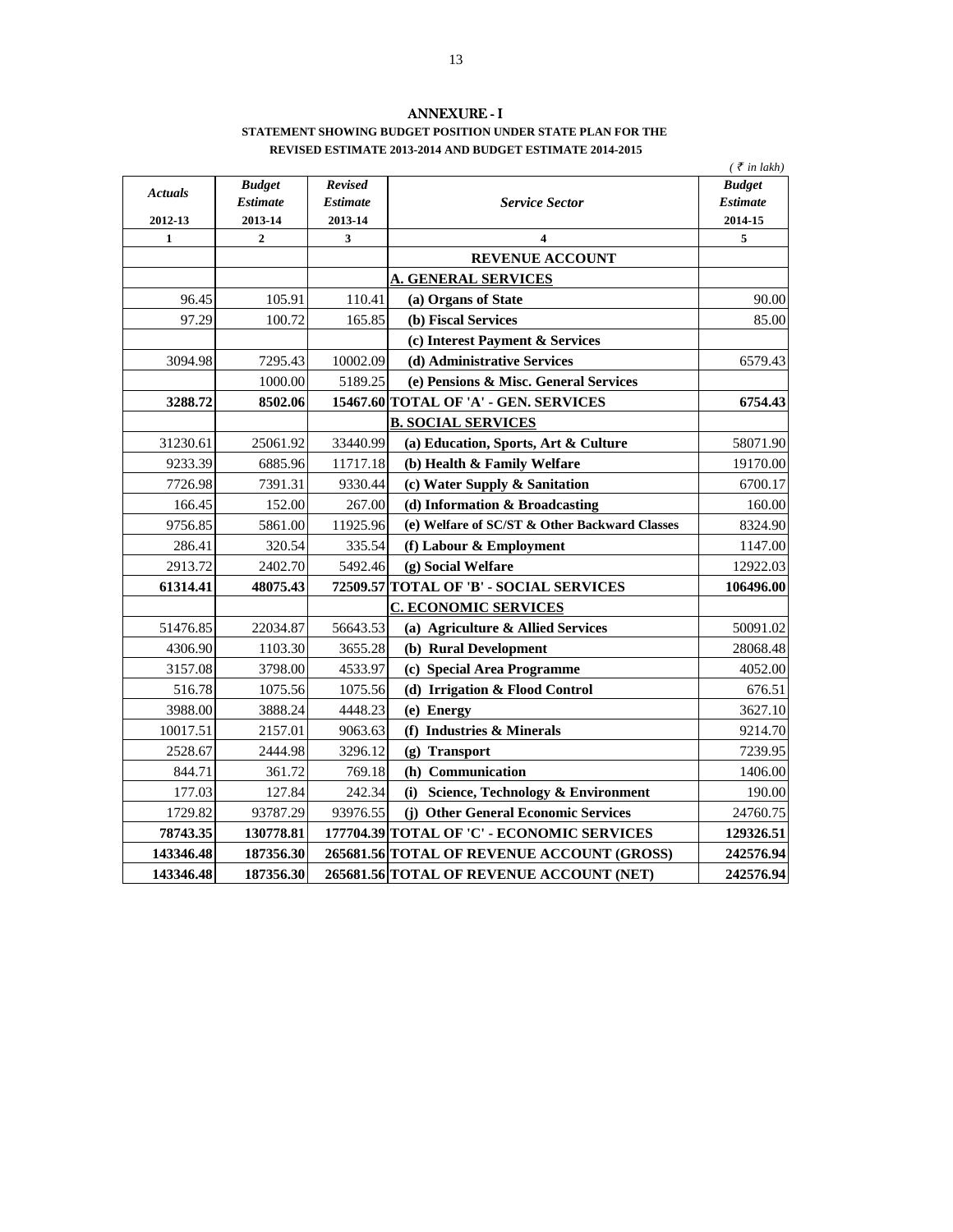# ANNEXURE - I

#### **STATEMENT SHOWING BUDGET POSITION UNDER STATE PLAN FOR THE REVISED ESTIMATE 2013-2014 AND BUDGET ESTIMATE 2014-2015**

|                |                 |                 |                                                         | ( ₹ in lakh)    |
|----------------|-----------------|-----------------|---------------------------------------------------------|-----------------|
| <b>Actuals</b> | <b>Budget</b>   | <b>Revised</b>  |                                                         | <b>Budget</b>   |
|                | <b>Estimate</b> | <b>Estimate</b> | <b>Service Sector</b>                                   | <b>Estimate</b> |
| 2012-13        | 2013-14         | 2013-14         |                                                         | 2014-15         |
| $\mathbf{1}$   | $\overline{2}$  | 3               | 4                                                       | 5               |
|                |                 |                 | <b>CAPITAL ACCOUNT</b>                                  |                 |
|                |                 |                 | A. GENERAL SERVICES                                     |                 |
| 3944.79        | 1266.00         |                 | 5827.69 A. GEN. SERVICES                                | 6046.31         |
|                |                 |                 | <b>B. SOCIAL SERVICES</b>                               |                 |
| 176.45         | 200.00          | 866.66          | (a) Education, Sports, Art & Culture                    | 1450.00         |
|                | 0.50            | 953.16          | (b) Health & Family Welfare                             | 1202.98         |
| 11044.31       | 11706.00        | 23037.53        | (c) Water Supply & Sanitation                           | 26359.67        |
| 566.47         | 1666.00         | 1721.79         | (d) Information & Broadcasting                          | 1668.00         |
| 11787.23       | 13572.50        |                 | 26579.14 TOTAL OF 'B' - SOCIAL SERVICES                 | 30680.65        |
|                |                 |                 | <b>C. ECONOMIC SERVICES</b>                             |                 |
| 649.61         | 627.10          | 1175.10         | (a) Agriculture & Allied Services                       | 2663.00         |
| 10.00          | 400.00          | 455.00          | (b) Rural Development                                   |                 |
| 4114.73        | 4032.00         | 4032.00         | (c) Special Area Programme                              | 3977.00         |
|                | 13160.00        | 13173.00        | (d) Irrigation & Flood Control                          | 6419.38         |
| 5925.26        | 1500.00         | 5923.84         | (e) Energy                                              | 4818.12         |
| 4627.19        | 7611.10         | 22324.65        | (g) Transport                                           | 16638.60        |
| 15326.79       | 27330.20        |                 | 47083.59 TOTAL OF 'C' - ECONOMIC SERVICES               | 34516.10        |
| 457.68         | 475.00          |                 | 475.00 F. LOANS AND ADVANCES                            | 180.00          |
| 31516.49       | 42643.70        |                 | 79965.42 TOTAL OF CAPITAL ACCOUNT                       | 71423.06        |
| 174862.97      | 230000.00       |                 | <b>345646.98 TOTAL OF REVENUE &amp; CAPITAL ACCOUNT</b> | 314000.00       |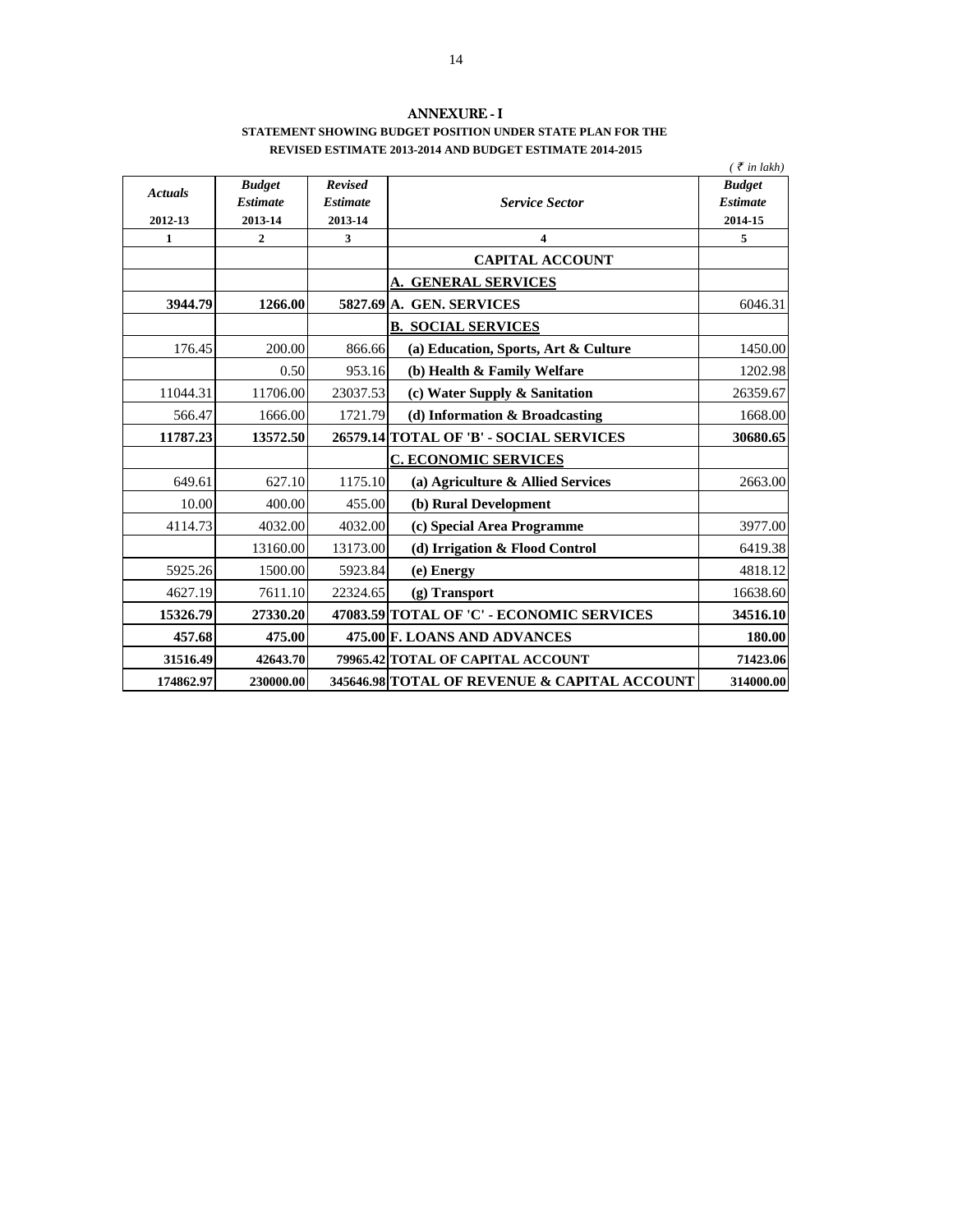# ANNEXURE - II

#### **STATEMENT SHOWING BUDGET POSITION UNDER NON PLAN FOR THE REVISED ESTIMATE 2013-2014 AND BUDGET ESTIMATE 2014-2015**

|                |                 |                 |                                                    | $($ ₹ in lakh)  |
|----------------|-----------------|-----------------|----------------------------------------------------|-----------------|
| <b>Actuals</b> | <b>Budget</b>   | <b>Revised</b>  |                                                    | <b>Budget</b>   |
|                | <b>Estimate</b> | <b>Estimate</b> | <b>Service Sector</b>                              | <b>Estimate</b> |
| 2012-13        | 2013-14         | 2013-14         |                                                    | 2014-15         |
| $\mathbf{1}$   | $\overline{2}$  | 3               | 4                                                  | 5               |
|                |                 |                 | <b>REVENUE ACCOUNT</b>                             |                 |
|                |                 |                 | <b>A. GENERAL SERVICES</b>                         |                 |
| 5066.75        | 4955.91         |                 | $10207.33$ (a) Organs of State                     | 5994.31         |
| 4905.02        | 5763.71         |                 | $6123.58$ (b) Fiscal Services                      | 6856.05         |
| 30755.46       | 27138.50        |                 | $30537.25$ (c) Interest Payments & Services        | 31469.30        |
| 60164.63       | 70890.37        |                 | 73487.12 (d) Administrative Services               | 85102.16        |
| 37234.72       | 24201.20        |                 | 24221.08 (e) Pensions & Misc. General Services     | 37824.15        |
| 138126.58      | 132949.69       |                 | 144576.36 TOTAL OF 'A' - GEN. SERVICES             | 167245.97       |
|                |                 |                 | <b>B. SOCIAL SERVICES</b>                          |                 |
| 40050.25       | 45706.82        |                 | $46536.14$ (a) Education, Sports, Art & Culture    | 47288.05        |
| 9475.95        | 9906.90         |                 | 11138.28 (b) Health & Family Welfare               | 13506.50        |
| 10217.05       | 8115.77         |                 | $12355.70$ (c) Water Supply & Sanitation           | 11267.10        |
| 596.47         | 736.50          |                 | $759.55$ (d) Information & Broadcasting            | 867.70          |
| 14500.00       | 15232.00        |                 | 15232.00 e) Welfare SC/ST & Other Backward Classes | 16700.00        |
| 431.85         | 489.50          |                 | 499.38 f) Labour & Employment                      | 530.00          |
| 2788.49        | 3081.85         |                 | 3091.27 g) Social Welfare                          | 2852.88         |
| 193.10         | 189.00          |                 | 199.00 h) Others                                   | 202.00          |
| 78253.16       | 83458.34        |                 | 89811.32 TOTAL OF 'B' - SOCIAL SERVICES            | 93214.23        |
|                |                 |                 | <b>C. ECONOMIC SERVICES</b>                        |                 |
| 16697.09       | 18265.22        |                 | 25403.04 (a) Agriculture & Allied Services         | 25869.04        |
| 1712.43        | 2091.40         |                 | 2098.40 (b) Rural Development                      | 2384.75         |
| 412.81         | 511.33          |                 | 529.03 (d) Irrigation & Flood Control              | 616.39          |
| 26155.85       | 24010.80        |                 | 28574.18 (e) Energy                                | 25136.25        |
| 2604.82        | 3201.30         |                 | 3329.39 (f) Industries & Minerals                  | 3732.40         |
| 9295.51        | 11044.65        |                 | $11438.67$ (g) Transport                           | 12238.10        |
| 41.99          | 54.50           |                 | 54.50 (i) Science, Technology & Environment        | 57.50           |
| 2583.66        | 2994.95         |                 | 3228.26 (j) Other General Economics Services       | 3569.15         |
| 59504.16       | 62174.15        |                 | 74655.47 TOTAL OF 'C' ECO. SERVICES                | 73603.58        |
| 275883.90      | 278582.18       |                 | 309043.15 TOTAL OF REVENUE ACCOUNT(GROSS)          | 334063.78       |
| 999.98         | 200.00          |                 | 1100.00 DEDUCT RECOVERIES                          | 200.00          |
| 274883.92      | 278382.18       |                 | 307943.15 REVENUE ACCOUNTS (NET)                   | 333863.78       |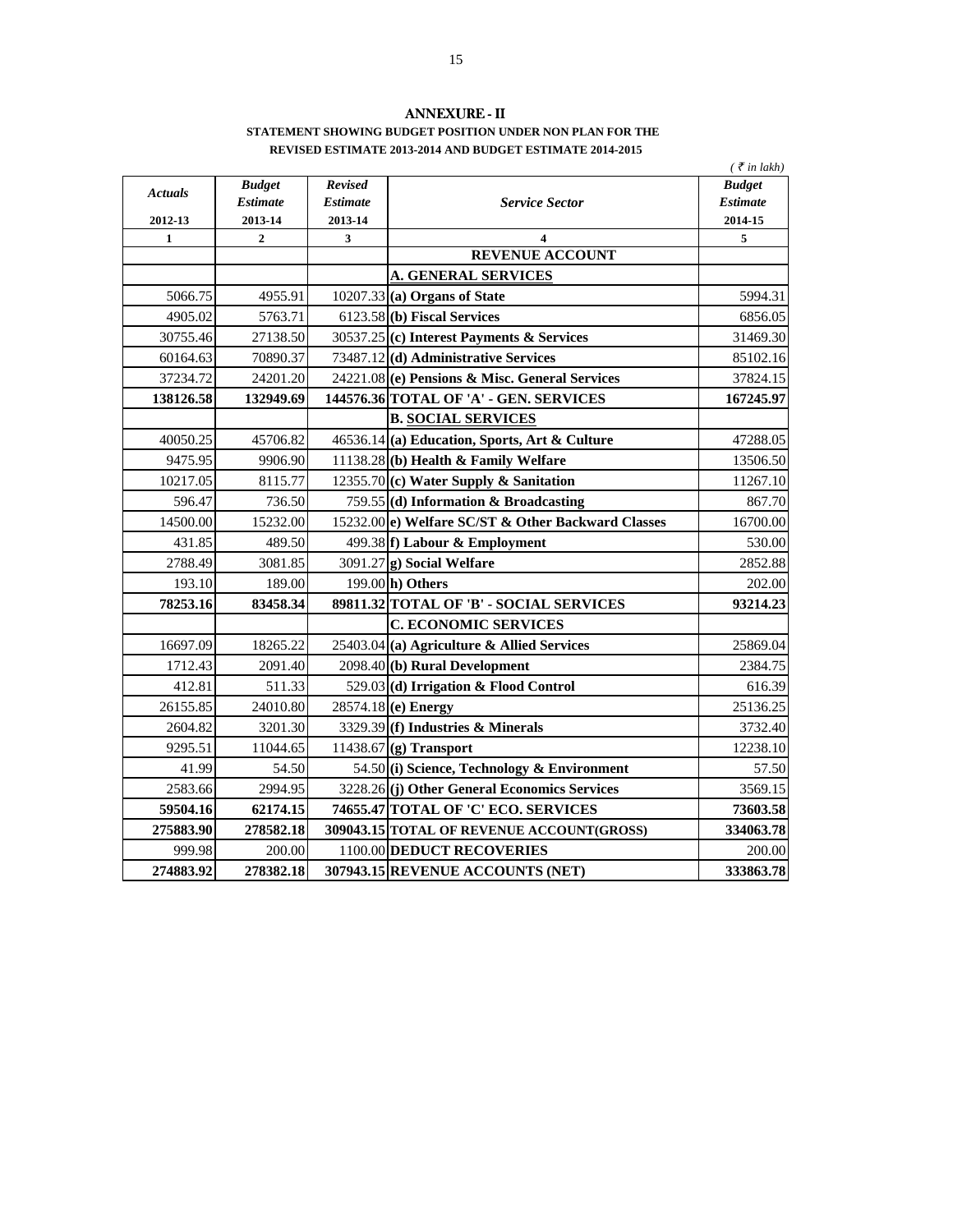#### ANNEXURE - II **STATEMENT SHOWING BUDGET POSITION UNDER NON PLAN FOR THE REVISED ESTIMATE 2013-2014 AND BUDGET ESTIMATE 2014-2015**

|                |                 |                 |                                              | $($ ₹ in lakh)  |
|----------------|-----------------|-----------------|----------------------------------------------|-----------------|
| <b>Actuals</b> | <b>Budget</b>   | <b>Revised</b>  |                                              | <b>Budget</b>   |
|                | <b>Estimate</b> | <b>Estimate</b> | <b>Service Sector</b>                        | <b>Estimate</b> |
| 2012-13        | 2013-14         | 2013-14         |                                              | 2014-15         |
| 1              | 2               | 3               | 4                                            | 5               |
|                |                 |                 | <b>CAPITAL ACCOUNT</b>                       |                 |
| 112.00         | 185.00          |                 | 247.07 A. GENL. SERVICES                     | 185.00          |
|                |                 |                 | C. ECO. SERVICES                             |                 |
| 24034.86       | 17826.60        |                 | $26760.61$ (a) Agri. & Allied Activities     | 17826.60        |
| 24146.86       | 18011.60        |                 | 27007.68 TOTAL OF CAPITAL ACCOUNT            | 18011.60        |
|                |                 |                 |                                              |                 |
| 28604.73       | 10472.19        |                 | 60827.88 E. PUBLIC DEBT                      | 26466.05        |
| 2567.21        | 2645.00         |                 | 5120.20 F. LOANS AND ADVANCES                | 2565.00         |
| 31171.94       | 13117.19        |                 | 65948.08 TOTAL OF 'E' & 'F'                  | 29031.05        |
| 55318.80       | 31128.79        |                 | 92955.76 TOTAL - CAPITAL ACCOUNT (GROSS)     | 47042.65        |
| 14084.17       | 15000.00        |                 | 26760.61 DEDUCT RECOVERIES                   | 17826.60        |
| 41234.63       | 16128.79        |                 | 66195.15 NET TOTAL - CAPITAL ACCOUNT         | 29216.05        |
|                |                 |                 |                                              |                 |
| 331202.70      | 309710.97       |                 | 401998.91 TOTAL OF REVENUE & CAPITAL (GROSS) | 381106.43       |
| 15084.15       | 15200.00        |                 | 27860.61 Deduct Recoveries                   | 18026.60        |
| 316118.55      | 294510.97       |                 | 374138.30 NET TOTAL                          | 363079.83       |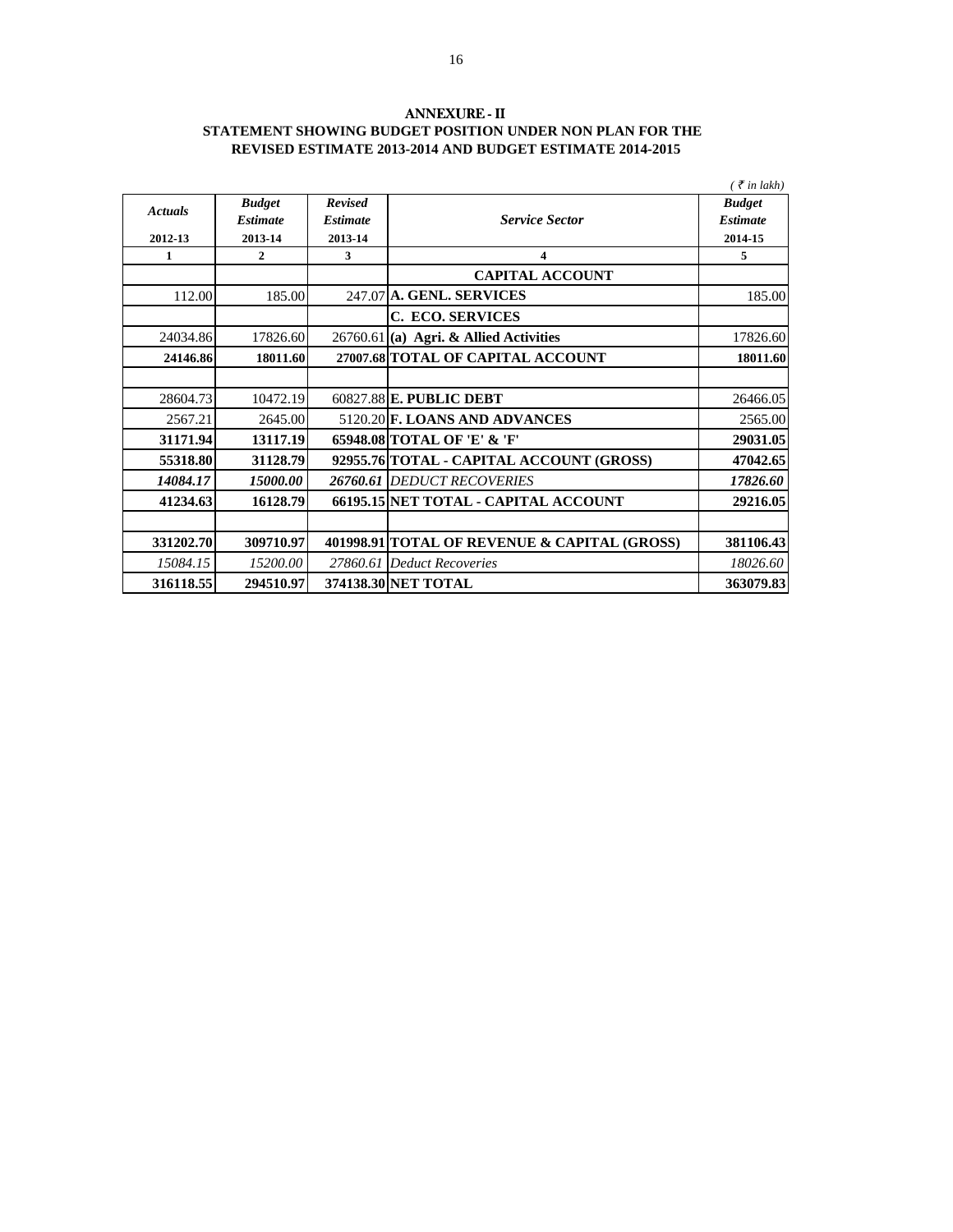# ANNUXURE - III **FUNDING OF THE STATE**

|                |                 |                         |                                              | $(\bar{\tau}$ in lakh) |
|----------------|-----------------|-------------------------|----------------------------------------------|------------------------|
| <b>Actuals</b> | <b>Budget</b>   | <b>Revised</b>          |                                              | <b>Budget</b>          |
|                | <b>Estimate</b> | <b>Estimate</b>         | <b>Service Sector</b>                        | <b>Estimate</b>        |
| 2012-13        | 2013-14         | 2013-14                 |                                              | 2014-15                |
| 1              | $\overline{2}$  | $\overline{\mathbf{3}}$ | $\overline{\mathbf{4}}$                      | 5                      |
| 174862.97      | 230000.00       |                         | 345646.98 I. PLAN OUTLAY                     | 314000.00              |
| 143346.48      | 187356.30       | 265681.56               | 1. Revenue Account                           | 242576.94              |
| 31516.49       | 42643.70        | 79965.42                | 2. Capital Account                           | 71423.06               |
| 31058.81       | 42168.70        | 79490.42                | (a) Capital Outlay                           | 71243.06               |
|                |                 |                         | $(b)$ Public Debt                            |                        |
| 457.68         | 475.00          | 475.00                  | (c) Loans & Advances                         | 180.00                 |
|                |                 |                         |                                              |                        |
| 44503.96       | 42476.83        |                         | 38524.22 III. STATES RESOURCES               | 42925.66               |
| $-489.39$      | $-635.17$       | $-690.93$               | 1. Balance from Current Revenue              | $-781.34$              |
| 18575.00       | 29912.00        | 26005.80                | 2. Market Loan                               | 28107.00               |
| 4280.26        | 6100.00         | 5621.85                 | 4. Negotiated and Other Loans                | 6000.00                |
| 19633.09       | 6100.00         | 6100.00                 | 5. Provident Fund (Net)                      | 8100.00                |
| 2505.00        | 1000.00         | 1487.50                 | 6. NSSF                                      | 1500.00                |
| 225777.07      | 246641.86       |                         | 300367.86 III. CENTRAL ASSISTANCE            | 320629.00              |
| 225767.15      | 245107.86       | 300352.17               | 1. Grants (Plan Grants)                      | 318524.00              |
| 9.92           | 1534.00         | 15.69                   | 2. Loans (Incl. REC for MNP)                 | 2105.00                |
|                |                 |                         |                                              |                        |
| 270281.03      | 289118.69       |                         | 338892.08 IV. AGGREGATE RESOURCES - II+III   | 363554.66              |
| $-8448.76$     | 30059.98        |                         |                                              | $-25121.25$            |
|                |                 |                         | $-136681.22$ V. SURPLUS $(+)/$ DEFICIT $(-)$ |                        |
|                |                 |                         |                                              |                        |
|                |                 |                         | DETAILS OF PLAN OUTLAY                       |                        |
| 174862.97      | 230000.00       | 345646.98               | 1. Normal Plan                               | 314000.00              |
| 22861.53       |                 | 12183.42                | 3. NEC/NLCPR                                 |                        |
| 29432.94       | 22.86           | 45752.17                | 4. CSS                                       |                        |
| 227157.44      | 230022.86       | 403582.57 TOTAL         |                                              | 314000.00              |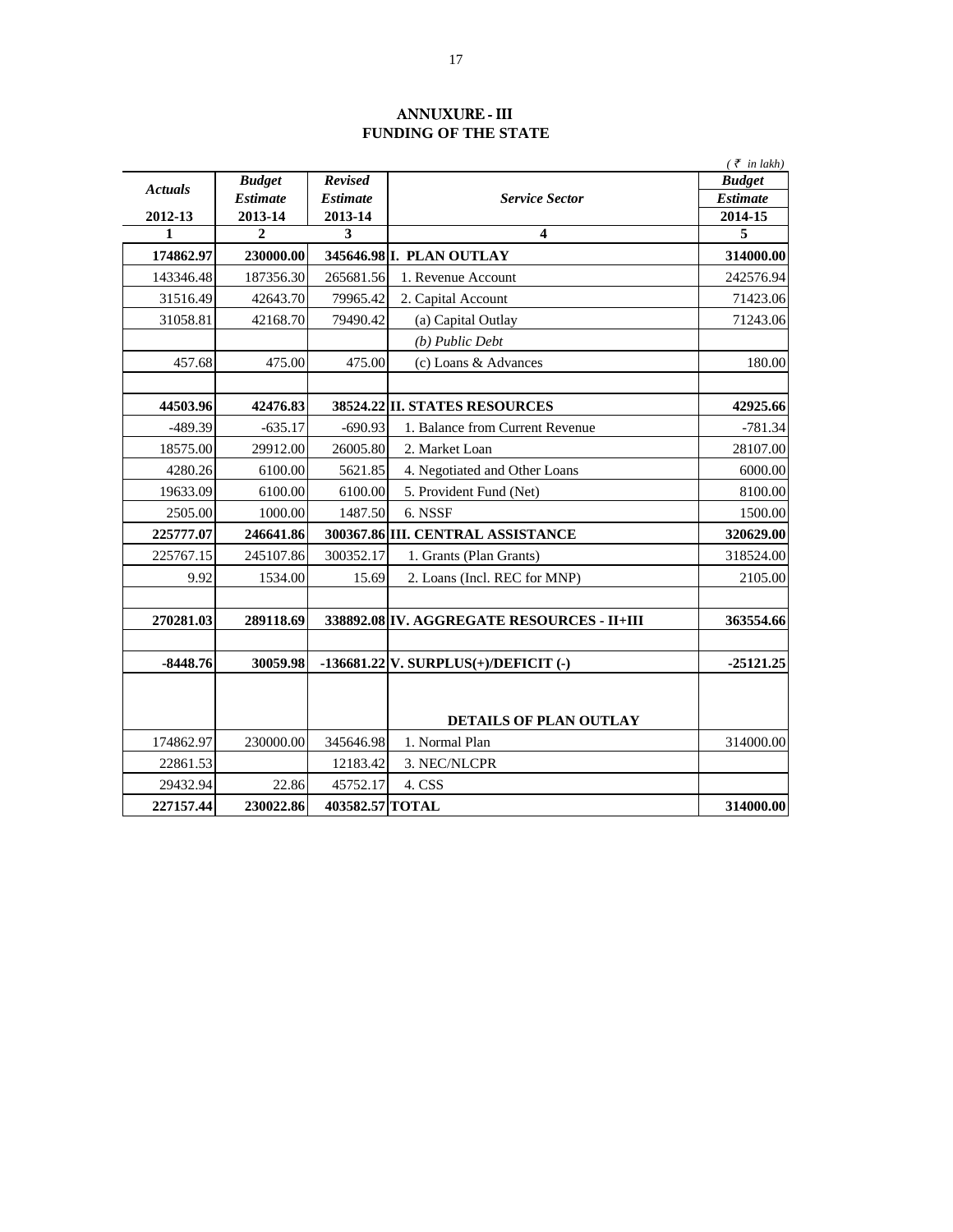# ANNEXURE - IV **PLAN OUTLAY AND CENTRAL ASSISTANCE**

|                |                 |                 | OUTERT AND CENTRAL ASSISTAT                                                                                             | $($ ₹ in lakhs) |
|----------------|-----------------|-----------------|-------------------------------------------------------------------------------------------------------------------------|-----------------|
|                | <b>Budget</b>   | Revised         |                                                                                                                         | <b>Budget</b>   |
| <b>Actuals</b> | <b>Estimate</b> | <b>Estimate</b> | <b>Service Sector</b>                                                                                                   | <b>Estimate</b> |
| 2012-13        | 2013-14         | 2013-14         |                                                                                                                         | 2014-15         |
| 1              | $\overline{2}$  | 3               | 4                                                                                                                       | 5               |
|                |                 |                 | <b>I. PLAN OUTLAY</b>                                                                                                   |                 |
|                |                 |                 | A. STATE PLAN                                                                                                           |                 |
| 143346.48      | 187356.30       |                 | $265681.56(1)$ Revenue Account                                                                                          | 242576.94       |
| 31516.49       | 42643.70        |                 | 79965.42 $(2)$ Capital Account                                                                                          | 71423.06        |
| 31058.81       | 42168.70        | 79490.42        | (a) Capital Outlay                                                                                                      | 71243.06        |
| 457.68         | 475.00          | 475.00          | (c) Loans & Advances                                                                                                    | 180.00          |
| 174862.97      | 230000.00       |                 | 345646.98 TOTAL OF 'A':                                                                                                 | 314000.00       |
|                |                 |                 | <b>B. CENTRALLY SPONSORED SCHEMES</b>                                                                                   |                 |
| 29432.94       | 22.86           |                 | $45752.17(1)$ Revenue Account                                                                                           |                 |
| 0.00           | 0.00            |                 | $0.00(2)$ Capital Account                                                                                               | 0.00            |
|                |                 |                 | (a) Capital Outlay                                                                                                      |                 |
|                |                 |                 | (b) Loans & Advances                                                                                                    |                 |
| 29432.94       | 22.86           |                 | 45752.17 TOTAL OF 'B':                                                                                                  | 0.00            |
|                |                 |                 | C. N.E.C/NLCPR SCHEMES                                                                                                  |                 |
| 22861.53       |                 |                 | $12183.42(1)$ Revenue Account                                                                                           |                 |
|                |                 |                 | (2) Capital Account                                                                                                     |                 |
| 22861.53       | 0.00            |                 | 12183.42 TOTAL OF 'C'                                                                                                   | 0.00            |
| 227157.44      | 230022.86       |                 | 403582.57 GRAND TOTAL OF A+B+C                                                                                          | 314000.00       |
| 186559.83      | 245085.00       |                 | <b>III. CENTRAL ASSISTANCE</b><br><b>A. GRANT FOR STATE PLAN SCHEMES</b><br>242336.00 (1) Grants for State Plan Schemes | 232518.00       |
| 186559.83      | 245085.00       |                 | 242336.00 TOTAL OF 'A':                                                                                                 | 232518.00       |
|                |                 |                 | <b>B. CENTRAL PLAN SCHEMES</b>                                                                                          |                 |
| 1456.56        |                 |                 | $(1)$ Grants                                                                                                            |                 |
| 1456.56        | 0.00            |                 | $0.00$  TOTAL OF 'B':                                                                                                   |                 |
|                |                 |                 | C. CENTRALLY SPONSORED SCHEMES                                                                                          |                 |
| 29432.94       | 22.86           |                 | $45752.17(1)$ Grants                                                                                                    |                 |
| 29432.94       | 22.86           |                 | 45752.17 TOTAL OF 'B':                                                                                                  | 0.00            |
|                |                 |                 | <b>D. SPECIAL PLAN SCHEMES</b>                                                                                          |                 |
| 22861.53       | 0.00            |                 | 12183.42 (1) Schemes of North Eastern Council/NLCPR                                                                     |                 |
| 22861.53       | 0.00            |                 | 12183.42 TOTAL OF 'D':                                                                                                  | 0.00            |
|                |                 |                 | <b>E. PUBLIC DEBT</b>                                                                                                   |                 |
| 42018.26       | 37013.00        |                 | 107135.59 (1) Internal Debt of the State Govt.                                                                          | 45607.00        |
|                |                 |                 | (2) Loans                                                                                                               |                 |
| 9.92           | 1534.00         | 15.69           | a) Block Loan                                                                                                           | 2105.00         |
|                |                 |                 | b) Other Loans                                                                                                          |                 |
| 42028.18       | 38547.00        |                 | 107151.28 TOTAL OF 'E':                                                                                                 | 47712.00        |
| 280882.48      | 283654.86       |                 | 407422.87 TOTAL OF $(A+B+C+D+E)$                                                                                        | 280230.00       |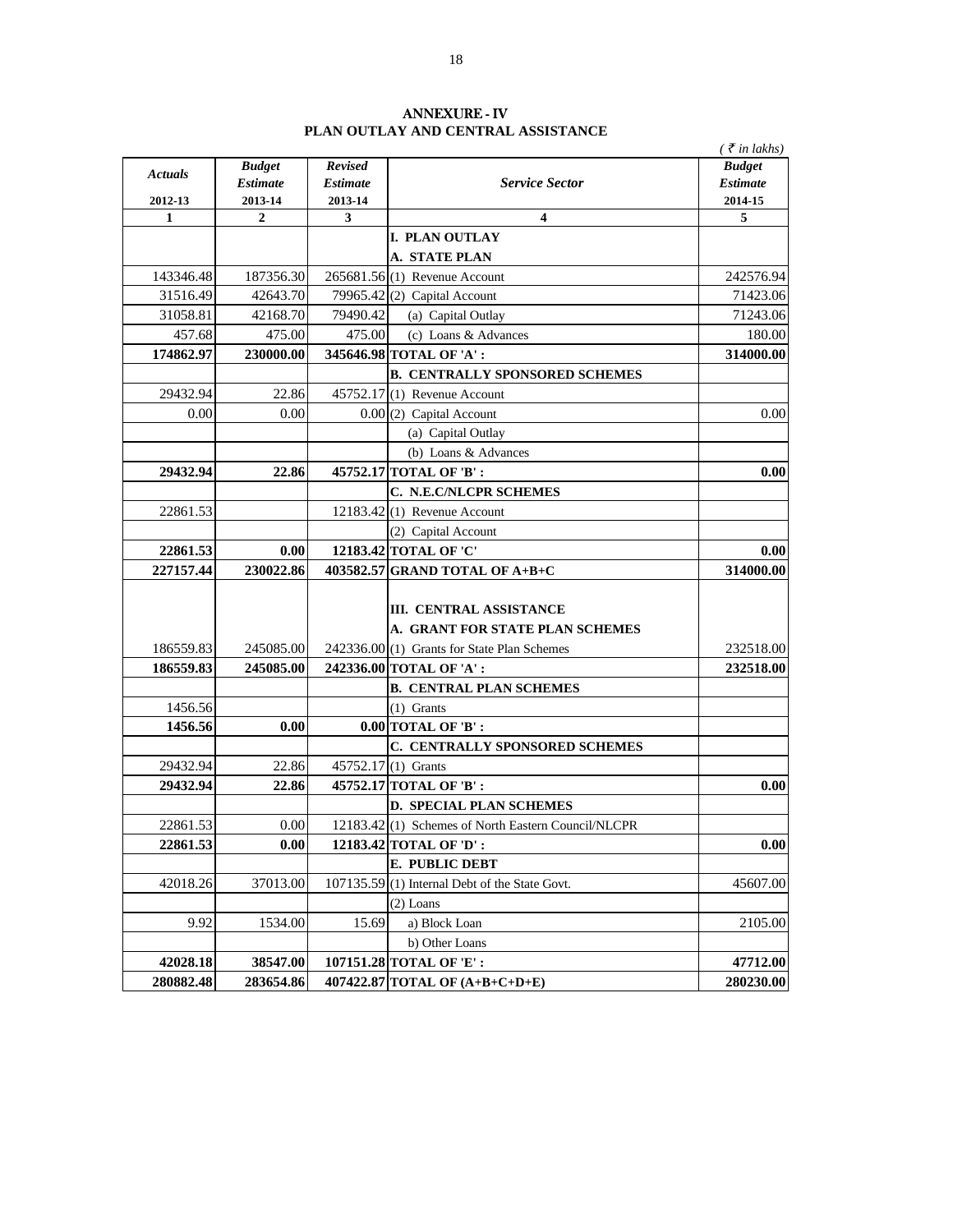### ANNEXURE - V **NET FLOW OF CENTRAL GOVERNMENT**

|                | <b>Budget</b>   | <b>Revised</b>  |                                                                | $($ ₹ in lakhs)<br><b>Budget</b> |
|----------------|-----------------|-----------------|----------------------------------------------------------------|----------------------------------|
| <b>Actuals</b> | <b>Estimate</b> | <b>Estimate</b> | <b>Service Sector</b>                                          | <b>Estimate</b>                  |
| 2012-13        | 2013-14         | 2013-14         |                                                                | 2014-15                          |
| 1              | 2               | 3               | 4                                                              | 5                                |
|                |                 |                 | I. INFLOW                                                      |                                  |
|                |                 |                 | A. UNDER FINANCE COMMISSION AWARD                              |                                  |
| 78596.00       | 93566.00        |                 | 85828.00 1) Share Taxes (Devolution of Central Taxes & Duties) | 103085.00                        |
| 28236.00       | 32391.00        | 28862.00        | (i) Corporation Tax                                            | 34851.00                         |
| 16904.00       | 20050.00        | 19005.00        | (ii) Taxes on Income other than Corp. Tax                      | 22971.00                         |
|                |                 |                 | (iii) Other Tax on Income & Expenditure                        |                                  |
| 48.00          | 81.00           | 79.00           | (iv) Taxes on Wealth                                           | 81.00                            |
| 13062.00       | 15122.00        | 14003.00        | $(v)$ Customs                                                  | 16165.00                         |
| 8877.00        | 10647.00        | 9890.00         | (vi) Union Excise Duties                                       | 10699.00                         |
| 11469.00       | 15275.00        | 13989.00        | (vii) Service Tax                                              | 18318.00                         |
|                |                 |                 | (viii) Other Tax & Duties on Comm. & Serv.                     |                                  |
|                |                 |                 | (ix) Share of Central Tax                                      |                                  |
| 98791.00       | 101997.00       |                 | 103629.58 2) Grants-in-aids                                    | 94197.00                         |
| 98791.00       | 101997.00       | 103629.58       | (i) Gap Grants (under proviso to Article 275(1))               | 94197.00                         |
|                |                 |                 | (ii) Local Bodies                                              |                                  |
|                |                 |                 | (iii) Other Receipt                                            |                                  |
| 177387.00      | 195563.00       |                 | 189457.58 TOTAL OF 'A' (1+2)                                   | 197282.00                        |
|                |                 |                 | <b>B. ASSISTANCE ON PLAN ACCOUNT</b>                           |                                  |
| 174862.95      | 230000.00       |                 | 345646.98 1) State Plan                                        | 314000.00                        |
| 174405.28      | 229525.00       | 345171.98       | (i) Grants for State Plan Schemes                              | 313820.00                        |
| 457.67         | 475.00          | 475.00          | (ii) Loans                                                     | 180.00                           |
| 29432.94       | 22.86           |                 | 45752.17 2) Centrally Sponsored Schemes                        | 0.00                             |
| 29432.94       | 22.86           | 45752.17        | (i) Grants                                                     | 0.00                             |
|                | 0.00            |                 | (ii) Loans                                                     |                                  |
|                |                 |                 | 3) Central Plan Schemes                                        |                                  |
|                |                 |                 | (i) Grants                                                     |                                  |
|                | 0.00            |                 | 4) N.E.C/NLCPR Schemes                                         |                                  |
| 22861.53       | 0.00            | 12183.42        | (i) Grants                                                     |                                  |
| 42028.18       | 38547.00        |                 | 107151.28 5) Public Debt                                       | 47712.00                         |
| 9.92           | 1534.00         | 15.69           | ( <i>i</i> ) Block Loans                                       | 2105.00                          |
|                |                 | 107135.59       |                                                                | 45607.00                         |
| 42018.26       | 37013.00        |                 | (ii) Others                                                    |                                  |
| 246324.07      | 268569.86       |                 | 498550.43 TOTAL OF 'B'<br>C. ANY OTHER ASSISTANCE              | 361712.00                        |
|                |                 |                 |                                                                |                                  |
| 16658.00       | 1.00            | 74020.44        | 1) Ways & Means Advances from the RBI                          | 10000.00                         |
| 2505.00        | 1000.00         | 1487.50         | 2) Special Securities issued to NSSF of the Central Govt.      | 1500.00                          |
| 19163.00       | 1001.00         |                 | 75507.94 TOTAL OF 'C'                                          | 11500.00                         |
| 442874.07      | 465133.86       |                 | 763515.95 TOTAL OF I (A+B+C)                                   | 570494.00                        |
|                |                 |                 | II. OUT FLOW                                                   |                                  |
| 28815.42       | 24848.50        | 28247.25        | 1) Interest Payment                                            | 28977.30                         |
| 1940.04        | 2290.00         | 2290.00         | 2) Repayment of Loans                                          | 2492.00                          |
| 30755.46       | 27138.50        |                 | 30537.25 TOTAL OF II                                           | 31469.30                         |
| 442874.07      | 465133.86       |                 | 763515.95 NET FLOW (I - II)                                    | 570494.00                        |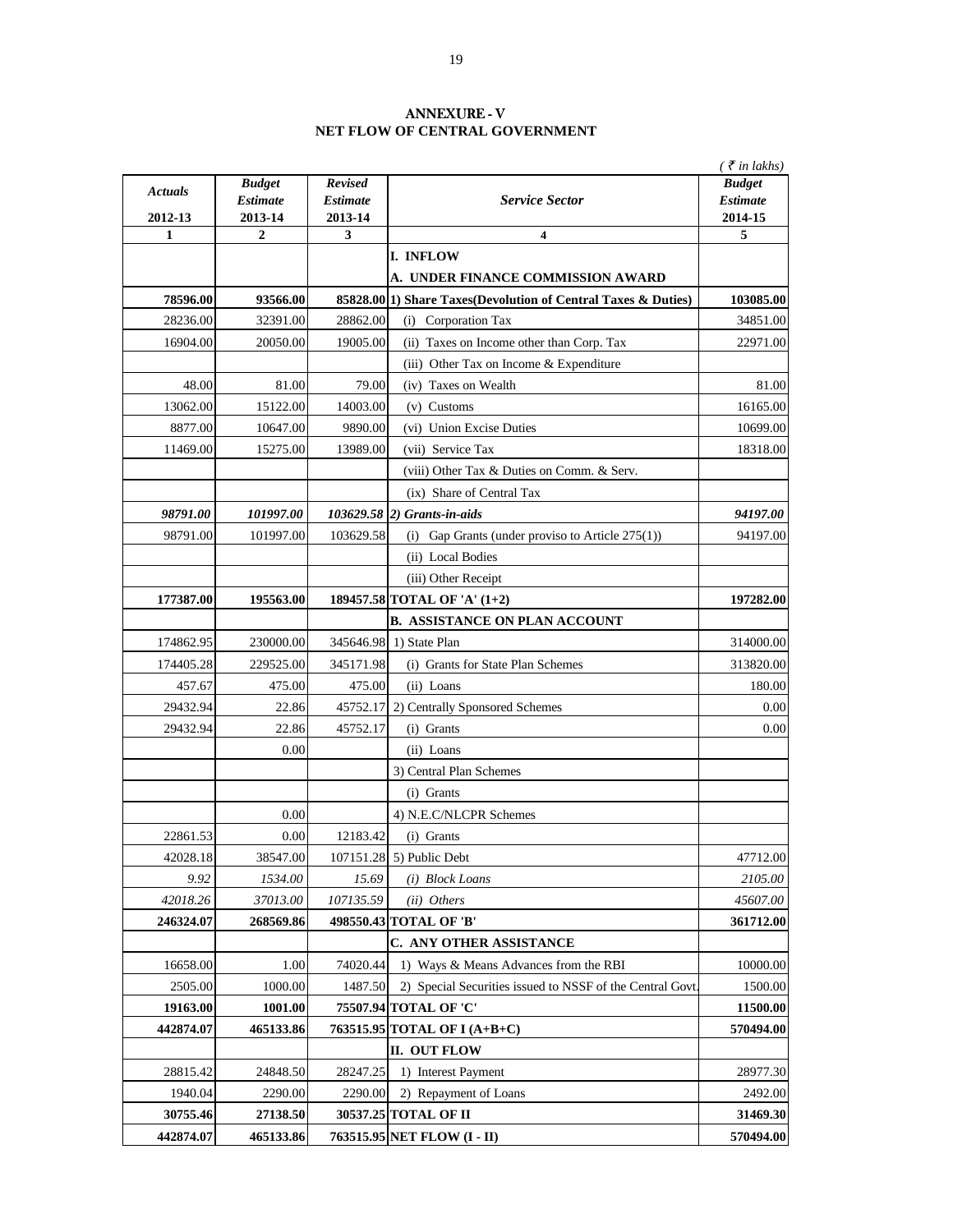#### ANNEXURE - VI **BRIEF BUDGETARY POSITION**

|                         |                       |                 |                                                                | $\zeta$ $\bar{\zeta}$ in lakh) |
|-------------------------|-----------------------|-----------------|----------------------------------------------------------------|--------------------------------|
|                         | <b>Budget</b>         | <b>Revised</b>  |                                                                | <b>Budget</b>                  |
| <b>Actuals</b>          | <b>Estimate</b>       | <b>Estimate</b> | <b>Service Sector</b>                                          | <b>Estimate</b>                |
| 2012-13                 | 2013-14               | 2013-14         |                                                                | 2014-15                        |
| $\mathbf{1}$            | $\overline{2}$        | 3               | $\overline{\mathbf{4}}$                                        | 5                              |
|                         |                       |                 | A. RECEIPTS                                                    |                                |
| 82719.39                | 60929.95              |                 | $122746.13(1)$ State's Own Efforts                             | 71187.00                       |
| 22314.60                | 22225.00              | 23482.00        | (a) Tax Revenue                                                | 27039.00                       |
| 21280.04                | 26600.45              | 25178.40        | (b) Non-Tax Revenue                                            | 27848.00                       |
| 2948.05                 | 2754.50               | 3311.08         | (c) Loans Recoveries                                           | 4000.00                        |
| 36176.70                | 9350.00               | 70774.65        | (d) Public Account (NET)                                       | 12300.00                       |
| 18575.00                | 29912.00              |                 | 26005.80 (2) Market Loans                                      | 28107.00                       |
| 4280.26                 | 6100.00               |                 | $5621.85(3)$ State's Borrowings                                | 6000.00                        |
| 4280.26                 | 6100.00               | 5621.85         | (a) Negotiated Loans                                           | 6000.00                        |
| 4246.02                 | 6000.00               | 5078.58         | (ii) NABARD                                                    | 5440.00                        |
| 34.24                   | 100.00                | 91.79           | (iv) NCDC                                                      | 560.00                         |
|                         |                       | 451.48          | $(v)$ Others                                                   |                                |
| 16658.00                | 1.00                  |                 | 74020.44 (4) Ways & Means Advances from RBI                    | 10000.00                       |
| 2505.00                 | 1000.00               |                 | 1487.50 (5) NSSF                                               | 1500.00                        |
| 400315.20               | 456650.86             |                 | 491987.44 (6) Central Government Support                       | 522900.58                      |
|                         |                       |                 | (1) Share in Central Tax(Devolution of Central                 |                                |
| 78596.00                | 93566.00              |                 | $85808.00$ Taxes & Duties)                                     | 103085.00                      |
| 321709.28               | 361550.86             |                 | 406163.75 (2) Grants-in-aid                                    | 417710.58                      |
| 105716.51               | 116443.00             | 118075.58       | (a) Non-Plan Grants                                            | 111450.58                      |
| 186559.83               | 245085.00             | 242336.00       | (b) Grants for State Plan Scheme                               | 306260.00                      |
| 29432.94                | 22.86                 | 45752.17        | (d) Grants for CSS                                             |                                |
| 9.92                    | 1534.00               |                 | 15.69 (3) Loans & Advances from Central Government             | 2105.00                        |
| 525062.77               | 556127.81             |                 | 721884.85 TOTAL 'A' RECEIPT                                    | 641799.58                      |
|                         |                       |                 |                                                                |                                |
|                         |                       |                 | <b>B. EXPENDITURE</b>                                          |                                |
|                         |                       |                 | (a) Revenue Accounts (GROSS)                                   |                                |
| 275883.90               | 278582.18             | 309043.15       | (1) Non Plan                                                   | 334063.78                      |
| 143346.48               | 187356.30             | 265681.56       | (2) State Plan                                                 | 242576.94                      |
| 3227.98                 | 0.00                  |                 | (3) N.E.C/NLCPR                                                |                                |
| 29432.94                | 22.86                 | 40877.87        | $(4)$ C.S.S.                                                   |                                |
| 451891.30               | 465961.34             |                 | 615602.58 TOTAL OF REVENUE ACCOUNT (GROSS)                     | 576640.72                      |
| 999.98                  | 200.00                |                 | 1100.00 DEDUCT RECOVERIES OF STOCK ETC.                        | 200.00                         |
| 450891.32               | 465761.34             |                 | 614502.58 TOTAL OF (a) REVENUE ACCOUNTS (NET)                  | 576440.72                      |
|                         |                       |                 | (b) Capital Account GROSS                                      |                                |
| 55318.80                | 31128.79              | 92955.76        | $(1)$ Non Plan                                                 | 47042.65                       |
| 31516.49                | 42643.70              | 79965.42        | (2) State Plan                                                 | 71423.06                       |
| 12157.87                | 0.00                  | 10088.11        | (3) N.E.C/NLCPR                                                |                                |
| 7475.68                 | 0.00                  | 6969.61         | $(4)$ C.S.S.                                                   |                                |
| 106468.84               | 73772.49              |                 | 189978.90 TOTAL (b) CAPITAL ACCOUNT (GROSS)                    | 118465.71                      |
| 14084.17                | 15000.00              |                 | 26760.61 DEDUCT RECOVERIES ON FOODGRAINS                       | 17826.60                       |
| 92384.67<br>558360.14   | 58772.49<br>539733.83 |                 | 163218.29 TOTAL OF CAPITAL ACCOUNT (NET)                       | 100639.11<br>695106.43         |
|                         |                       |                 | 805581.48 (c) TOTAL OF EXPENDITURE (GROSS)                     |                                |
| 543275.99               | 524533.83             |                 | 777720.87 (d) TOTAL OF EXPENDITURE (NET)                       | 677079.83                      |
| $-8448.76$<br>109411.86 | 30059.98              |                 | $-136681.22$ G. GAP $\left(\cdot\right)$ IN RESOURCES          | $-25121.25$                    |
| 100963.10               | 85368.49<br>115428.47 |                 | 100963.10 F. OPENING BALANCE<br>$-35718.12$ G. CLOSING BALANCE | $-35718.12$<br>$-60839.37$     |
|                         |                       |                 |                                                                |                                |
| 316118.55               | 294510.97             |                 | <b>ABSTRACT (NET)</b><br>374138.30 1. GRAND TOTAL OF NON-PLAN  | 363079.83                      |
| 174862.97               | 230000.00             |                 | 345646.98 2. GRAND TOTAL OF STATE PLAN                         | 314000.00                      |
| 15385.85                | 0.00                  |                 | 10088.11 3. GRAND TOTAL OF N.E.C/NLCPR                         | 0.00                           |
| 36908.62                | 22.86                 |                 | 47847.48 4. GRAND TOTAL OF CSS                                 | 0.00                           |
| 543275.99               | 524533.83             |                 | 777720.87 GRAND TOTAL (NET)                                    | 677079.83                      |
|                         |                       |                 |                                                                |                                |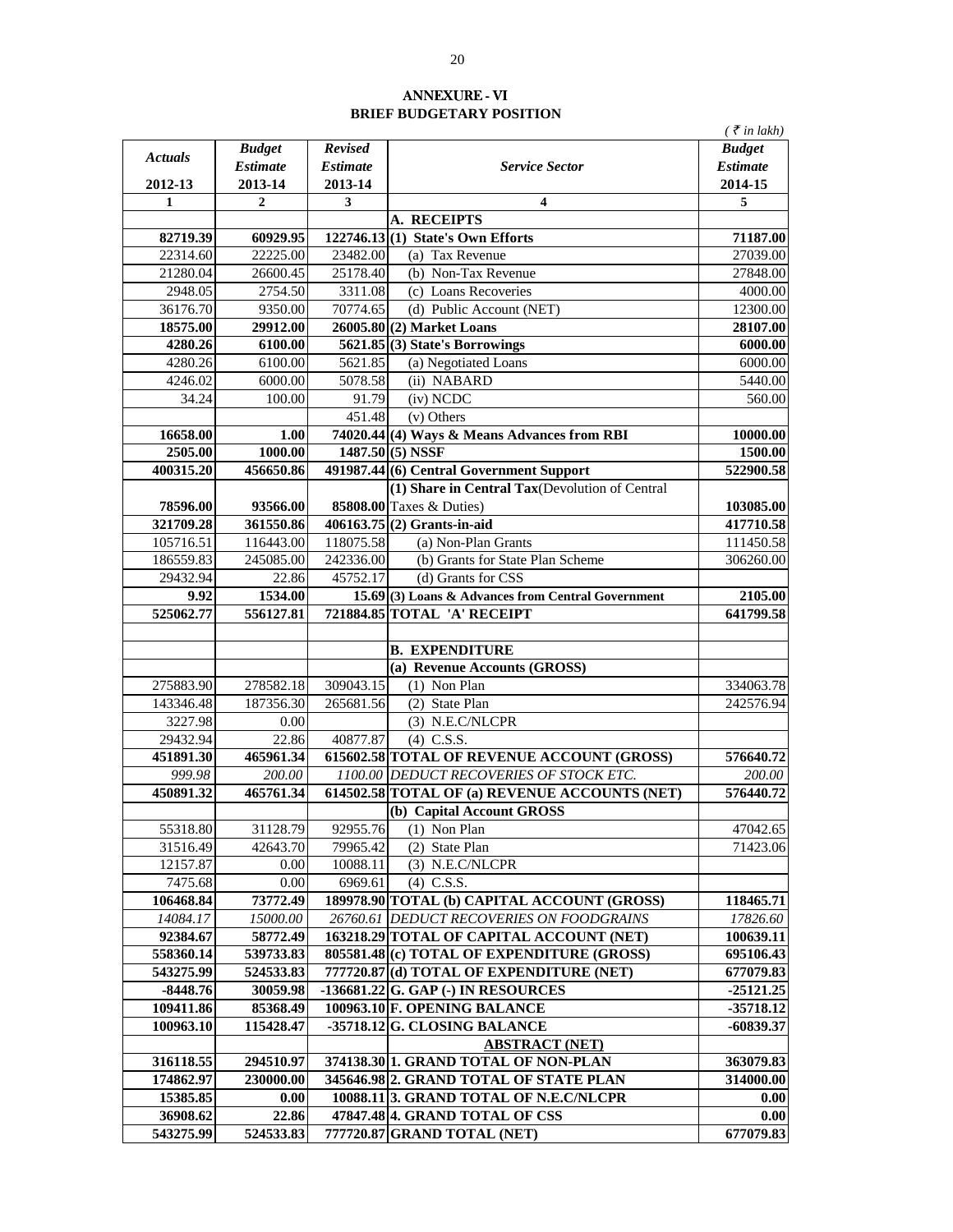# ANNEXURE - I

# **STATEMENT SHOWING BUDGET POSITION UNDER STATE PLAN FOR THE REVISED ESTIMATE 2013-2014 AND BUDGET ESTIMATE 2014-2015**

|                |                 |                 |                                                     | $\zeta$ <i>( <math>\bar{\zeta}</math> in lakh)</i> |
|----------------|-----------------|-----------------|-----------------------------------------------------|----------------------------------------------------|
| <b>Actuals</b> | <b>Budget</b>   | <b>Revised</b>  |                                                     | <b>Budget</b>                                      |
|                | <b>Estimate</b> | <b>Estimate</b> | <b>Service Sector</b>                               | <b>Estimate</b>                                    |
| 2012-13        | 2013-14         | 2013-14         |                                                     | 2014-15                                            |
| 1              | $\overline{2}$  | $\mathbf{3}$    | $\overline{\mathbf{4}}$                             | 5                                                  |
|                |                 |                 | <b>REVENUE ACCOUNT</b>                              |                                                    |
|                |                 |                 | <b>A. GENERAL SERVICES</b>                          |                                                    |
| 96.45          | 105.91          | 110.41          | (a) Organs of State                                 | 90.00                                              |
| 97.29          | 100.72          | 165.85          | (b) Fiscal Services                                 | 85.00                                              |
|                |                 |                 | (c) Interest Payment & Services                     |                                                    |
| 3094.98        | 7295.43         | 10002.09        | (d) Administrative Services                         | 6579.43                                            |
|                | 1000.00         | 5189.25         | (e) Pensions & Misc. General Services               |                                                    |
| 3288.72        | 8502.06         |                 | 15467.60 TOTAL OF 'A' - GEN. SERVICES               | 6754.43                                            |
|                |                 |                 | <b>B. SOCIAL SERVICES</b>                           |                                                    |
| 31230.61       | 25061.92        | 33440.99        | (a) Education, Sports, Art & Culture                | 58071.90                                           |
| 9233.39        | 6885.96         | 11717.18        | (b) Health & Family Welfare                         | 19170.00                                           |
| 7726.98        | 7391.31         | 9330.44         | (c) Water Supply & Sanitation                       | 6700.17                                            |
| 166.45         | 152.00          | 267.00          | (d) Information & Broadcasting                      | 160.00                                             |
| 9756.85        | 5861.00         | 11925.96        | (e) Welfare of SC/ST & Other Backward Classes       | 8324.90                                            |
| 286.41         | 320.54          | 335.54          | (f) Labour & Employment                             | 1147.00                                            |
| 2913.72        | 2402.70         | 5492.46         | (g) Social Welfare                                  | 12922.03                                           |
| 61314.41       | 48075.43        |                 | 72509.57 TOTAL OF 'B' - SOCIAL SERVICES             | 106496.00                                          |
|                |                 |                 | <b>C. ECONOMIC SERVICES</b>                         |                                                    |
| 51476.85       | 22034.87        | 56643.53        | (a) Agriculture & Allied Services                   | 50091.02                                           |
| 4306.90        | 1103.30         | 3655.28         | (b) Rural Development                               | 28068.48                                           |
| 3157.08        | 3798.00         | 4533.97         | (c) Special Area Programme                          | 4052.00                                            |
| 516.78         | 1075.56         | 1075.56         | (d) Irrigation & Flood Control                      | 676.51                                             |
| 3988.00        | 3888.24         | 4448.23         | (e) Energy                                          | 3627.10                                            |
| 10017.51       | 2157.01         | 9063.63         | (f) Industries $&$ Minerals                         | 9214.70                                            |
| 2528.67        | 2444.98         | 3296.12         | (g) Transport                                       | 7239.95                                            |
| 844.71         | 361.72          | 769.18          | (h) Communication                                   | 1406.00                                            |
| 177.03         | 127.84          | 242.34          | <b>Science, Technology &amp; Environment</b><br>(i) | 190.00                                             |
| 1729.82        | 93787.29        | 93976.55        | (j) Other General Economic Services                 | 24760.75                                           |
| 78743.35       | 130778.81       |                 | 177704.39 TOTAL OF 'C' - ECONOMIC SERVICES          | 129326.51                                          |
| 143346.48      | 187356.30       |                 | 265681.56 TOTAL OF REVENUE ACCOUNT (GROSS)          | 242576.94                                          |
| 143346.48      | 187356.30       |                 | 265681.56 TOTAL OF REVENUE ACCOUNT (NET)            | 242576.94                                          |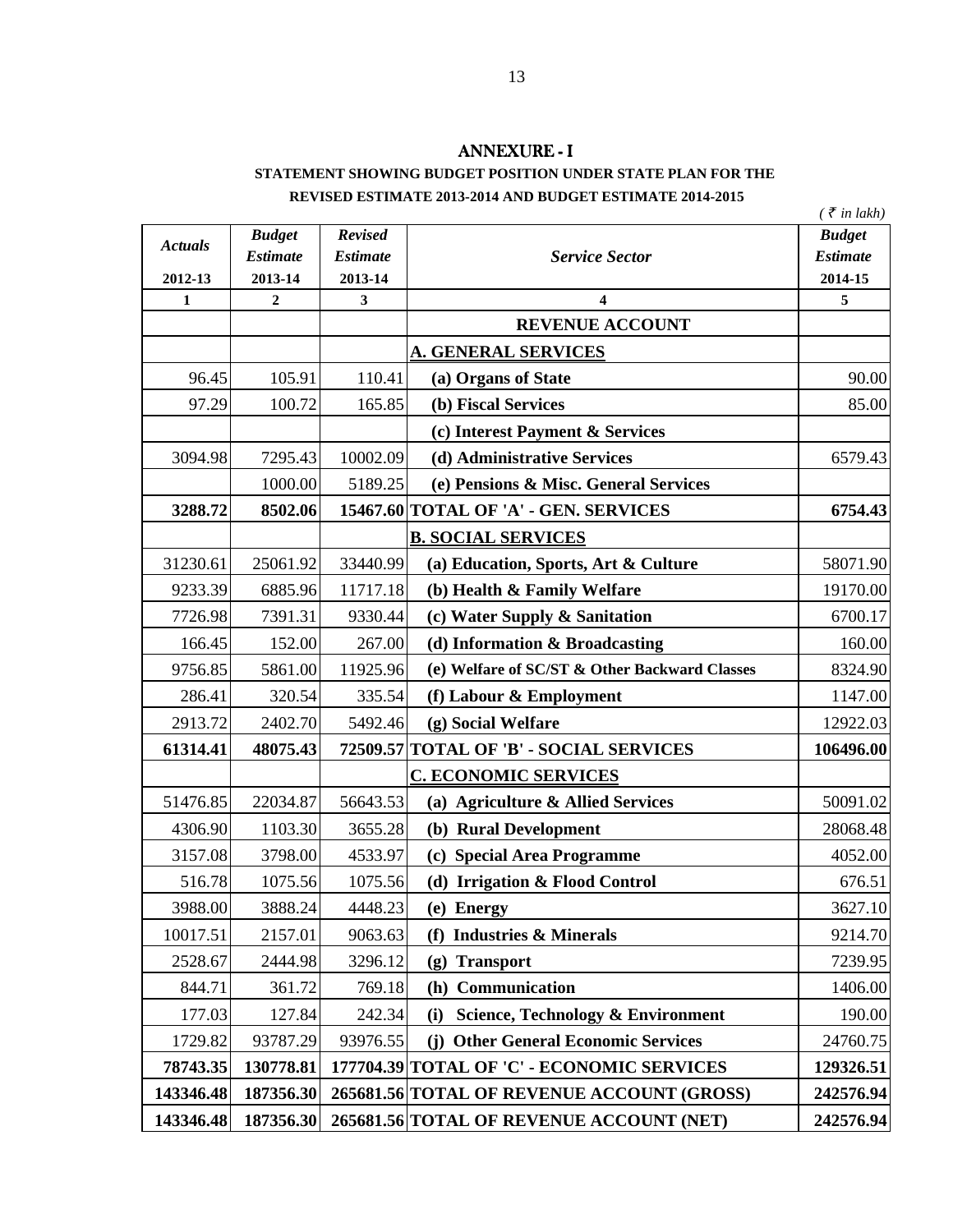# ANNEXURE - I

#### **STATEMENT SHOWING BUDGET POSITION UNDER STATE PLAN FOR THE REVISED ESTIMATE 2013-2014 AND BUDGET ESTIMATE 2014-2015**

|                |                 |                 | REVISED ESTIMATE 2013-2014 AND BUDGET ESTIMATE 2014-2015 | $\zeta$ <i>( <math>\bar{\zeta}</math> in lakh)</i> |
|----------------|-----------------|-----------------|----------------------------------------------------------|----------------------------------------------------|
| <b>Actuals</b> | <b>Budget</b>   | <b>Revised</b>  |                                                          | <b>Budget</b>                                      |
|                | <b>Estimate</b> | <b>Estimate</b> | <b>Service Sector</b>                                    | <b>Estimate</b>                                    |
| 2012-13        | 2013-14         | 2013-14         |                                                          | 2014-15                                            |
| 1              | $\mathbf{2}$    | 3               | $\boldsymbol{\Delta}$                                    | 5                                                  |
|                |                 |                 | <b>CAPITAL ACCOUNT</b>                                   |                                                    |
|                |                 |                 | <b>A. GENERAL SERVICES</b>                               |                                                    |
| 3944.79        | 1266.00         |                 | 5827.69 A. GEN. SERVICES                                 | 6046.31                                            |
|                |                 |                 | <b>B. SOCIAL SERVICES</b>                                |                                                    |
| 176.45         | 200.00          | 866.66          | (a) Education, Sports, Art & Culture                     | 1450.00                                            |
|                | 0.50            | 953.16          | (b) Health & Family Welfare                              | 1202.98                                            |
| 11044.31       | 11706.00        | 23037.53        | (c) Water Supply & Sanitation                            | 26359.67                                           |
| 566.47         | 1666.00         | 1721.79         | (d) Information & Broadcasting                           | 1668.00                                            |
| 11787.23       | 13572.50        |                 | 26579.14 TOTAL OF 'B' - SOCIAL SERVICES                  | 30680.65                                           |
|                |                 |                 | <b>C. ECONOMIC SERVICES</b>                              |                                                    |
| 649.61         | 627.10          | 1175.10         | (a) Agriculture & Allied Services                        | 2663.00                                            |
| 10.00          | 400.00          | 455.00          | (b) Rural Development                                    |                                                    |
| 4114.73        | 4032.00         | 4032.00         | (c) Special Area Programme                               | 3977.00                                            |
|                | 13160.00        | 13173.00        | (d) Irrigation & Flood Control                           | 6419.38                                            |
| 5925.26        | 1500.00         | 5923.84         | (e) Energy                                               | 4818.12                                            |
| 4627.19        | 7611.10         | 22324.65        | (g) Transport                                            | 16638.60                                           |
| 15326.79       | 27330.20        |                 | 47083.59 TOTAL OF 'C' - ECONOMIC SERVICES                | 34516.10                                           |
| 457.68         | 475.00          |                 | 475.00 F. LOANS AND ADVANCES                             | 180.00                                             |
| 31516.49       | 42643.70        |                 | 79965.42 TOTAL OF CAPITAL ACCOUNT                        | 71423.06                                           |
| 174862.97      | 230000.00       |                 | 345646.98 TOTAL OF REVENUE & CAPITAL ACCOUNT             | 314000.00                                          |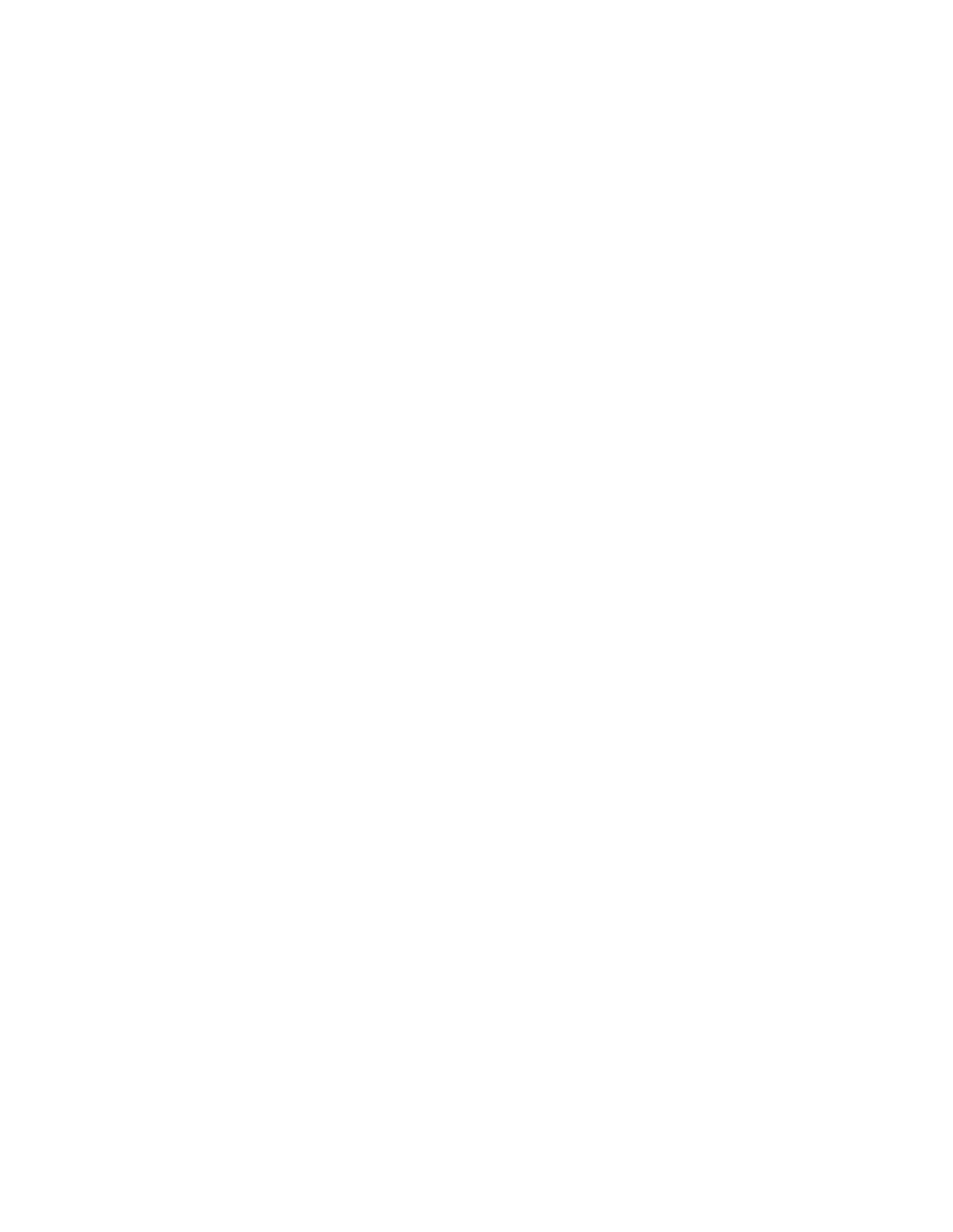# ANNEXURE - II **STATEMENT SHOWING BUDGET POSITION UNDER NON PLAN FOR THE REVISED ESTIMATE 2013-2014 AND BUDGET ESTIMATE 2014-2015**

| <b>Actuals</b> | <b>Budget</b>              | <b>Revised</b>             |                                                    |
|----------------|----------------------------|----------------------------|----------------------------------------------------|
| 2012-13        | <b>Estimate</b><br>2013-14 | <b>Estimate</b><br>2013-14 | <b>Service Sector</b>                              |
| 1              | 2                          | 3                          | 4                                                  |
|                |                            |                            | <b>REVENUE ACCOUNT</b>                             |
|                |                            |                            | <b>A. GENERAL SERVICES</b>                         |
| 5066.75        | 4955.91                    |                            | $10207.33$ (a) Organs of State                     |
| 4905.02        | 5763.71                    |                            | $6123.58$ (b) Fiscal Services                      |
| 30755.46       | 27138.50                   |                            | 30537.25 (c) Interest Payments & Services          |
| 60164.63       | 70890.37                   |                            | $73487.12$ (d) Administrative Services             |
| 37234.72       | 24201.20                   |                            | 24221.08 (e) Pensions & Misc. General Services     |
|                | 138126.58 132949.69        |                            | 144576.36 TOTAL OF 'A' - GEN. SERVICES             |
|                |                            |                            | <b>B. SOCIAL SERVICES</b>                          |
| 40050.25       | 45706.82                   |                            | 46536.14 $(a)$ Education, Sports, Art & Culture    |
| 9475.95        | 9906.90                    |                            | 11138.28 (b) Health & Family Welfare               |
| 10217.05       | 8115.77                    |                            | $12355.70$ (c) Water Supply & Sanitation           |
| 596.47         | 736.50                     |                            | 759.55 (d) Information & Broadcasting              |
| 14500.00       | 15232.00                   |                            | 15232.00 e) Welfare SC/ST & Other Backward Classes |
| 431.85         | 489.50                     |                            | 499.38 f) Labour & Employment                      |
| 2788.49        | 3081.85                    |                            | $3091.27$ g) Social Welfare                        |
| 193.10         | 189.00                     |                            | $199.00$ h) Others                                 |
| 78253.16       | 83458.34                   |                            | 89811.32 TOTAL OF 'B' - SOCIAL SERVICES            |
|                |                            |                            | <b>C. ECONOMIC SERVICES</b>                        |
| 16697.09       | 18265.22                   |                            | $25403.04$ (a) Agriculture & Allied Services       |
| 1712.43        | 2091.40                    |                            | $2098.40$ (b) Rural Development                    |
| 412.81         | 511.33                     |                            | 529.03 (d) Irrigation & Flood Control              |
| 26155.85       | 24010.80                   |                            | 28574.18 (e) Energy                                |
| 2604.82        | 3201.30                    |                            | 3329.39 (f) Industries & Minerals                  |
| 9295.51        | 11044.65                   |                            | $11438.67$ (g) Transport                           |
| 41.99          | 54.50                      |                            | 54.50 (i) Science, Technology & Environment        |
| 2583.66        | 2994.95                    |                            | 3228.26(j) Other General Economics Services        |
| 59504.16       | 62174.15                   |                            | 74655.47 TOTAL OF 'C' ECO. SERVICES                |
| 275883.90      | 278582.18                  |                            | 309043.15 TOTAL OF REVENUE ACCOUNT (GROSS)         |
| 999.98         | 200.00                     |                            | 1100.00 DEDUCT RECOVERIES                          |
| 274883.92      | 278382.18                  |                            | 307943.15 REVENUE ACCOUNTS (NET)                   |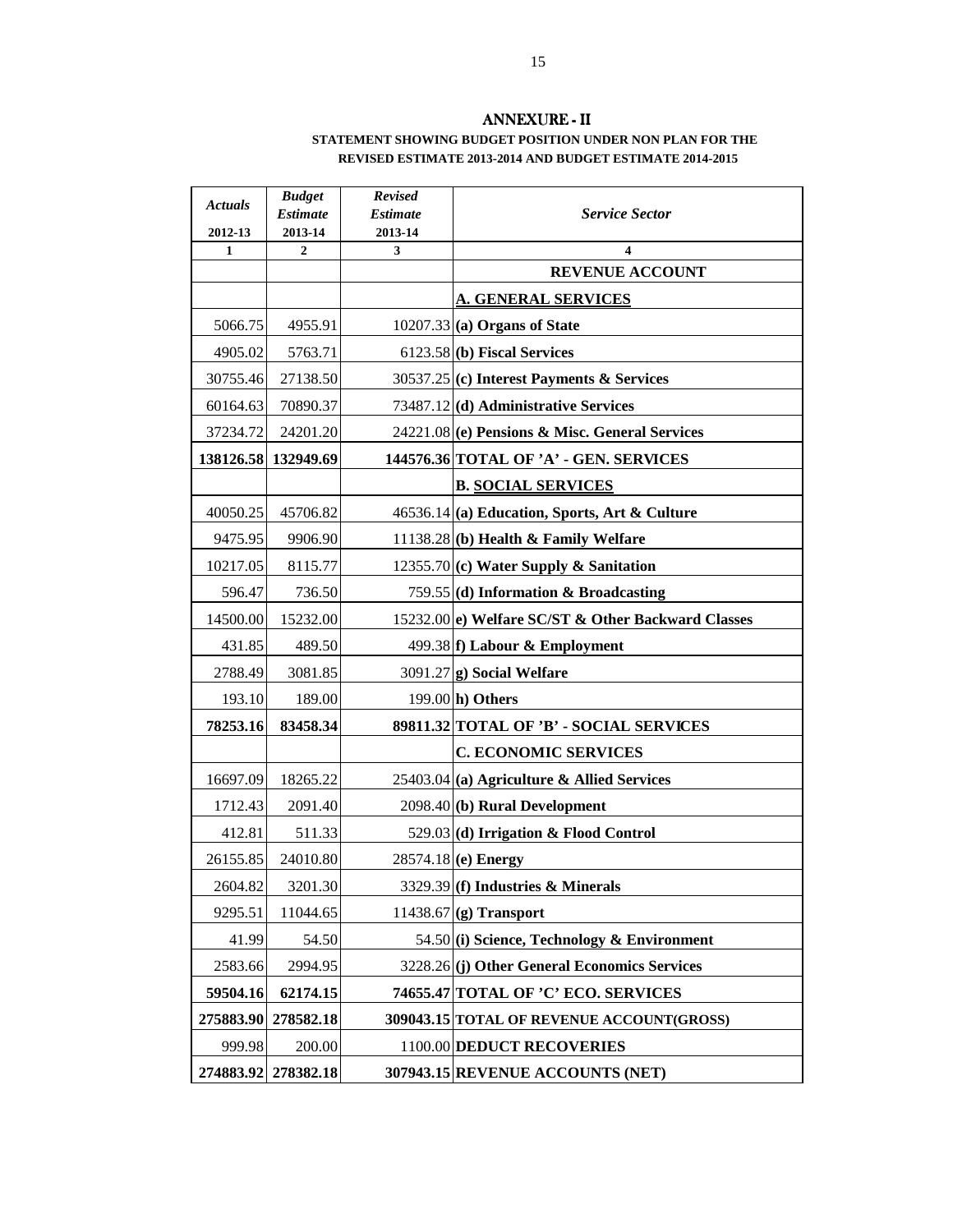| $\left(\frac{\overline{\tau}}{2}$ in lakh) |
|--------------------------------------------|
| <b>Budget</b>                              |
| <b>Estimate</b><br>2014-15                 |
| 5                                          |
|                                            |
|                                            |
| 5994.31                                    |
| 6856.05                                    |
| 31469.30                                   |
| 85102.16                                   |
| 37824.15                                   |
| 167245.97                                  |
|                                            |
| 47288.05                                   |
| 13506.50                                   |
| 11267.10                                   |
| 867.70                                     |
| 16700.00                                   |
| 530.00                                     |
| 2852.88                                    |
| 202.00                                     |
| 93214.23                                   |
|                                            |
| 25869.04                                   |
| 2384.75                                    |
| 616.39                                     |
| 25136.25                                   |
| 3732.40                                    |
| 238.10<br>12                               |
| 57.50                                      |
| 3569.1                                     |
| 3603.5                                     |
| 334063.78                                  |
| 200.00                                     |
| 33863.78                                   |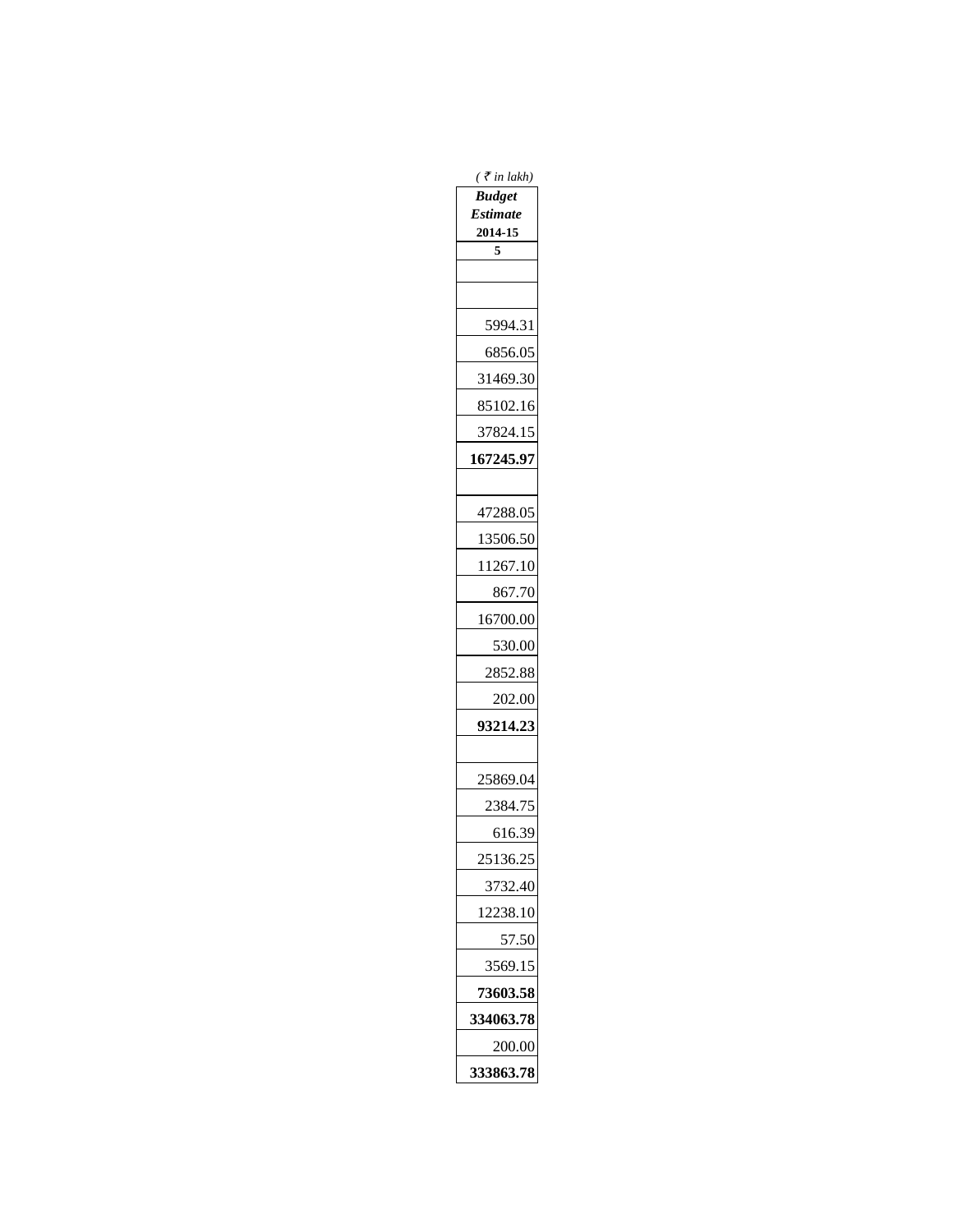# ANNEXURE - II **STATEMENT SHOWING BUDGET POSITION UNDER NON PLAN FOR THE REVISED ESTIMATE 2013-2014 AND BUDGET ESTIMATE 2014-2015**

|                |                 |                 |                                              | $\zeta$ $\bar{\zeta}$ in lakh) |
|----------------|-----------------|-----------------|----------------------------------------------|--------------------------------|
| <b>Actuals</b> | <b>Budget</b>   | <b>Revised</b>  |                                              | <b>Budget</b>                  |
|                | <b>Estimate</b> | <b>Estimate</b> | <b>Service Sector</b>                        | <b>Estimate</b>                |
| 2012-13        | 2013-14         | 2013-14         |                                              | 2014-15                        |
| $\mathbf{1}$   | $\mathbf{2}$    | 3               | 4                                            | 5                              |
|                |                 |                 | <b>CAPITAL ACCOUNT</b>                       |                                |
| 112.00         | 185.00          |                 | 247.07 A. GENL. SERVICES                     | 185.00                         |
|                |                 |                 | C. ECO. SERVICES                             |                                |
| 24034.86       | 17826.60        |                 | $26760.61$ (a) Agri. & Allied Activities     | 17826.60                       |
| 24146.86       | 18011.60        |                 | 27007.68 TOTAL OF CAPITAL ACCOUNT            | 18011.60                       |
|                |                 |                 |                                              |                                |
| 28604.73       | 10472.19        |                 | 60827.88 E. PUBLIC DEBT                      | 26466.05                       |
| 2567.21        | 2645.00         |                 | 5120.20 F. LOANS AND ADVANCES                | 2565.00                        |
| 31171.94       | 13117.19        |                 | 65948.08 TOTAL OF 'E' & 'F'                  | 29031.05                       |
| 55318.80       | 31128.79        |                 | 92955.76 TOTAL - CAPITAL ACCOUNT (GROSS)     | 47042.65                       |
| 14084.17       | 15000.00        |                 | 26760.61 DEDUCT RECOVERIES                   | 17826.60                       |
| 41234.63       | 16128.79        |                 | 66195.15 NET TOTAL - CAPITAL ACCOUNT         | 29216.05                       |
|                |                 |                 |                                              |                                |
| 331202.70      | 309710.97       |                 | 401998.91 TOTAL OF REVENUE & CAPITAL (GROSS) | 381106.43                      |
| 15084.15       | 15200.00        |                 | 27860.61 Deduct Recoveries                   | 18026.60                       |
|                |                 |                 | 316118.55 294510.97 374138.30 NET TOTAL      | 363079.83                      |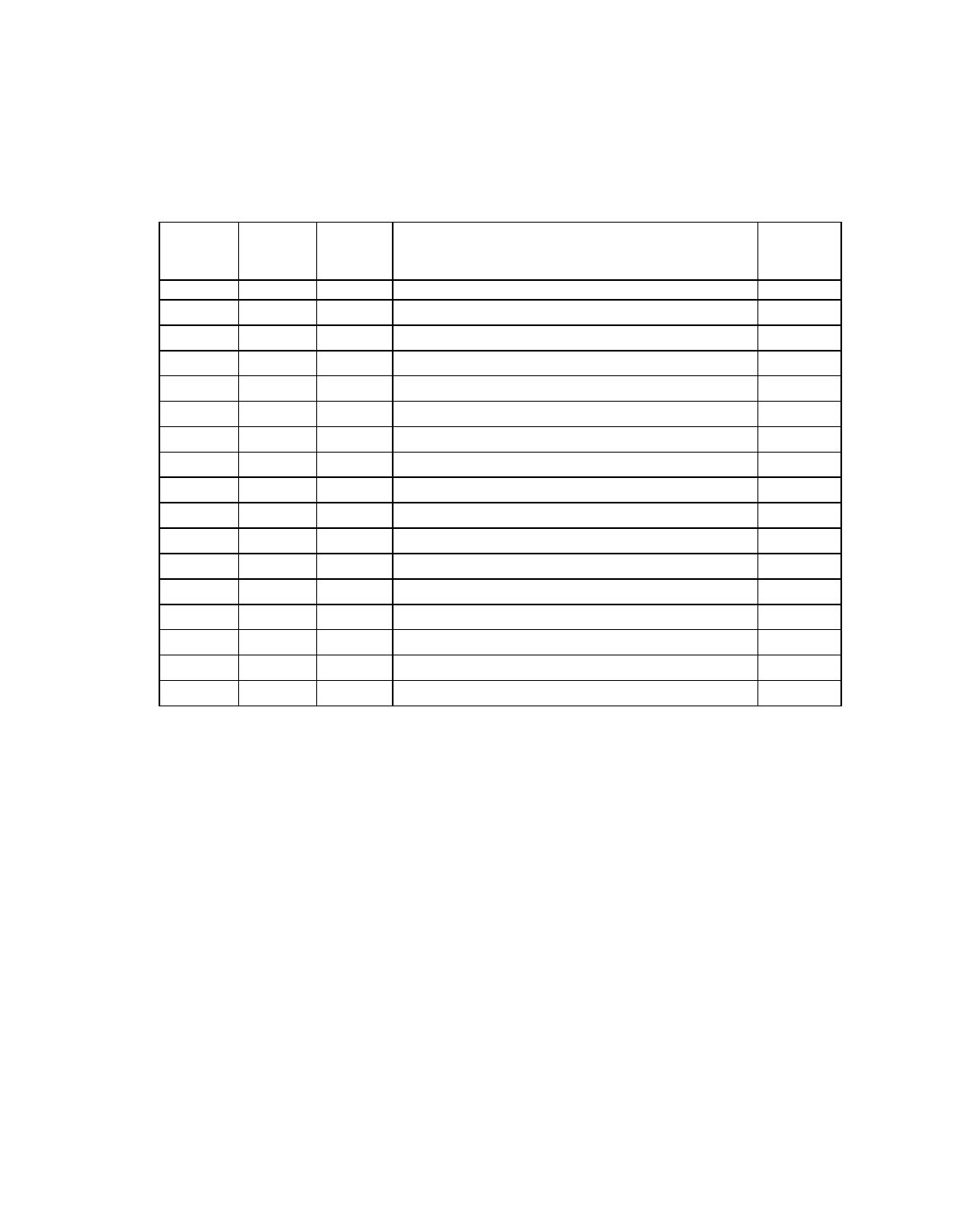# ANNUXURE - III **FUNDING OF THE STATE**

|                |                 |                 |                                            | $\zeta$ in lakh) |
|----------------|-----------------|-----------------|--------------------------------------------|------------------|
| <b>Actuals</b> | <b>Budget</b>   | <b>Revised</b>  |                                            | <b>Budget</b>    |
|                | <b>Estimate</b> | <b>Estimate</b> | <b>Service Sector</b>                      | <b>Estimate</b>  |
| 2012-13        | 2013-14         | 2013-14         |                                            | 2014-15          |
| 1              | $\overline{2}$  | 3               | $\overline{\mathbf{4}}$                    | $\overline{5}$   |
|                |                 |                 |                                            |                  |
| 174862.97      | 230000.00       |                 | 345646.98 I. PLAN OUTLAY                   | 314000.00        |
| 143346.48      | 187356.30       | 265681.56       | 1. Revenue Account                         | 242576.94        |
| 31516.49       | 42643.70        | 79965.42        | 2. Capital Account                         | 71423.06         |
| 31058.81       | 42168.70        | 79490.42        | (a) Capital Outlay                         | 71243.06         |
|                |                 |                 | (b) Public Debt                            |                  |
| 457.68         | 475.00          | 475.00          | (c) Loans & Advances                       | 180.00           |
|                |                 |                 |                                            |                  |
| 44503.96       | 42476.83        |                 | 38524.22 II. STATES RESOURCES              | 42925.66         |
| -489.39        | $-635.17$       | $-690.93$       | 1. Balance from Current Revenue            | $-781.34$        |
| 18575.00       | 29912.00        | 26005.80        | 2. Market Loan                             | 28107.00         |
| 4280.26        | 6100.00         | 5621.85         | 4. Negotiated and Other Loans              | 6000.00          |
| 19633.09       | 6100.00         | 6100.00         | 5. Provident Fund (Net)                    | 8100.00          |
| 2505.00        | 1000.00         | 1487.50         | 6. NSSF                                    | 1500.00          |
| 225777.07      | 246641.86       |                 | 300367.86 III. CENTRAL ASSISTANCE          | 320629.00        |
| 225767.15      | 245107.86       | 300352.17       | 1. Grants (Plan Grants)                    | 318524.00        |
| 9.92           | 1534.00         | 15.69           | 2. Loans (Incl. REC for MNP)               | 2105.00          |
|                |                 |                 |                                            |                  |
| 270281.03      | 289118.69       |                 | 338892.08 IV. AGGREGATE RESOURCES - II+III | 363554.66        |
|                |                 |                 |                                            |                  |
| $-44625.46$    | 20709.98        |                 | $-146031.22$ V. SURPLUS(+)/DEFICIT (-)     | $-37421.25$      |
|                |                 |                 |                                            |                  |
|                |                 |                 | <b>DETAILS OF PLAN OUTLAY</b>              |                  |
| 174862.97      | 230000.00       | 345646.98       | 1. Normal Plan                             | 314000.00        |
| 22861.53       |                 | 12183.42        | 3. NEC/NLCPR                               |                  |
| 29432.94       | 22.86           | 45752.17        | 4. CSS                                     |                  |
| 227157.44      | 230022.86       | 403582.57 TOTAL |                                            | 314000.00        |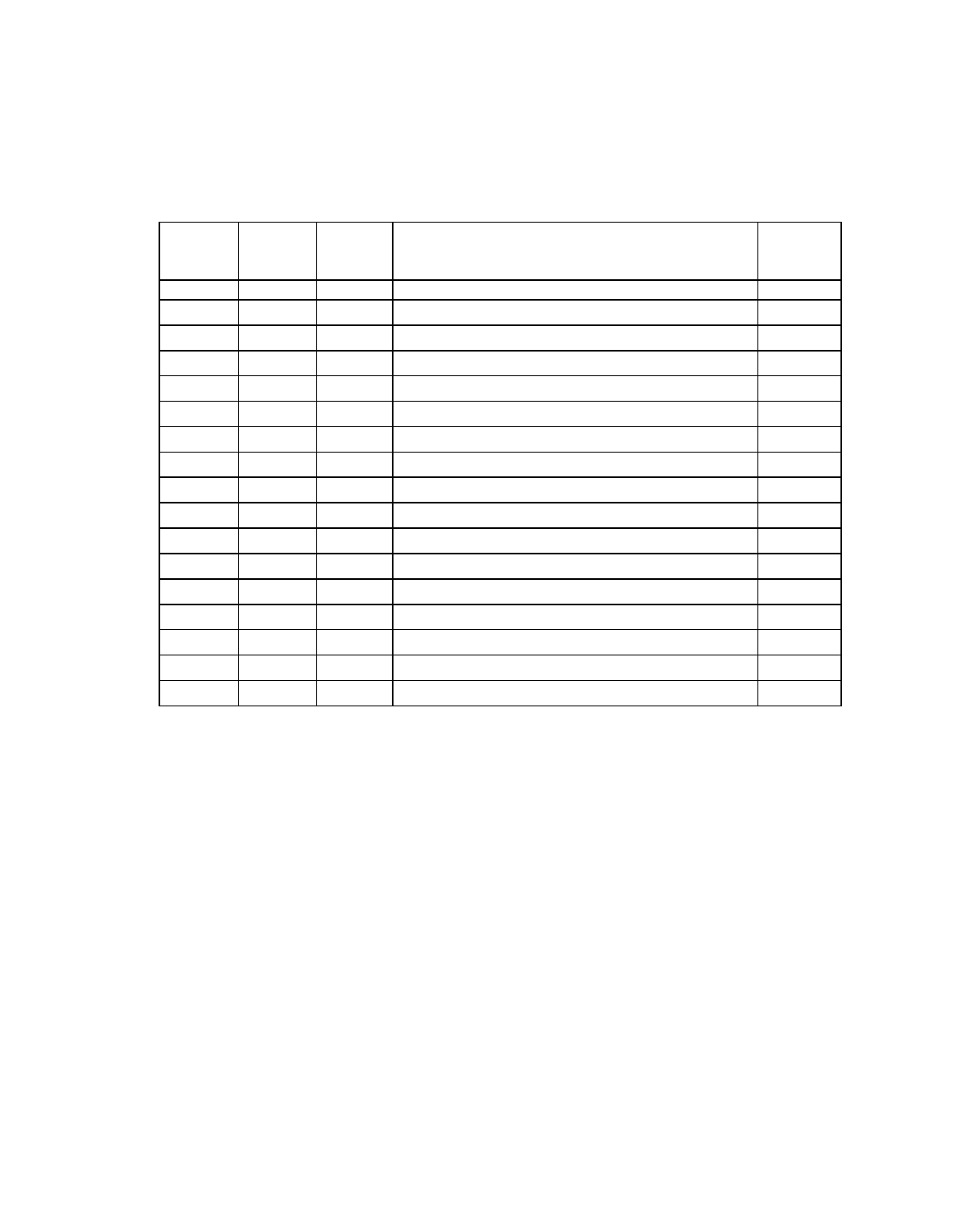# ANNEXURE - IV **PLAN OUTLAY AND CENTRAL ASSISTANCE**

|                |                 |                        |                                                    | $\zeta$ <i>( <math>\bar{\zeta}</math> in lakhs)</i> |
|----------------|-----------------|------------------------|----------------------------------------------------|-----------------------------------------------------|
| <b>Actuals</b> | <b>Budget</b>   | <b>Revised</b>         |                                                    | <b>Budget</b>                                       |
|                | <b>Estimate</b> | <i><b>Estimate</b></i> | <b>Service Sector</b>                              | <b>Estimate</b>                                     |
| 2012-13        | 2013-14         | 2013-14                |                                                    | 2014-15                                             |
| 1              | $\mathbf{2}$    | 3                      | 4                                                  | 5                                                   |
|                |                 |                        | I. PLAN OUTLAY                                     |                                                     |
|                |                 |                        | <b>A. STATE PLAN</b>                               |                                                     |
| 143346.48      | 187356.30       |                        | $265681.56(1)$ Revenue Account                     | 242576.94                                           |
| 31516.49       | 42643.70        |                        | 79965.42 $(2)$ Capital Account                     | 71423.06                                            |
| 31058.81       | 42168.70        | 79490.42               | (a) Capital Outlay                                 | 71243.06                                            |
| 457.68         | 475.00          | 475.00                 | (c) Loans & Advances                               | 180.00                                              |
| 174862.97      | 230000.00       |                        | 345646.98 TOTAL OF 'A':                            | 314000.00                                           |
|                |                 |                        | <b>B. CENTRALLY SPONSORED SCHEMES</b>              |                                                     |
| 29432.94       | 22.86           |                        | $45752.17(1)$ Revenue Account                      |                                                     |
|                |                 |                        | (2) Capital Account                                |                                                     |
|                |                 |                        | (a) Capital Outlay                                 |                                                     |
|                |                 |                        | (b) Loans & Advances                               |                                                     |
| 29432.94       | 22.86           |                        | 45752.17 TOTAL OF 'B':                             |                                                     |
|                |                 |                        | C. N.E.C/NLCPR SCHEMES                             |                                                     |
| 22861.53       |                 |                        | $12183.42(1)$ Revenue Account                      |                                                     |
|                |                 |                        | (2) Capital Account                                |                                                     |
| 22861.53       |                 |                        | 12183.42 TOTAL OF 'C'                              |                                                     |
| 227157.44      | 230022.86       |                        | 403582.57 GRAND TOTAL OF A+B+C                     | 314000.00                                           |
|                |                 |                        | <b>III. CENTRAL ASSISTANCE</b>                     |                                                     |
|                |                 |                        | A. GRANT FOR STATE PLAN SCHEMES                    |                                                     |
| 186559.83      | 245085.00       |                        | $242336.00(1)$ Grants for State Plan Schemes       | 232518.00                                           |
| 186559.83      | 245085.00       |                        | 242336.00 TOTAL OF 'A':                            | 232518.00                                           |
|                |                 |                        | <b>B. CENTRAL PLAN SCHEMES</b>                     |                                                     |
| 1456.56        |                 |                        | $(1)$ Grants                                       |                                                     |
| 1456.56        |                 |                        | <b>TOTAL OF 'B':</b>                               |                                                     |
|                |                 |                        | <b>C. CENTRALLY SPONSORED SCHEMES</b>              |                                                     |
| 29432.94       | 22.86           |                        | $45752.17(1)$ Grants                               |                                                     |
| 29432.94       | 22.86           |                        | 45752.17 TOTAL OF 'B':                             |                                                     |
|                |                 |                        | <b>D. SPECIAL PLAN SCHEMES</b>                     |                                                     |
| 22861.53       |                 |                        | 12183.42(1) Schemes of North Eastern Council/NLCPR |                                                     |
| 22861.53       |                 |                        | 12183.42 TOTAL OF 'D':                             |                                                     |
|                |                 |                        | E. PUBLIC DEBT                                     |                                                     |
| 42018.26       | 37013.00        |                        | $107135.59(1)$ Internal Debt of the State Govt.    | 45607.00                                            |
|                |                 |                        | $(2)$ Loans                                        |                                                     |
| 9.92           | 1534.00         | 15.69                  | a) Block Loan                                      | 2105.00                                             |
|                |                 |                        | b) Other Loans                                     |                                                     |
| 42028.18       | 38547.00        |                        | 107151.28 TOTAL OF 'E':                            | 47712.00                                            |
| 280882.48      | 283654.86       |                        | 407422.87 TOTAL OF (A+B+C+D+E)                     | 280230.00                                           |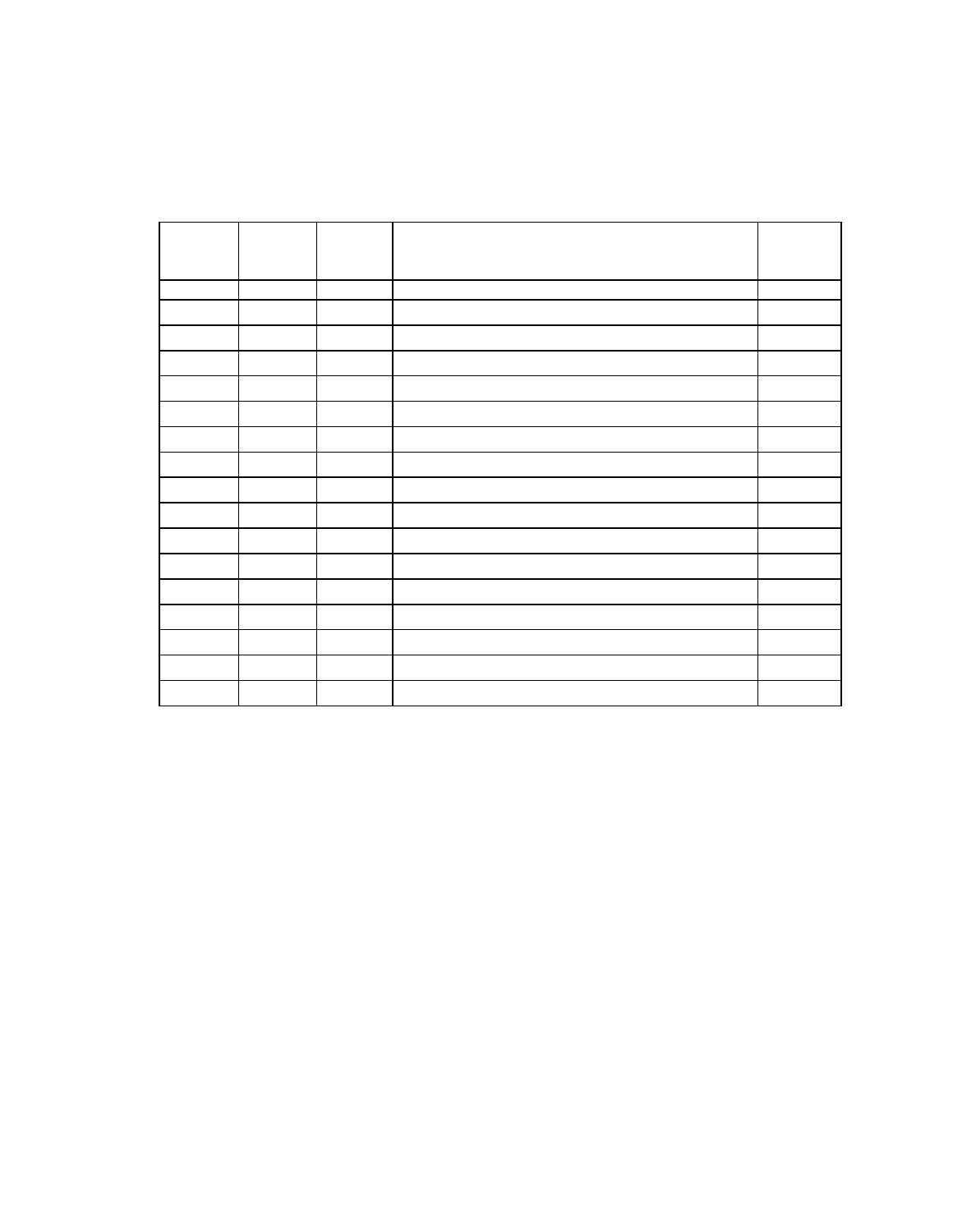# ANNEXURE - V **NET FLOW OF CENTRAL GOVERNMENT**

 $($   $\bar{\tau}$  *in lakhs* $)$ 

| <b>Actuals</b> | <b>Budget</b>   | Revised         |                                                                | <b>Budget</b>   |
|----------------|-----------------|-----------------|----------------------------------------------------------------|-----------------|
|                | <b>Estimate</b> | <b>Estimate</b> | <b>Service Sector</b>                                          | <b>Estimate</b> |
| 2012-13        | 2013-14         | 2013-14         |                                                                | 2014-15         |
| 1              |                 | 3               | 4                                                              | 5               |
|                |                 |                 | I. INFLOW<br>A. UNDER FINANCE COMMISSION AWARD                 |                 |
| 78596.00       | 93566.00        |                 | 85828.00 1) Share Taxes (Devolution of Central Taxes & Duties) | 103085.00       |
| 28236.00       | 32391.00        | 28862.00        | (i) Corporation Tax                                            | 34851.00        |
| 16904.00       | 20050.00        | 19005.00        | (ii) Taxes on Income other than Corp. Tax                      | 22971.00        |
|                |                 |                 | (iii) Other Tax on Income & Expenditure                        |                 |
| 48.00          | 81.00           | 79.00           | (iv) Taxes on Wealth                                           | 81.00           |
| 13062.00       | 15122.00        | 14003.00        | (v) Customs                                                    | 16165.00        |
| 8877.00        | 10647.00        | 9890.00         | (vi) Union Excise Duties                                       | 10699.00        |
| 11469.00       | 15275.00        | 13989.00        | (vii) Service Tax                                              | 18318.00        |
|                |                 |                 | (viii) Other Tax & Duties on Comm. & Serv.                     |                 |
|                |                 |                 | (ix) Share of Central Tax                                      |                 |
| 98791.00       | 101997.00       |                 | $103629.58$ (2) Grants-in-aids                                 | 94197.00        |
| 98791.00       | 101997.00       | 103629.58       | (i) Gap Grants (under proviso to Article $275(1)$ )            | 94197.00        |
|                |                 |                 | (ii) Local Bodies                                              |                 |
|                |                 |                 | (iii) Other Receipt                                            |                 |
| 177387.00      | 195563.00       |                 | 189457.58 TOTAL OF 'A' (1+2)                                   | 197282.00       |
|                |                 |                 | <b>B. ASSISTANCE ON PLAN ACCOUNT</b>                           |                 |
| 174862.95      | 230000.00       |                 | 345646.98 1) State Plan                                        | 314000.00       |
| 174405.28      | 229525.00       | 345171.98       | (i) Grants for State Plan Schemes                              | 313820.00       |
| 457.67         | 475.00          | 475.00          | (ii) Loans                                                     | 180.00          |
| 29432.94       | 22.86           | 45752.17        | 2) Centrally Sponsored Schemes                                 |                 |
| 29432.94       | 22.86           | 45752.17        | (i) Grants                                                     |                 |
|                |                 |                 | (ii) Loans                                                     |                 |
|                |                 |                 | 3) Central Plan Schemes                                        |                 |
|                |                 |                 | (i) Grants                                                     |                 |
|                |                 |                 | 4) N.E.C/NLCPR Schemes                                         |                 |
| 22861.53       |                 | 12183.42        | (i) Grants                                                     |                 |
| 42028.18       |                 |                 | 38547.00 107151.28 5) Public Debt                              | 47712.00        |
| 9.92           | 1534.00         | 15.69           | (i) Block Loans                                                | 2105.00         |
| 42018.26       | 37013.00        | 107135.59       | (ii) Others                                                    | 45607.00        |
| 246324.07      | 268569.86       |                 | 498550.43 TOTAL OF 'B'                                         | 361712.00       |
|                |                 |                 | C. ANY OTHER ASSISTANCE                                        |                 |
| 16658.00       | 1.00            | 74020.44        | 1) Ways & Means Advances from the RBI                          | 10000.00        |
| 2505.00        | 1000.00         | 1487.50         | 2) Special Securities issued to NSSF of the Central Govt.      | 1500.00         |
| 19163.00       | 1001.00         |                 | <b>75507.94 TOTAL OF 'C'</b>                                   | 11500.00        |
| 442874.07      | 465133.86       |                 | 763515.95 TOTAL OF I (A+B+C)                                   | 570494.00       |
|                |                 |                 | II. OUT FLOW                                                   |                 |
| 28815.42       | 24848.50        | 28247.25        | 1) Interest Payment                                            | 28977.30        |
| 1940.04        | 2290.00         | 2290.00         | 2) Repayment of Loans                                          | 2492.00         |
| 30755.46       | 27138.50        |                 | 30537.25 TOTAL OF II                                           | 31469.30        |
| 442874.07      | 465133.86       |                 | 763515.95 NET FLOW (I - II)                                    | 570494.00       |